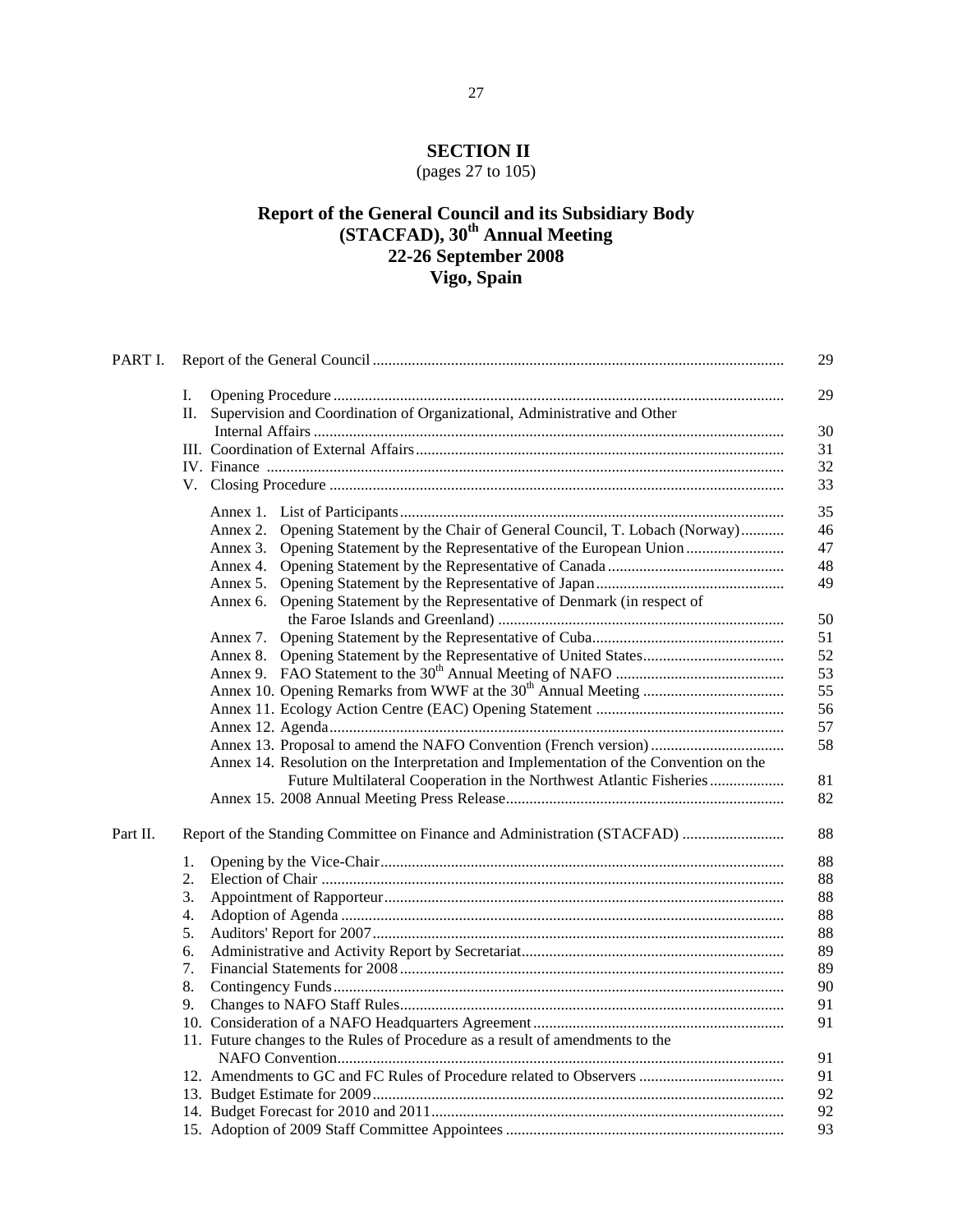|  |                                                                                       | 93  |
|--|---------------------------------------------------------------------------------------|-----|
|  |                                                                                       | 93  |
|  | 18. Other issues including any questions referred from the General Council during the |     |
|  |                                                                                       | 93  |
|  |                                                                                       | 93  |
|  |                                                                                       | 94  |
|  |                                                                                       | 95  |
|  |                                                                                       | 96  |
|  |                                                                                       | 97  |
|  |                                                                                       | 98  |
|  |                                                                                       | 100 |
|  |                                                                                       | 101 |
|  |                                                                                       | 104 |
|  |                                                                                       | 105 |
|  |                                                                                       |     |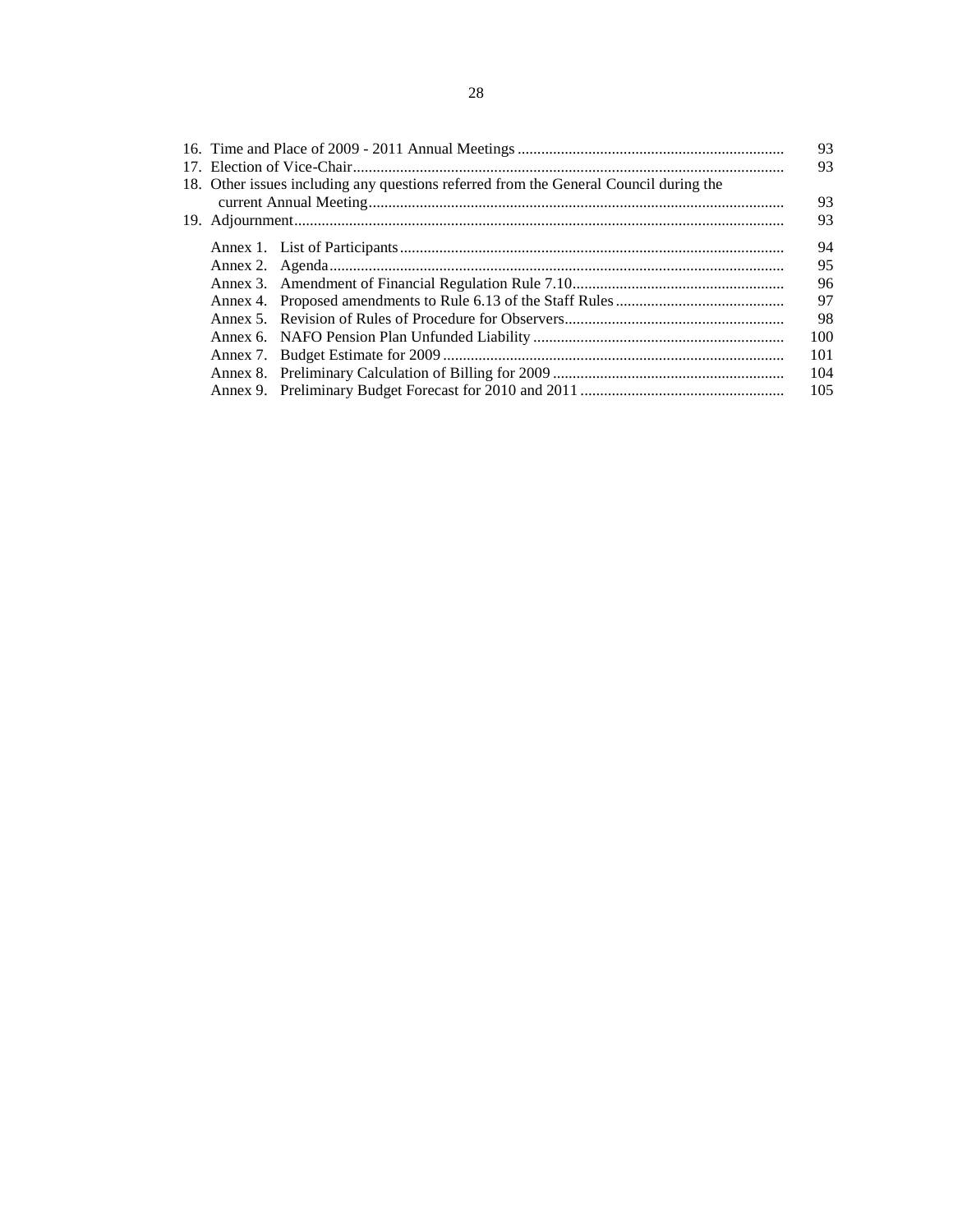## **PART I**

## **Report of the General Council**

(GC Doc. 08/4)

## **30th Annual Meeting, September 22-22, 2008 Vigo, Spain**

### **I. Opening Procedure** (*Agenda items 1-7*)

### **1. Opening by the Chair**

The NAFO President, Terje Lobach (Norway) opened the meeting and thanked the host, Spain, for providing a splendid venue. Delegates from all Contracting Parties were present. (Annex 1)

The following representatives of the Spanish and Galician authorities addressed the NAFO Delegates: Ms Elena Espinosa Mangana (Ministra de Medio Ambiente, Medio Rural y Marino), Ms Carmen Gallego Calvar (Conseilleira de Pesac e Asuntos Marítimos), Mr Abel Caballero Álvarez (Alcalde Concello de Vigo), and Mr Jesús Paz Aria (Presidente Autoridad Portuaria de Vigo).

The NAFO President directed an opening statement to the meeting (Annex 2), followed by statements by the European Union, Canada, Japan, Denmark (in respect of the Faroe Islands and Greenland), Cuba, the United States of America, Russian Federation, Norway, Ukraine, Food and Agriculture Organization of the United Nations (FAO), World Wildlife Fund (WWF), and Ecology Action Centre. (Annexes 3-11)

#### **2. Appointment of Rapporteur**

The Executive Secretary, Johanne Fischer, was appointed as Rapporteur.

### **3. Adoption of Agenda**

The agenda was adopted (Annex 12).

### **4. Election of Vice-Chair**

Mr. John Spencer (EU) was elected Vice-Chair.

#### **5. Admission of Observers**

The Executive Secretary had invited the following intergovernmental organizations to attend the Meeting in an observer capacity: FAO, CCAMLR, CPPS, ICCAT, ICES, NAMMCO, NASCO, NEAFC, NPAFC, PICES and SEAFO. Of these, FAO was represented by Hiromoto Watanabe, NAMMCO by Iceland, NEAFC by Denmark (in respect of the Faroe Islands and Greenland), CCAMLR and SEAFO by the EU. Furthermore, the following NGOs had been granted observer status at this meeting: Ecology Action Centre (Susanna Fuller) and the World Wildlife Fund-Canada (Robert Rangely and Marty King).

### **6. Publicity**

The meeting agreed that no public statements be made until after the conclusion of the meeting. A Press Release was electronically distributed to the press.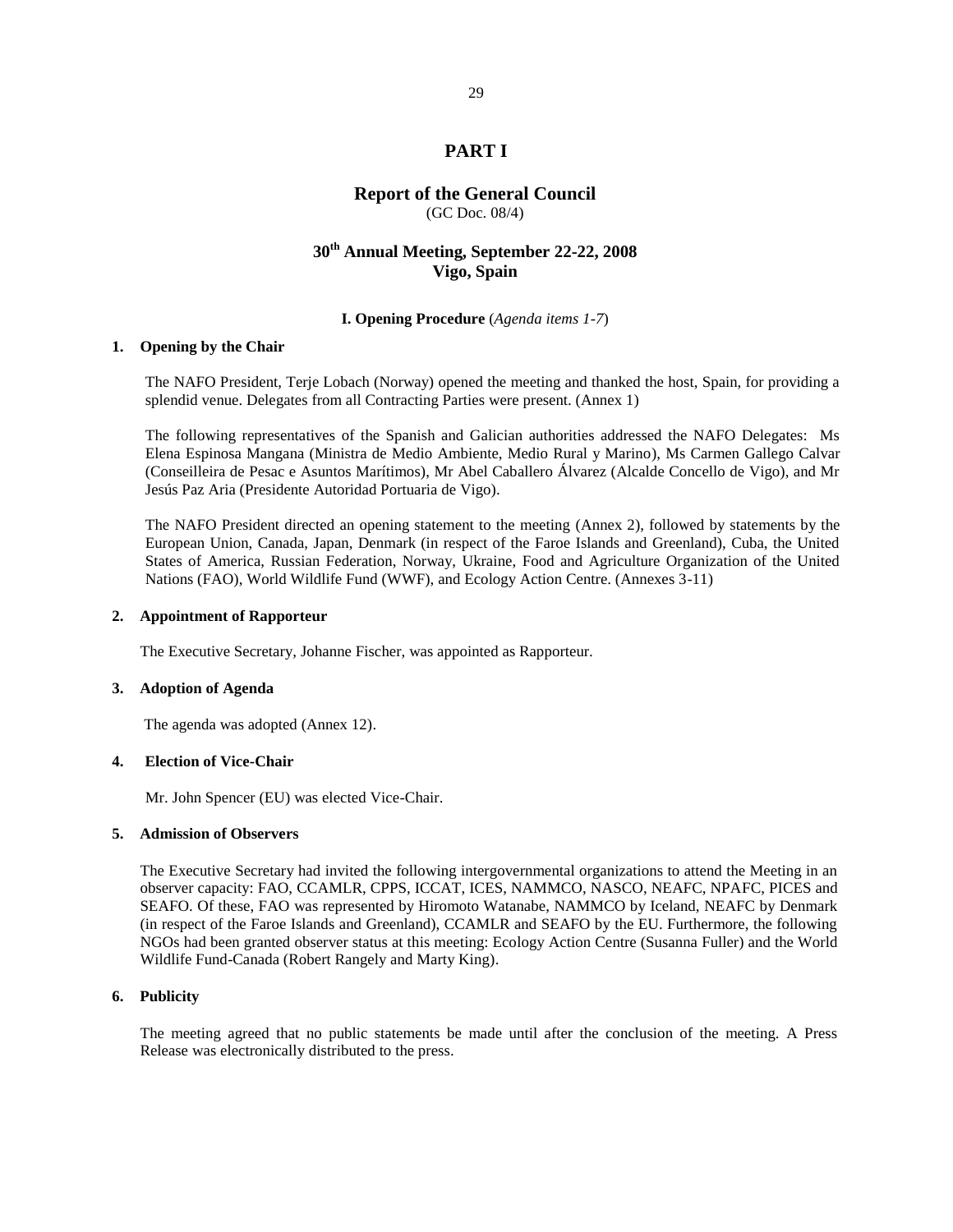### **7. Guidance to STACFAD necessary for them to complete their work**

No new items were included in the STACFAD agenda for this meeting.

## **II. Supervision and Coordination of the Organizational, Administrative and other Internal Affairs** *(Agenda items 8-12)*

#### **8. Review of Membership**

The Chair reported that twelve Contracting Parties form the membership of the General Council and the Fisheries Commission: Canada, Cuba, Denmark (in respect of the Faroe Islands and Greenland), the European Union, France (with respect to St. Pierre et Miquelon), Iceland, Japan, Republic of Korea, Norway, Russia, Ukraine, and the United States of America.

#### **9. French version of the amended NAFO Convention**

Canada tabled GC WP 08/2 explaining that the French version had been elaborated in close cooperation with France (with respect to St. Pierre et Miquelon). The proposed French version of the amended NAFO Convention was adopted (Annex 13).

### **10. Possible early implementation of structural and procedural changes arising from the amended NAFO Convention**

Canada introduced GC WP 08/5 that represented a joint proposal with the European Union. It explained that while the amended Convention could not be implemented before ratification, in the interim a resolution could provide for guidance with regard to NAFO's commitment to modern fishery management approaches as reflected in the amended Convention. Norway thanked both Canada and the EU for developing this resolution with which it concurred and suggested to introduce a new item at the end with the following text: "*(h) adopt measures to prevent, deter and eliminate IUU fishing activities*". Iceland welcomed the resolution including the Norwegian suggestion. The USA embraced the resolution and the Norwegian amendment, but cautioned that it would not regard this as a provisional application of the amended NAFO Convention. Denmark (in respect of the Faroe Islands and Greenland) also supported the resolution and the Norwegian amendment and suggested three minor editorial corrections. With this, GC WP 08/5 was adopted (Annex 14).

### **11. Request by the Scientific Council for modification of the boundaries of Divisions 3M and 3L**

The Chair of the Scientific Council, Don Power (Canada), introduced this item (GC WP 08/3) and clarified that the distribution of many deepwater stocks on the Flemish Cap (Division 3M) extends to a small area that is currently included under Division 3L. For stock assessment purposes it would be important to redefine this small area as 3M, a recommendation that the Scientific Council had already made 2 years ago. Canada requested that discussion of this item be postponed as it required additional time to fully understand the implications on catch reporting. The meeting agreed to defer this matter to the Annual Meeting in 2009.

### **12. Administrative Report**

The Executive Secretary presented the Administrative Report (GC Doc 08/1). She pointed out that the symposia organized by the Scientific Council in conjunction to the Annual Meeting as well as the NAFO Journal of Fishery Science in the Northwest Atlantic were important factors in promoting the reputation of NAFO among the scientific community. She emphasized the need for improvement to ensure timely and complete submission of catch statistics in the NAFO Convention Area. She also reported that recurrent delays and failures regarding payment of financial contributions are threatening the efficiency and continuity of services provided by the Secretariat to the Organization.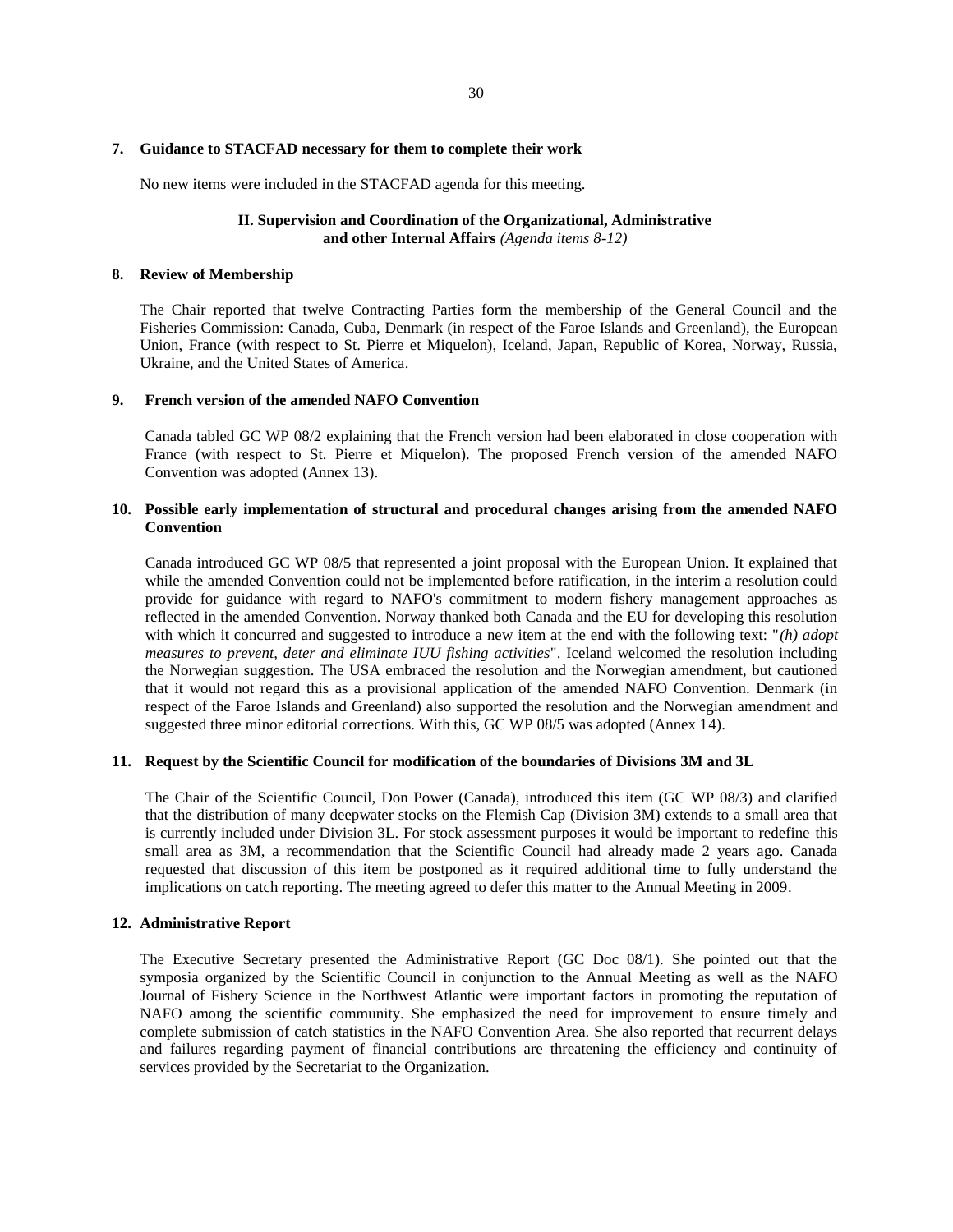#### **III. Coordination of External Affairs** *(Agenda items 13-15)*

#### **13. Report of Executive Secretary on External Meetings**

Since the last Annual Meeting, the Executive Secretary was involved in the following external activities: She served as chair of several meetings, i.e. the FAO Workshop on Knowledge and Data on Deep-Sea Fisheries in the High Seas, the Inter-sessional Meeting of the Coordinating Working Party on Fishery Statistics (CWP), and the Steering Committee of the Fishery Resources Monitoring System (FIRMS). She also attended the Informal Consultations of States Parties to the United Nations Fish Stocks Agreement, the international seminar "Towards a new governance of high seas biodiversity" by the Institute for Sustainable Development and International Relations (IDDRI) in Monaco, and a FAO Meeting on " Integrated Capture Information System (ICIS) Requirements Gathering". Furthermore, she served as a panel member in round table discussions of the International Ocean Institute (IOI) Ocean Governance Training Program at Dalhousie University in Halifax.

Other members of the Secretariat attended the following: The IT Manager (George Campanis) attended the 2007 meeting of the Advisory Committee for Data Communications (ACDC of NEAFC). The Information Manager (Barb Marshall) and the Office Manager (Lisa Pelzmann) presented a poster at the FSRS (Fishermen and Scientists Research Society) annual meeting in 2008. Barb Marshall and George Campanis also participated in the FIRMS Technical Working Group. The Scientific Council Coordinator (Anthony Thompson), attended a UN Biodiversity WG and, in his capacity as General Editor of the NAFO Journal, the Aquatic Sciences and Fisheries Abstracts (ASFA) Meeting. The Senior Finance and Staff Administrator (Stan Goodick) took part in the International Fisheries Commissions Pension Society Meeting.

The NAFO observer to NAMMCO, Odd Gunnar Skagestad (Norway), circulated his report from the NAMMCO 2008 Annual Meeting. The meeting requested an agenda item on international relations to be included in the agenda for the next GC meeting, allowing for appointment of observers and their reports from other meetings, as well as general discussion of NAFO's cooperation with other relevant organizations.

### **14. FAO Draft International Guidelines for the Management of Deep-Sea Fisheries in the High Seas**

During the last two years, FAO has developed guidelines to assist States and RFMOs in implementing the UNGA Resolution 61/105 chapter 10, concerning responsible fisheries in the marine ecosystem. These guidelines contain standards and criteria for identifying vulnerable marine ecosystems in areas beyond national jurisdiction and identifying the potential impacts of fishing activities on such ecosystems. Many NAFO Contracting Parties had contributed to the process and the Executive Secretary was actively involved in the drafting process as well (see meetings under item 13 above). The Chair pointed out that NAFO had drawn comprehensively on the FAO draft guidelines in various meetings of fishery managers and scientists throughout the year as well as the adopted guidelines at this Annual Meeting when developing the measures to address vulnerable marine ecosystems, exploratory fishing protocols for new fishing areas, determination of existing bottom fishing areas (footprint) and protocols for encounters with vulnerable marine ecosystems.

### **15. IOC of UNESCO request for a response by NAFO regarding the future of the IOC**

In April 2008, the Secretariat had received a letter from International Oceanographic Commission (IOC) asking for feedback regarding the future role and objectives of IOC. This was circulated to all Contracting Parties but did not generate any responses and was therefore deferred to this Annual Meeting. Delegates pointed out that NAFO did not have any formal or working relations with the IOC at this time and it was felt that NAFO could thus not provide useful recommendations to the IOC regarding its future role. The Executive Secretary was asked to write a letter to the IOC to communicate these views.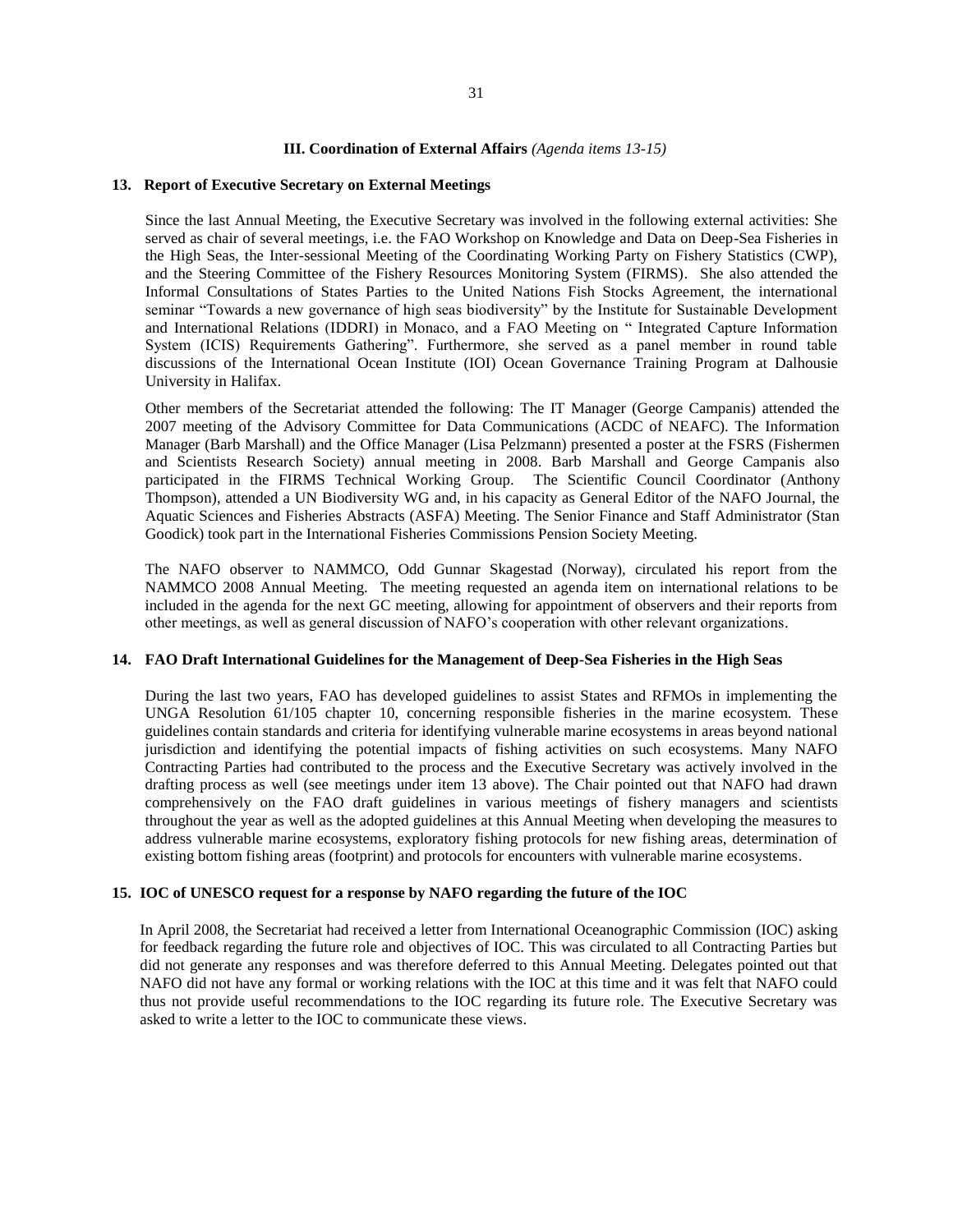### **IV. Finance** *(Agenda items 16-17)*

#### **16. Report of STACFAD at the Annual Meeting and decision on actions**

The STACFAD Chair, Bob Steinbock (Canada) presented the STACFAD Report (for complete Report see Part II of this GC Report). He informed the meeting that Deirdre Warner-Kramer (USA) was elected Vice-Chair of the Committee. He also conveyed that STACFAD urged Contracting Parties to ensure compliance with the requirement to submit catch reports in a timely, complete and accurate manner. Furthermore, he noted that the financial crisis continued with outstanding financial contributions from five Contracting Parties amounting to \$436.019.

#### **17. STACFAD made the following recommendations to General at this meeting:**

- 1. That the Secretariat immediately begin the tendering process for a new auditing firm and select a new auditor to begin work in 2009.
- 2. That the NAFO Financial Regulations Rule 7.10 be amended to reflect the requirement of changing the auditors at regular intervals of three years.
- 3. That the 2007 Auditors' Report be adopted.
- 4. The adoption of an amendment of the NAFO Financial Regulations as follows in italics that should prevent adjustment of financial contributions after the billings are issued: "*4.6.bis. If a Contracting Party has not submitted its nominal catches according to the stipulations in the NAFO Convention Article XVI.3 by the required date, the most recent catch report available from that Contracting Party will be used for the calculation of contributions that are then considered final for that financial year. Subsequent reporting of applicable catches by the Contracting Party will be applied towards the calculation of contributions for the following financial year."*
- 5. That Contracting Parties concerned are strongly urged to take immediate action to meet their financial obligations and bring financial stability to the Organization.
- 6. That the outstanding contribution from Ukraine (\$31,623) for the year 2007 be deemed uncollectible at the end of the current fiscal year if payment is not received by 31 December 2008 and that this amount is applied against the accumulated surplus. This procedure does not remove Ukraine's financial obligation for the 2007 contribution.
- 7. That,
	- a. The minimum balance for the accumulated surplus account should continue at the level of 20% of the total budget of 2009 to address non-payment of contributions.
	- b. The President of NAFO should write letters on behalf of the Organization to those Contracting Parties that are in arrears to express serious concerns and request prompt payment. Similar letter or demarches could also be sent from individual Contracting Parties.
	- c. Furthermore, if the Contracting Parties in arrears cannot make a firm commitment to honor these arrears promptly, they should provide the Executive Secretary with a finance plan for repayment of the major outstanding amounts that will be circulated to Contracting Parties.
	- d. NAFO should establish a contingency fund in 2009 for the purpose of covering emergency and unforeseen situations, other than nonpayment of annual contributions, provided that all current major outstanding contributions are paid by that time. The details of the operation of the contingency fund would be decided at the 2009 Annual Meeting.
- 8. That the Staff Rule 8.6 (e) be amended as follows: *"An installation allowance of up to two months net salary in the case of relocating internationally recruited members of the Secretariat"*
- 9. The adoption of an amendment to Staff Rule 6.13 pertaining to maternity and parental leave to reflect the allowance in the Canadian government.
- 10. Regarding consideration of a NAFO Headquarters Agreement, that Contracting Parties consult intersessionally by electronic means on the documentation to be provided by the Executive Secretary (including STACFAD WP 07/3) with a view of developing, by the end of the 2009 Annual Meeting, a text for further consideration leading to future negotiations with Canada.
- 11. That NAFO adopt the revised rules to provide for permanent accreditation for approved observers and that information on the current NGO observers is updated every five years.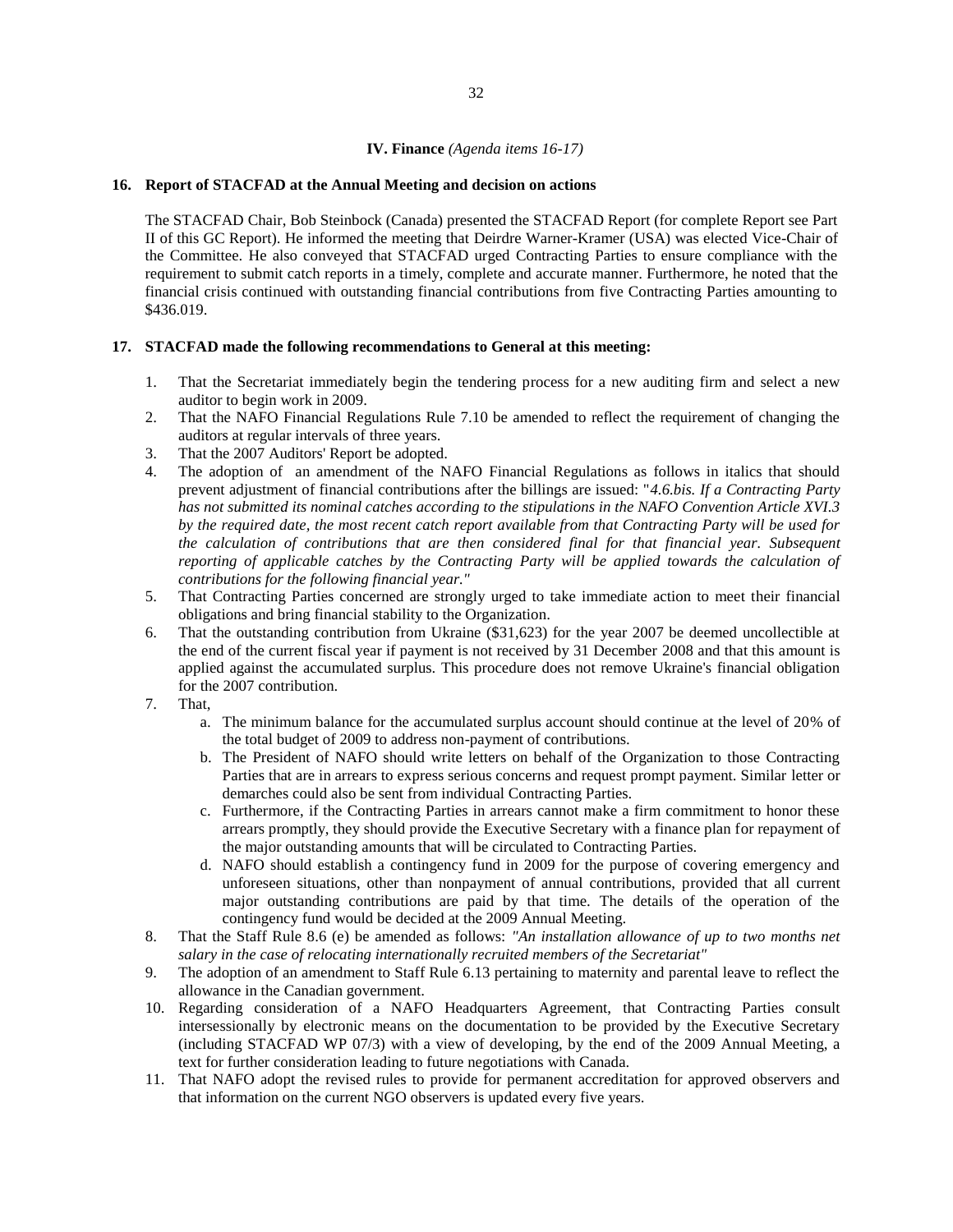- 12. That the IFCPS (International Fisheries Commissions Pension Society) be requested to review the current assumptions to take into account the increased possibility of early retirement when considering future assessments.
- 13. That the budget for 2009 of \$ 1,618,000 be adopted.
- 14. That the process for recruitment for an Executive Secretary be adopted at the 2009 Annual Meeting.
- 15. That General Council appoint the three nominees for the Staff Committee: Bill Brodie (Canada), Deirdre Warner-Kramer (USA) and Bob Steinbock (Canada).
- 16. That the dates of the 2011 Annual Meeting (to be held in Halifax, NS, Canada, unless an invitation to host is extended by a Contracting Party and accepted by the Organization) are as follows:

| Scientific Council   | -                        | 19 - 28 September 2011 |
|----------------------|--------------------------|------------------------|
| General Council      | -                        | 19 - 23 September 2011 |
| Fisheries Commission | $\overline{\phantom{a}}$ | 19 - 23 September 2011 |

The European Union stated that while it welcomed the new rules for NGO observers, it would like to propose the following amendment in view of occurrences during this meeting: "*9.12.c. Make documents available only after they have been considered by the Executive Secretary in consultation with the Chairs of General Council and Fisheries Commission*." Denmark (in respect of the Faroe Islands and Greenland) shared the concerns voiced by the European Union with regard to disclosing insights and opinions gained during the meeting outside the confines of NAFO meetings but did not agree with the proposal made by the European Union. Alternatively, the Delegate of DFG suggested not allowing distribution of documents presented by NGO observers through the Secretariat (pigeon-holes) and instead making available a "General Information Table" for such materials. Denmark (in respect of the Faroe Islands and Greenland) proposed to defer the amendments to the current Rules of Procedures for Observers to the next Annual Meeting in 2009. This was supported by Canada and the United States of America. On account of the interventions made, the European Union withdrew its proposal and the meeting agreed to revisit this item in 2009.

Following STACFAD recommendation 5, General Council urged all Contracting Parties that had not yet paid their contribution to take immediate action to meet their financial obligations and bring financial stability to the Organization. Denmark (in respect of the Faroe Islands and Greenland) said that its contribution was on its way. France (in respect of St. Pierre et Miquelon) and Cuba stated their intentions of submitting their respective contributions by the end of the year.

General Council adopted all recommendations made by STACFAD with the exception of the revised Rules of Observers (recommendation 11).

#### **V. Closing Procedure** *(Agenda items 18-21)*

#### **18. Time and Place of the Next Annual Meeting**

Norway extended an invitation to NAFO to host the Annual Meeting 2009 in Bergen, Norway. This was accepted with great pleasure. The meeting dates in 2009 are:

| Scientific Council          | $\overline{\phantom{a}}$ | 21-25 September 2009   |
|-----------------------------|--------------------------|------------------------|
| General Council             | $\qquad \qquad$          | 21-25 September 2009   |
| <b>Fisheries Commission</b> | $\overline{\phantom{a}}$ | $21-25$ September 2009 |

### **19. Other Business**

Canada introduced GC Working Paper 08/6 asking that the General Council request the Executive Secretary to provide all relevant information with respect to vulnerable marine ecosystems (VMEs) in the Northwest Atlantic to the Convention on Biological Diversity (CBD) by July 2009. A number of parties expressed reservations to single out one organization with regard to cooperation on VMEs. It was emphasized that NAFO was happy to cooperate with all interested intergovernmental organizations on matters of joint concern and that all relevant documents by NAFO were public and accessible through the NAFO website. Canada noted these interventions and withdrew its proposal.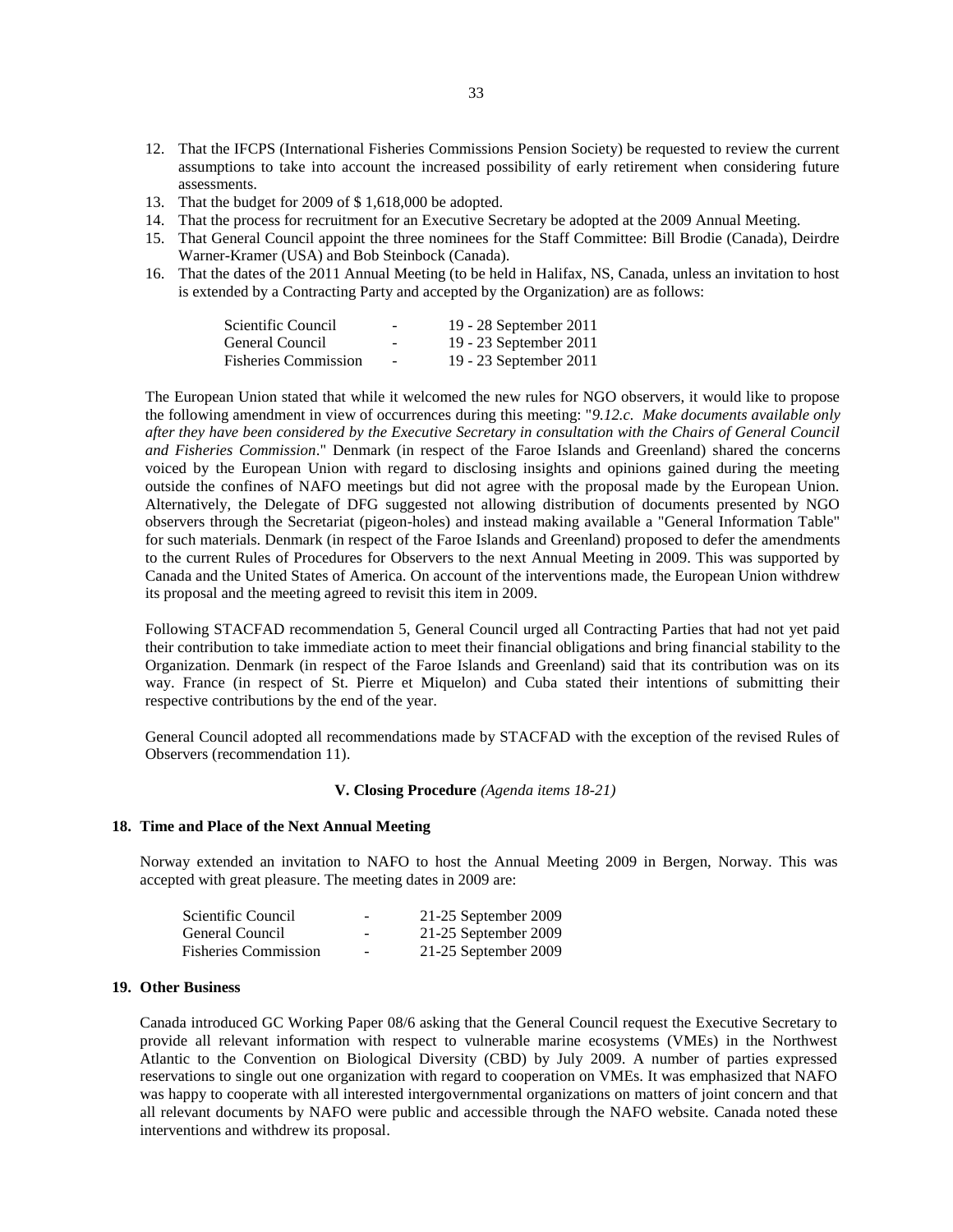### **20. Press Release**

It was agreed that the Executive Secretary and the NAFO President finalize the Press Release from this meeting (Annex 15) and present it to the press. The Chairs of Fisheries Commission and Scientific Council were also invited to give their input for inclusion in the Press Release.

## **21. Adjournment**

The meeting was adjourned on Friday, 26 September 2008 at 14:00 hours.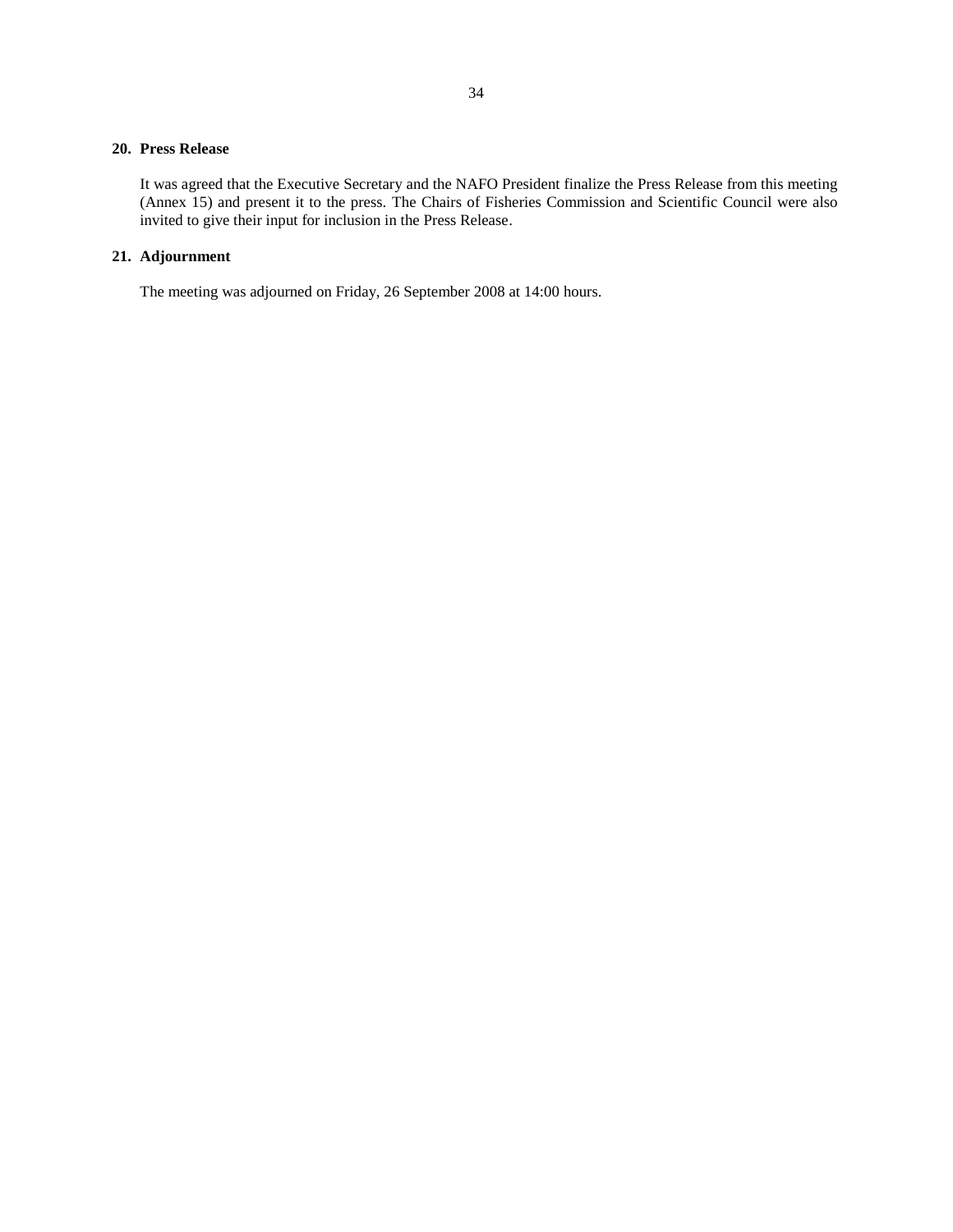#### **NAFO President/GC Chair:**

Terje Lobach, Senior Legal Adviser, Directorate of Fisheries, P. O. Box 2009 Nordnes, NO-5817 Bergen Phone: +47 55 23 80 00 / 8139; Fax: +47 55 23 80 90; E-mail[: terje.lobach@fiskeridir.no](mailto:terje.lobach@fiskeridir.dep.telemax.no)

### **CANADA**

#### **Head of Delegation**

David Bevan, Assistant Deputy Minister, Fisheries and Aquaculture Management, Fisheries and Oceans Canada, 200 Kent Street, Ottawa, Ontario K1A 0E6 Phone: +613 990 9864 – Fax: +613 990 9557 – bevand@dfo-mpo.gc.ca

## **Representatives**

David Bevan (see address above) Earle McCurdy, President, Fishermen, Food and Allied Workers Union/CAW, P. O. Box 10, St. John's, Newfoundland & Labrador A1C 5H5 Phone: +709 576 7276 - Fax: +709 576 1962 – E-mail: [emccurdy@ffaw.nfld.net](mailto:emccurdy@ffaw.nfld.net)

#### **Advisers**

Kevin Anderson, Fisheries and Oceans Canada, P. O. Box 5667, St. John's, NL A1C 5X1 Phone: +709 772 4494 – Fax: +709 772 3628 – E-mail: [AndersonK@dfo-mpo.gc.ca](mailto:AndersonK@dfo-mpo.gc.ca) Jim Baird, Associate Regional Director General, Newfoundland and Labrador Region, Fisheries and Oceans Canada, P. O. Box 5667, St John's, NL A1C 5X1 Phone: +709 772 2420 - Fax: +709 772 2387 – E-mail: bairdj@dfo-mpo.gc.ca Guy Beaupré, Director General, International Affairs Directorate, Fisheries and Oceans Canada, 200 Kent Street, Ottawa, Ontario K1A 0E6 Phone: +613 993 1873 – Fax: +613 993 5995 – E-mail: [beaupreg@dfo-mpo.gc.ca](mailto:beaupreg@dfo-mpo.gc.ca) Bill Brodie, Senior Science Coordinator/Advisor on NAFO, Science Br., NL Region, Fisheries and Oceans Canada, 80 East White Hills Rd., P. O. Box 5667, St. John's, NL A1C 5X1 Phone: +709 772 3288 - Fax: +709 772 4105 - E-mail: [brodieb@dfo-mpo.gc.ca](mailto:brodieb@dfo-mpo.gc.ca) Leslie Burke, Regional Director, Fisheries Management, Soctia-Fundy Sector, Maritimes Region, 5<sup>th</sup> Floor, 176 Portland St., P. O. Box 1035, Dartmouth, Nova Scotia B2Y 4T3 Phone: +902 426 2583 – Fax: +902 426 7967 – E-mail: [BurkeL@mar.dfo-mpo.gc.ca](mailto:BurkeL@mar.dfo-mpo.gc.ca) Bruce Chapman, Executive Director, Groundfish Enterprise Allocation Council, 1362 Revell Dr., Manotick, Ontario K4M 1K8 Phone: +613 692 8249 - Fax: +613 692 8250 - E-mail: bchapman@sympatico.ca Nathalie Dault, Mission of Canada to the EU, Ave de Tervuren, 2, 1040 Brussels, Belgium E-mail: [nathalie.dault@international.gc.ca](mailto:nathalie.dault@international.gc.ca) Tom Dooley, Director, Resource Policy, Dept. of Fisheries and Aquaculture, P. O. Box 8700, St. John´s, NL A1B 4J6 Phone: +709 729 0335 – Fax: +709 729 1117 – E-mail: tdoole[y@gov.nl.ca](mailto:atkinson@athena.nwafc.nf.ca) Marta Farsang, International Fisheries Officer, Fisheries and Aquaculture Management, International Affairs Directorate, Fisheries and Oceans Canada, 200 Kent Street, Ottawa, Ontario K1A 0E6 Phone: +1 613 990 9387 – Fax: +1 613 993 5995 – E-mail: [marta.farsang@dfo-mpo.gc.ca](mailto:marta.farsang@dfo-mpo.gc.ca) Rhonda Hash, Fisheries and Oceans Canada, 200 Kent Street, Ottawa, Ontario K1A 0E6 Phone: +1 613 998 2644 – Fax: +613 993 5995 – E-mail: [hashr@dfo-mpo.gc.ca](mailto:hashr@dfo-mpo.gc.ca) Randy Jenkins, Director, Enforcement Programs, Conservation and Protection, Fisheries and Oceans Canada, 13<sup>th</sup> Floor, 200 Kent Street, Ottawa, Ontario K1A 0E6 Phone: +613 990 0108 – Fax: +613 941 2718 – E-mail: [randy.jenkins@dfo-mpo.gc.ca](mailto:randy.jenkins@dfo-mpo.gc.ca) Morley Knight, Regional Director, Fisheries Management, NL Region, Fisheries and Oceans Canada, P. O. Box 5667, St. John's, NL A1C 5X1 Phone: +709 772 4543 – Fax: +709 772 2046 – E-mail: [morley.knight@dfo-mpo.gc.ca](mailto:morley.knight@dfo-mpo.gc.ca)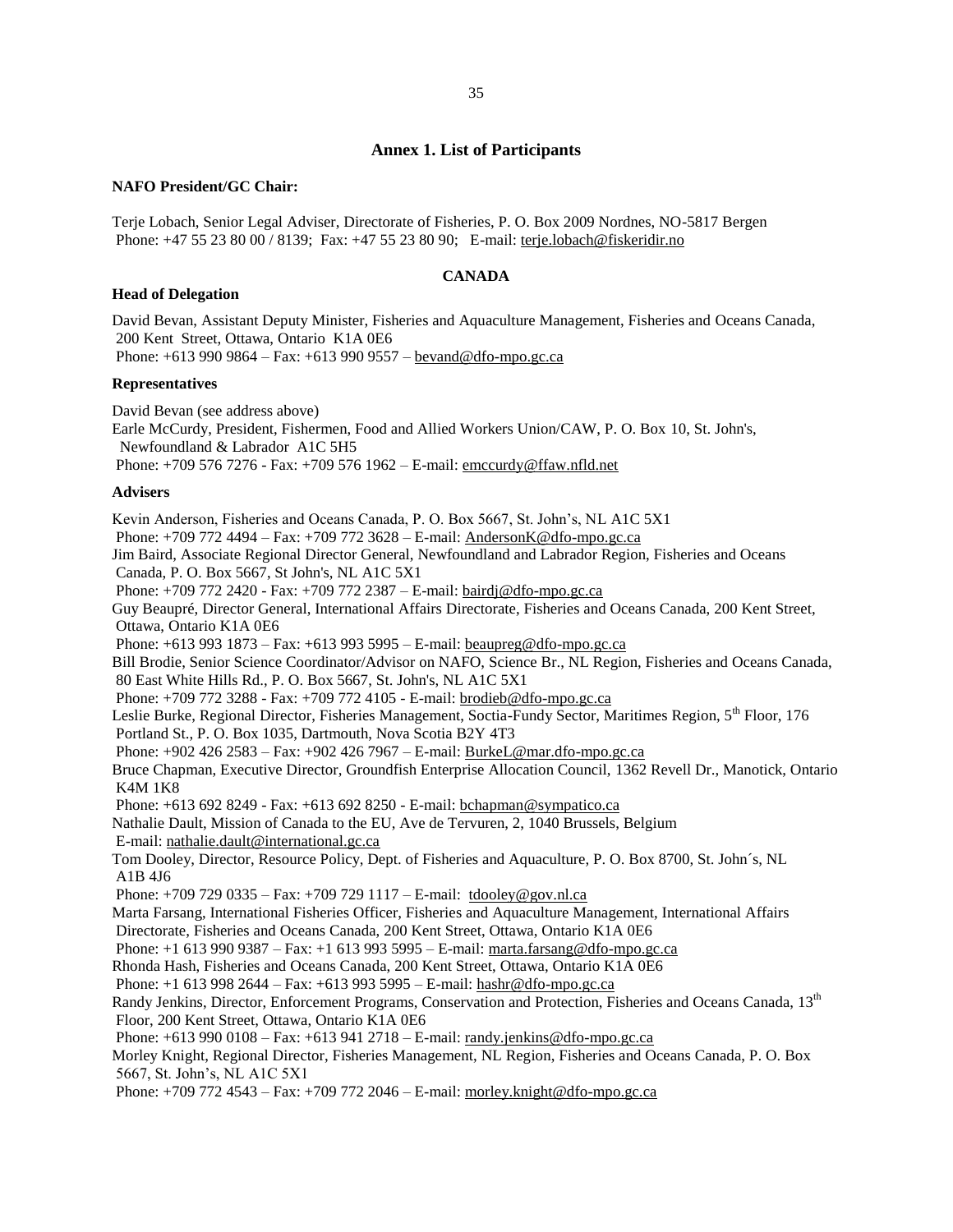Sylvie Lapointe, Director, Straddling and Highly Migratory Fish Stocks, International Fisheries Directorate, Fisheries and Oceans Canada, 200 Kent St., Ottawa, Ontario K1A 0E6 Phone: +613 993 6853 – Fax: +613 993 5995 – E-mail: [lapointesy@dfo-mpo.gc.ca](mailto:lapointesy@dfo-mpo.gc.ca) Nathalie Lavoie, International Fisheries Officer, Fisheries and Aquaculture Management, International Fisheries Directorate, Fisheries and Oceans Canada, 200 Kent St., Ottawa, Ontario K1A 0E6 Phone: +613 991 0380 – Fax: +613 993 5995 - E-mail: [Nathalie.Lavoie@dfo-mpo.gc.ca](mailto:Nathalie.Lavoie@dfo-mpo.gc.ca) Brent Napier, Staff Officer, International Fisheries Enforcement, Fisheries and Oceans Canada, 8E-234, 200 Kent St., Ottawa, Ontario K1A 0E6 Phone: +613 998 3805 – Fax: +613 990 9557 – E-mail: [napierb@dfo-mpo.gc.ca](mailto:napierb@dfo-mpo.gc.ca) Steve Neves, Legal Officer, Oceans Law Section (JLOA), Oceans and Environmental Law, Foreign Affairs and International Trade Canada, 125 Sussex Drive, Ottawa, Ontario K1A 0G2 Phone: +613 944 3077 – Fax: +613 992 6483 – E-mail : [steve.neves@international.gc.ca](mailto:steve.neves@international.gc.ca) Alastair O'Rielly, Deputy Minister, Government of Newfoundland and Labrador, Fisheries and Aquaculture, P. O. Box 8700, St. John's, NL A1B 4J6 Phone: +709 729 3707 – Fax: +709 729 4219 – E-mail: [aorielly@gov.nl.ca](mailto:aorielly@gov.nl.ca) Don Power, Science Br., Fisheries and Oceans Canada, Newfoundland & Labrador Region, 80 East White Hills Rd., P. O. Box 5667, St. John's, NL A1C 5X1 Phone: +709 772 4935 – Fax: +709 772 4105 – E-mail: [powerd@dfo-mpo.gc.ca](mailto:powerd@dfo-mpo.gc.ca) Gorazd Ruseski, Director, International Fisheries Policy, Fisheries and Oceans Canada, 200 Kent Street, Ottawa, Ontario K1A 0E6 Phone: +613 990 5374 – Fax: +613 990 9574 – E-mail: [gorazd.ruseski@dfo-mpo.gc.ca](mailto:gorazd.ruseski@dfo-mpo.gc.ca) Bob Steinbock, Deputy Director, International Fisheries Directorate, Fisheries & Aquaculture Management, Fisheries and Oceans Canada, 200 Kent St., Ottawa, Ontario K1A 0E6 Phone: +613 993 1836 – Fax: +613 993 5995 – E-mail: [steinbob@dfo-mpo.gc.ca](mailto:steinbob@dfo-mpo.gc.ca) Leo Strowbridge, Director, International Programs and Corporate Services, Fisheries Management Br., Fisheries and Oceans Canada, P. O. Box 5667, St. John's, NL A1C 5X1 Phone: +709 772 8021 – Fax: +709 772 2046 – E-mail: [strowbridgel@dfo-mpo.gc.ca](mailto:strowbridgel@dfo-mpo.gc.ca) Loyola Sulllivan, Ambassador, Fisheries Conservation, Suite 210, 354 Water Street, St. John's, NL A1C 5W8 Phone: +709 772 8177 – Fax: +709 772 8178 – E-mail: [Loyola. Sullivan@international.gc.ca](mailto:Loyola.%20Sullivan@international.gc.ca) Martin Sullivan, President & CEO, Ocean Choice International L.P., 1315 Topsail Rd., P. O. Box 8274, Stn. A, St. John's, NL A1B 3N4 Phone: +709 782 6244 – Fax: +709 368 2260 – E-mail: [msullivan@oceanchoice.com](mailto:msullivan@oceanchoice.com) Caterina Ventura, Deputy Director, Oceans Law Section (JLOA), Oceans and Environmental Law Div., Foreign Affairs and International Trade Canada, 125 Sussex Drive, Ottawa, Ontario K1A 0G2 Phone: +613 996 2643 – Fax : +613 992 6483 – E-mail : [caterina.ventura@international.gc.ca](mailto:caterina.ventura@international.gc.ca) David Wells, Senior Policy Adviser, Office of the Minister of Fisheries and Oceans Phone: (St. John's): +709 772 7272 – Fax: +709 772-5244 : Phone: (Ottawa) +613 992 3474; Fax: +613 947 7081 – E-mail: [wellsd@dfo-mpo.gc.ca](mailto:wellsd@dfo-mpo.gc.ca) Rosalind Walsh, Executive Director, Northern Coalition, P. O. Box 6421, 189 Water St., Suite 301, St. John's, NL Phone: +709 722 4404 – Fax: +709 722 4454 – E-mail: [rwalsh@nfld.net](mailto:rwalsh@nfld.net)

## **CUBA**

### **Head of Delegation**

Martha Torres Soroa, International Relations, Ministry of the Fishing Industry,  $5^{\underline{ta}}$  Ave. y 246, Playa, Ciudad Habana

E-mail: [mtorres@mip.telemar.cu](mailto:mtorres@mip.telemar.cu)

### **Adviser**

José Antonio Caballero Arévalo, Economic Director, Pesport, Ave. La Pesquera, Puerto Pesquera de la Habana, Habana Vieja 10100 Phone: +53 7 861 7069 / 863 3952 – Fax: +53 7 866 8265 – E-mail[: jose@pesport.telemar.cu](mailto:jose@pesport.telemar.cu)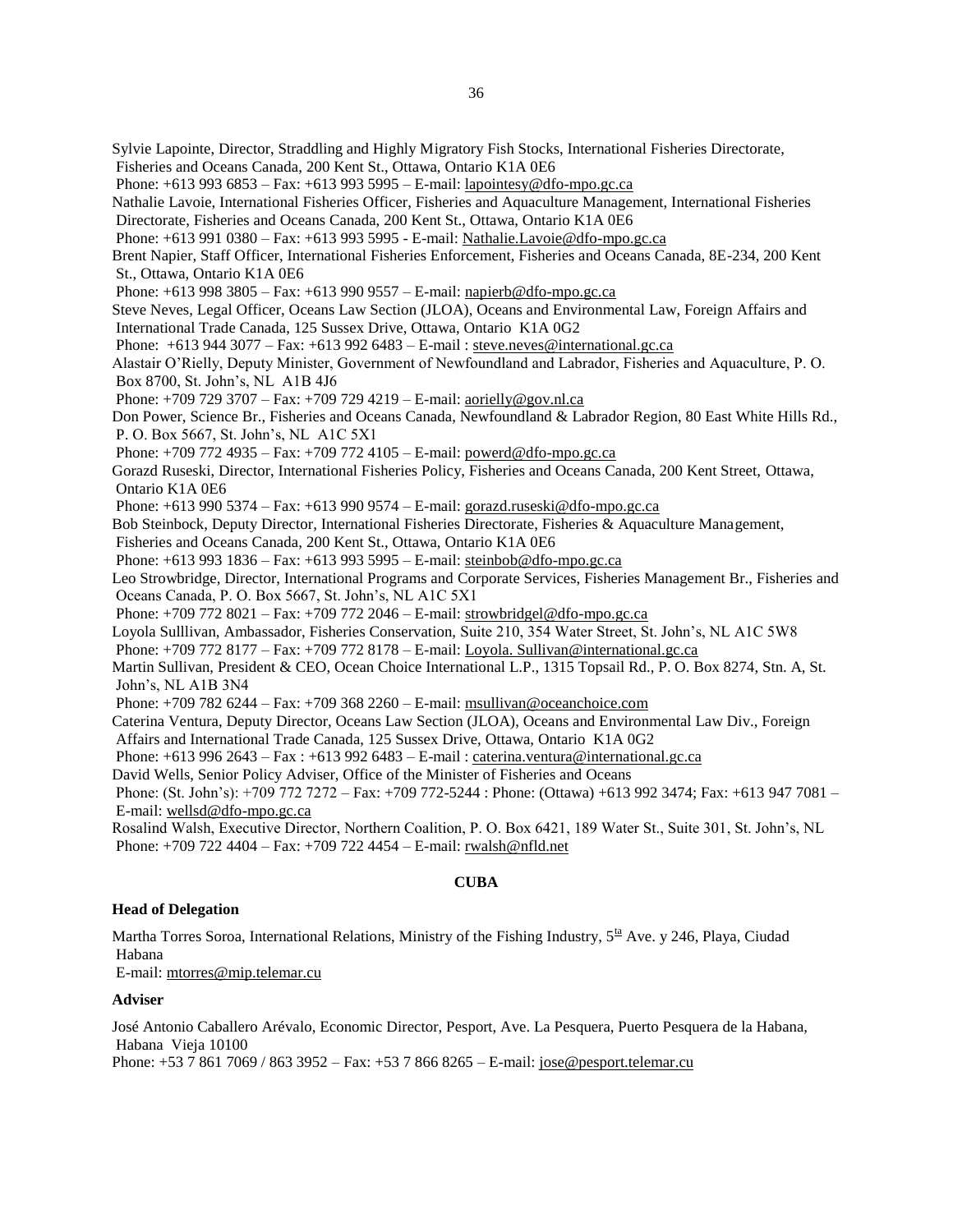### **DENMARK (IN RESPECT OF FAROES AND GREENLAND)**

#### **Head of Delegation**

Kate Sanderson, Counsellor, Ministry of Fisheries and Maritime Affairs, Heykavegur 6, P. O. Box 347, FO-110 Torshavn, Faroe Islands

Phone: + 298 35 32 47 - Fax: +298 35 30 37 - E-mail: kate@fisk.fo

#### **Alternate**

Mads Trolle Nedergaard, Fiskerilicensinspektor, Head of Unit, Gronlands Fiskerilicenskontrol, Postbox 501, DK -3900 Nuuk, Greenland

Phone: +299 345377 - Fax: +299 323235 - E-mail: mads@gh.gl

#### **Advisers**

Meinhard Gaardlykke, Fisheries Inspection, Ministry of Fisheries and Maritime Affairs, Heykavegur 6, FO-110 Torshavn, Faroe Islands Phone:  $+298\,588016$  – E-mail: [meinhardg@fve.fo](mailto:meinhardg@fve.fo) Toke Fridorff-Hansen, Consultant, Gronlands Fiskerilicenskontrol, Postbox 501, DK-3900 Nuuk, Greenland Phone: +299 34 53 93 – Fax: +299 32 32 35 – E-mail: [tofh@gh.gl](mailto:tofh@gh.gl) Helle I. Ø. Jørgensbye Hansen, Head of Section, Gronlands Fiskerilicenskontrol, Greenland Home Rule, Postbox 501, DK-3900 Nuuk, Greenland Phone: +299 345000 – Fax: +299 324704 – E-mail: [hhan@gh.gl](mailto:hhan@gh.gl) Jóhan Joensen, Faroe Shipowners Association, Gongin 10, P.O. Box 361, FO-110 Torshavn, Faroe Islands Phone: +298 311800 – Fax: +298 320380 – E-mail: [shipown@post.olivant.fo](mailto:shipown@post.olivant.fo) Jogvan Martin F. Joensen, Project Development Manager, THOR, FO-420 Hosvik, Faroe Islands Phone: +298 42 24 03 – Fax: +298 42 23 83 – E-mail: [jm@thor.fo](mailto:jm@thor.fo) Michael Kingsley, Greenland Institute of Natural Resources, P. O. Box 570, 3900 Nuuk, Greenland Phone: +299 361 200 – Fax: +299 361212 – E-mail: [mcsk@natur.gl](mailto:mcsk@natur.gl) Martin Kruse, Adviser, FMC-Manager, Fisheries Inspection, Ministry of Fisheries and Maritime Affairs, P. O. Box 347, FO-110 Torshavn, Faroe Islands Phone: +298 311065 – Fax: +298 313981 – E-mail: [martink@fve.fo](mailto:martink@fve.fo) Julius Peedah, Lawyer, Greenland Home Rule, Ministry of Fisheries, Hunting and Agriculture, Postbox 680, DK -3900 Nuuk, Greenland Phone: +299 34 50 00 – Fax: +299 32 52 87 – E-mail: [jupe@gh.gl](mailto:jupe@gh.gl) Ulla S. Wang, Special Adviser, Ministry of Fisheries and Maritime Affairs, Heykavegur 6, P. O. Box 347, FO-110 Torshavn, Faroe Islands Phone: + 298 35 32 42 - Fax: +298 35 30 37 - E-mail: ullaw@fisk.fo

## **EUROPEAN UNION**

### **Head of Delegation**

John Spencer, Head of Unit, International and Regional Arrangements, European Commission, Fisheries Directorate General, 200 Rue de la Loi/Wetstraat, B-1049 Brussels, Belgium Phone: +32 2 295 6858 - Fax: +32 2 295 5700 – E-mail: [edward-john.spencer@ec.europa.eu](mailto:edward-john.spencer@ec.europa.eu)

#### **Alternate**

Staffan Ekwall, Principal Administrator, European Commission, DG FISH, External Policy and Markets, International and Regional Arrangements, Rue de la Loi/Wetstraat 200, B-1049 Brussels, Belgium Phone: +32 2 299 6907 – Fax: +32 2 295 5700 – E-mail: [staffan.ekwall@ec.europa.e](mailto:staffan.ekwall@ec.europa.)u

#### **Advisers**

### **(EU Commission)**

Willem Brugge, Head of Unit, European Commission, Fisheries Directorate-General, 99 Rue Joseph II, B-1049 Brussels, Belgium

Phone: +32 2 295 5137 – Fax: +32 2 296 2338 – E-mail: [willem.brugge@ec.europa.eu](mailto:willem.brugge@ec.europa.eu)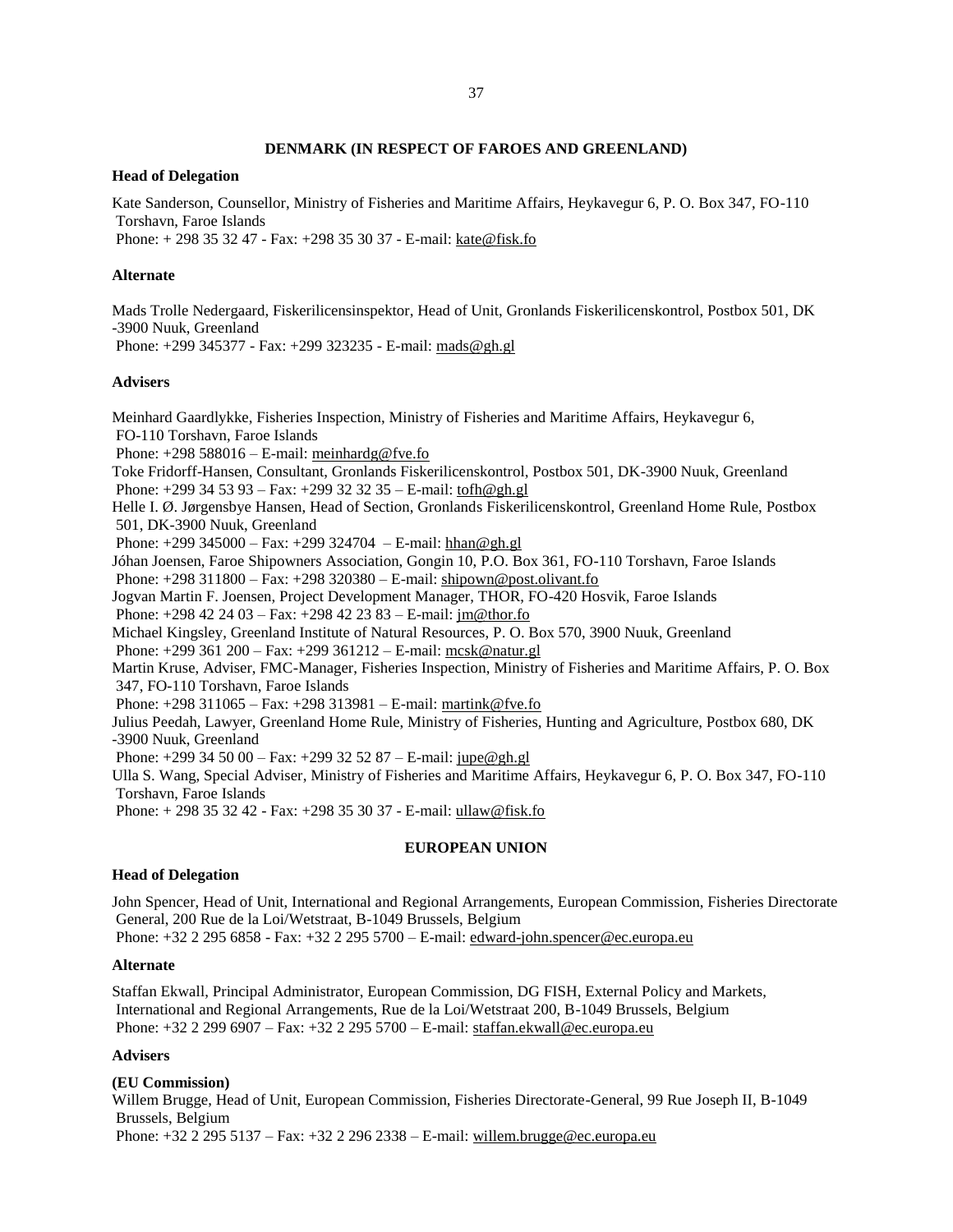Alan Gray, Senior Administrative Assistant, International and Regional Agreements, European Commission, Directorate General for Fisheries and Maritime Affairs, Rue Joseph II, 99, BE-1000 Brussels, Belgium Phone: +32 2 299 0077 – Fax: +32 2 295 5700 – E-mail: [alan.gray@ec.europa.eu](mailto:alan.gray@ec.europa.eu)

Aronne Spezzani, European Commission, Fisheries Directorate-General, 99 Rue Joseph II, B-1049, Brussels, Belgium

 Phone: +32 2 295 9629 – Fax: +32 2 296 2338 – E-mail: [aronne.spezzani@ec.europa.eu](mailto:aronne.spezzani@ec.europa.eu) **(EU Council)** 

Gloria de la Corte, Council of the European Union, General Secretariat, DG-BIII-Fisheries, Rue de la Loi 175, B-1048 Brussels, Belgium

 Phone: +32 2 281 6561 – Fax: 32 2 285 6910 - E-mail: [gloria.delacorte@consilium.europa.eu](mailto:gloria.delacorte@consilium.europa.eu) **(Community Fisheries Control Agency-CFCA)** 

Genadijus Babcionis, Community Fisheries Control Agency, Apartado de Correos 771, E-36201 Vigo Phone: +34 986 120640 – Fax: +34 886 125236 – E-mail: [genadijus.babcionis@cfca.europa.eu](mailto:genadijus.babcionis@cfca.europa.eu)

Pedro Galache, Community Fisheries Control Agency, Garcia Barbon, 4, Apartado de Correos 771, E-36200 Vigo

Phone: +34 986 120633 – Fax: +34 886 125236 – E-mail: [pedro.galache@cfca.europa.eu](mailto:pedro.galache@cfca.europa.eu)

### **(EU – Estonia)**

Meit Grosmann, Leading Inspector, Environmental Inspectorate, Dept. of Fisheries Protection, Kopli 76, 10416 Tallinn

Phone: +372 696 2218 – Fax: +372 696 2237 – Email: [meit.grosmann@kki.ee](mailto:meit.grosmann@kki.ee)

Juhan Haravee, Managing Director, Estonian Long Distande Fishing Association, Veerenni 39, 10138 Tallin Phone: +372 627 6552 – Fax: +372 627 6555 – E-mail: [juhan@reyktal.ee](mailto:juhan@reyktal.ee)

Kaire Martin, Fishery Resources Dept., Ministry of the Environment, Narva mnt 7a, 13172 Tallinn

Phone: +372 626 0718 - Fax: +372 626 0710 - E-mail: [kaire.martin.@ekm.envir.ee](mailto:kaire.martin.@ekm.envir.ee)

Toomas Saat, Director, Estonian Marine Institute, 10A Maealuse Str. 12618, Tallinn

Phone: +372 6718 901 – Fax: +372 6718 900 – E-mail: [tsaat@sea.ee](mailto:tsaat@sea.ee)

Ain Soome, Director General, Fishery Resources Dept., Ministry of the Environment, Narva mnt 7a, 15172 Tallinn Phone: +372 626807111 – Fax: +372 62680710 – E-mail: [ain.soome@ekm.envir.ee](mailto:ain.soome@ekm.envir.ee)

Silver Sirp, Head of Observers Working Group, Estonian Marine Institute, University of Tartu, 10A Maealuse St., 12618, Tallinn

Phone: +372 529 5396 – E-mail: [silver.sirp@ut.ee](mailto:silver.sirp@ut.ee)

Toomas Tamme, Attorney –at-Law, Alvin, Rödl & artner, Advokaadibüroo OÜ, Law Office, Roosikrantsi 2, 10119 Tallinn

Phone: +372 6 110 810 – Fax: +372 6 110 811 – E-mail: [toomas.tamme@roedl.ee](mailto:toomas.tamme@roedl.ee)

Hjalmar Vilhjalmsson, CEO-Member of the Board, Reyktal AS, Veerenni 39, 10138 Tallin

Phone: +354 588 7666 – Fax: +354 588 7635 – E-mail: [hjalmar@reyktal.is](mailto:hjalmar@reyktal.is)

### **(EU – France)**

Pierre Tribon, Direction des pêches maritimes et d l'aquaculture, Bureau de la ressource, de la réglementation et des affaires Internationales, Ministère de l'agriculture et de la pêche, 3, place de Fontenoy 75007 Paris

Phone: +33 1 49 55 82 72 – Fax: +33 1 49 55 82 00 – E-mail: [pierre.tribon@agriculture.gouv.fr](mailto:pierre.tribon@agriculture.gouv.fr)

Jean-Claude Mahé, IFREMER, Station de Lorient, 8, rue Francois Toullec, 56100 Lorient

Phone: +33 2 9787 3818 – Fax: +33 2 9787 3801 – E-mail: [jcmahe@ifremer.fr](mailto:jcmahe@ifremer.fr)

### **(EU – Latvia)**

Normunds Riekstins, Director, National Board of Fisheries, Ministry of Agriculture, 2, Republikas laukums, LV-1010 Riga

Phone: +371 6732 3877 - Fax: +371 6733 4892 - E-mail: [normunds.riekstins@vzp.gov.lv](mailto:normunds.riekstins@latnet.lv)

Janis Stepanovs, Head of the Fishereis and Fish Resources Division, National Board of Fisheries, Ministry of Agriculture, 2, Republikas laukums, LV -1010 Riga

Phone: +371 6733 4527 - Fax: +371 6733 4892 - E-mail: [janis.stepanovs@vzp.gov.lv](mailto:janis.stepanovs@vzp.gov.lv)

Maris Vitins, Director, State Agency Latvian Fish Resources Agency, Ministry of Agriculture, Republic of Latvia, Daugavgrivas 8, Riga 1048

Phone: +371 676 12409 – Fax: +371 676 16946 – E-mail: [maris.vitins@lzra.gov.lv](mailto:maris.vitins@lzra.gov.lv)

### **(EU – Lithuania)**

Aidas Adomaitis, Director, Fisheries Dept. under the Ministry of Agriculture, J. Lelevelio str. 6, LT-01031 Vilnius -25

Phone: +370 5 239 1174 – Fax: +370 5 239 1176 – E-mail: [aidasa@zum.lt](mailto:aidasa@zum.lt)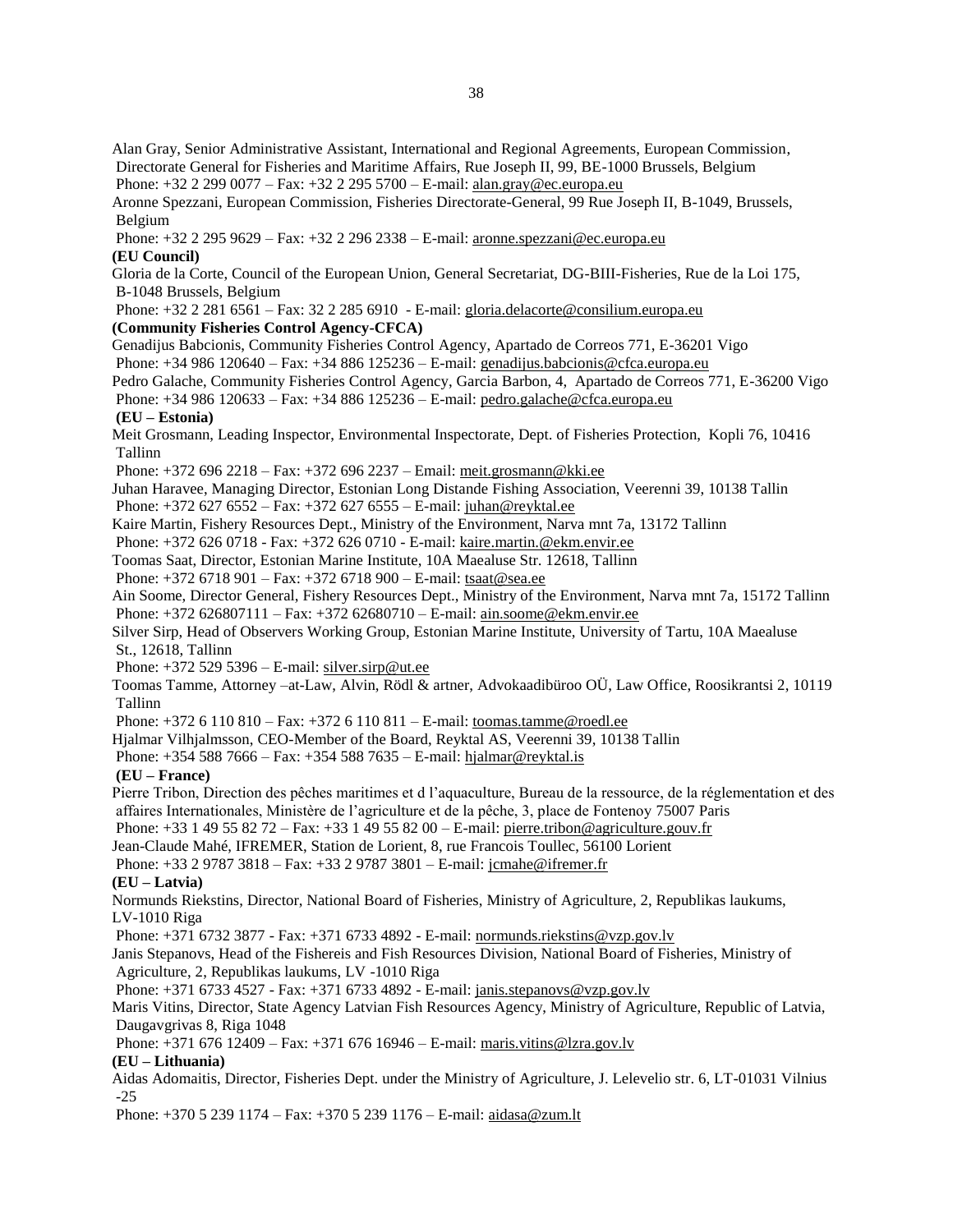Algirdas Rusakevicius, Deputy Director General, Fisheries Department under the Ministry of Agriculture, J. Lelevelio str. 6, LT-01031 Vilnius-25

Phone: +370 5 239 1186 – Fax: +370 5 239 1176 – E-mail: [algirdasr@zum.lt](mailto:algirdasr@zum.lt)

Aivaras Labanauskas, Chief Specialist, Atlantic Fisheries Control and Monitoring Div., Fisheries Department under the Ministry of Agriculture, J. Lelevelio str. 6, LT-01031 Vilnius-25

Phone: +370 5 2398 403 – Fax: +370 5 2391 176 – E-mail: [aivaras@zum.lt](mailto:aivaras@zum.lt)

Saulius Staskus, Owner, JSC "Norgertus", Nemuno str. 139, LT 93262 Klaipeda

Phone: +370 37 370656 – Fax: +370 37370664– E-mail: [s.staskusa@zebra.lt](mailto:s.staskusa@zebra.lt)

Virginija Staskiene, Director of Finances**,** JSC "Norgertus", Nemuno str. 139, LT 93262 Klaipeda

Phone/Fax: +370 46 340043 – Fax: +370 37370664– E-mail[: norgertus@norgertus.w3.lt](mailto:norgertus@norgertus.w3.lt)

Alexandro Alvarez Rivas, Director,

### **(EU – Poland)**

Leszek Dybiec, Deputy Director, Fisheries Dept., Ministry of Agriculture and Rural Development, 30, Wspolna St., 00-930 Warsaw

Phone: +48 22 623 2214 - Fax: +48 22 623 2204 - E-mail: [leszek.dybiec@minrol.gov.pl](mailto:leszek.dybiec@minrol.gov.pl) 

Barbara Olszewska, Senior Expert, Division of Management of the Long-Distance Fisheries, Ministry of Agriculture and Rural Development, , 30, Wspolna St., 00-930 Warsaw

Phone: +48 22 623 1599 - Fax: +48 22 623 2204 - E-mail: [b.olszewska@minrol.gov.pl](mailto:b.olszewska@minrol.gov.pl)

Boguslaw Szemioth, North Atlantic Producers Organization, ul. Parkowa 13/17/123, 00-759 Warsaw

Phone: +48 22 840 8920 – Fax: +48 22 840 8922 – E-mail: szemioth@paop.org.pl

## **(EU - Portugal)**

Eurico Monteiro, Director-General, Direccao-Geral das Pescas e Aquicultura, Avenida da Brasilia, 1449-030 Lisbon Phone: +351 21 303 5887 - Fax: +351 21 303 5965 - E-mail: [euricom@dgpa.min-agricultura.pt](mailto:euricom@dgpa.min-agricultura.pt)

Emilia Batista, Directora de Servicos, Departamento dos Recursos, Direccao Geral das Pescas e Aquicultura, Avenida da Brasilia, 1449-030 Lisbon

Phone: +351 213 035 850 - Fax: +351 213 035 922 - E-mail[: ebatista@dgpa.min-agriculture.pt](mailto:ebatista@dgpa.min-agriculture.pt)

Ricardo Alpoim, Instituto Nacional de Investigacao Agrária e das Pescas (INIAP/IPIMAR), Av. de Brasilia, 1449-006 Lisbon

Phone: +351 21 302 7000 – Fax: +351 21 301 5948 – E-mail: ralpoim@ipimar.pt

Antonio Avila de Melo, Instituto Nacional de Investigacao Agraria e das Pescas (INIAP/IPIMAR), Av. de Brasilia, 1449-006 Lisbon

Phone: +351 21 302 7000 – Fax: +351 21 301 5948 – E-mail: [amelo@ipimar.pt](mailto:amelo@ipimar.pt)

Pedro Franca, Administrador, Grupo Miradouro, Av Pedro Alvares Cabral, Apart 9, 3834-908 Gafanha da Nazare Phone: +234 364 – Fax +234 364 450 – E-mail: [paula@frip.pt](mailto:paula@frip.pt)

Antonio Schiappa Cabral, Secretario-Geral, A.D.A.P.I., Rua General Gomes d'Araijo, Edificio Vasco da Gama, 1399-005 Lisbon

Phone: +351 21 397 2094 – Fax: +351 21 397 2090 – E-mail: [adapi.pescas@mail.telepac.pt](mailto:adapi.pescas@mail.telepac.pt)

Jose Taveira da Mota, A.D.A.P.I., Rua General Gomes d'Araijo, Edificio Vasco da Gama, 1399-005, Lisbon

Phone: +351 21 397 2094 – Fax: +351 21 397 2090 – E-mail: [adapi.pescas@mail.telepac.pt](mailto:adapi.pescas@mail.telepac.pt)

Anibal Machado Paiao, Director, A.D.A.P.I.-Associacao dos Armadores das Pescas Industriais, Docapesca, Edificio da Gama, Bloco-C, Piso 1, Rua General Gomes d'Araujo, Alcantara-Mar, 1399-005 Lisbon

Phone: +351 21397 2094 - Fax: +351 21397 2090 - E-mail[: adapi.pescas@mail.telepac.pt.](mailto:lorenzo@rp.azti.es)

Luis Vaz Pais, A.D.A.P.I., Rua General Gomes d'Araijo, Edificio Vasco da Gama, 1399-005 Lisbon

Phone: +351 21 397 2094 – Fax: +351 21 397 2090 – E-mail: [adapi.pescas@mail.telepac.pt](mailto:adapi.pescas@mail.telepac.pt)

António da Silva Viera, Administrator, Grupo Silva Vieira, Apartado 4 – 3834-908 Gafanha da Nazaré

Phone: + 351 234 364 355 – Fax: +351 234 364 350 – E-mail: [gsv@sapo.pt](mailto:gsv@sapo.pt)

Paula Viera, Administrator, Grupo Silva Vieira, Apartado 4 – 3834-908 Gafanha da Nazaré

Phone: + 351 234 364 355 – Fax: +351 234 364 350 – E-mail: [gsv@sapo.pt](mailto:gsv@sapo.pt)

### **(EU – Spain)**

Fernando Curcio Ruigomez, Director General de Recursos Pesqueros, Secretariat General de Pesca Maritima,

Ministerio de Medio Ambiente, y Medio Rural y Marino, Jose Ortega y Gasset, 57, 28006 Madrid

Phone: +34 91 347 6030 – Fax: +34 91 347 6032 – E-mail: [fcurcior@mapya.es](mailto:fcurcior@mapya.es)

Carlos Cabanas, Deputy Director, Secretariat General de Pesca Maritima, Ministerio de Medio Ambiente, y Medio Rural y Marino, Jose Ortega y Gasset, 57, 28006 Madrid

Phone: +34 91 347 6005 – Fax: +34 91 347 6042 – E-mail: [ccabanas@mapya.es](mailto:ccabanas@mapya.es)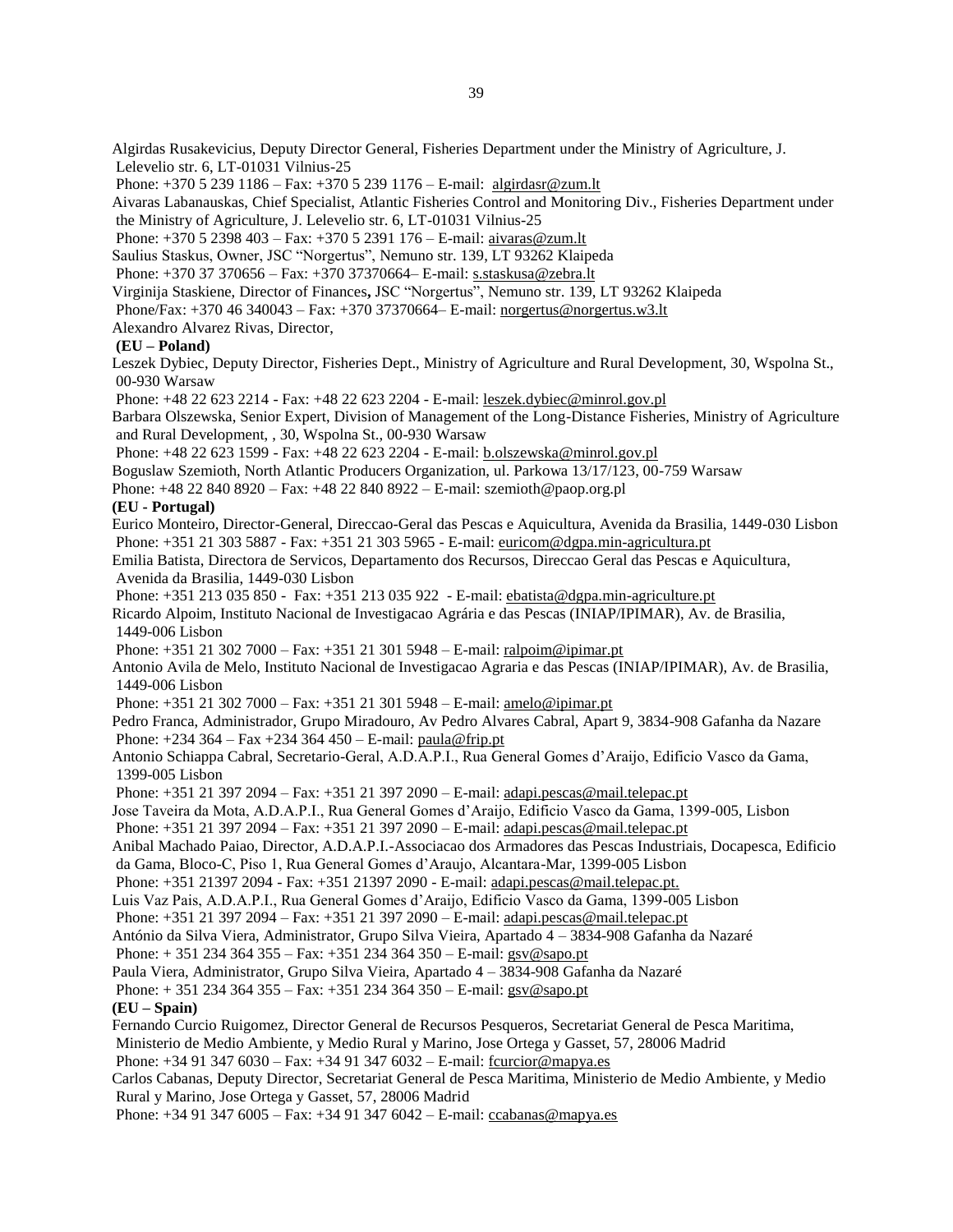Margarita Mancebo, Jefe de Area, Subdireccion General de Relaciones Pesqueras Internacionales, Direccion General de Recursos Pesqueros, Ministerio de Medio Ambiente, y Medio Rural y Marino, Jose Ortega y Gasset, 57, 28006 Madrid

Phone: +34 91 347 61 29 - Fax: +34 91 347 60 42 - E-mail: cmancebo@mapya.es

Carlos Chamizo, Secretariat General de Pesca Maritima, Ministerio de Medio Ambiente, y Medio Rural y Marino, Jose Ortega y Gasset, 57, 28006 Madrid

Phone: +34 91 347 8313 – Fax: +34 91 347 1512 – E-mail: [cchamizo@mapya.es](mailto:cchamizo@mapya.es)

Enrique de Cardenas, Secretariat General de Pesca Maritima, Ministerio de Medio Ambiente, y Medio Rural y Marino, Jose Ortega y Gasset, 57, 28006 Madrid

Phone: +34 91 347 6110 – Fax: +34 91 347 6037 – E-mail: [edecarde@mapya.es](mailto:edecarde@mapya.es)

Jose Luis Paz Escudero, Consejero de Medio Ambiente y Medio Rural y Marino, Counsellor for Environment and Rural and Marine Affairs, Embassy of Spain, Bolshaya Nikitskaya 50/8, Moscow 121069

Phone: +7495 956 3145 – Fax: +7495 956 6342 – E-mail: [capa@mail.telepac.pt](mailto:capa@mail.telepac.pt)

Antonio Garcia Elorriaga, Director Xeral de Recursos Marinos, Xunta de Galicia, Conselleria de Pesca e Asuntos Maritimos, Rue do Valino, 15703 Santiago de Compostela

Phone: +34 981 544007 – Fax: +34 981 545025 – E-mail: [consej@co.ru](mailto:consej@co.ru)

Javier Garat Pérez, Secretario General, Confederación Española de Pesca, C/Velázquez, 41, Esc. Dcha., 4° C, 28001 Madrid

Phone: +34 91 432 34 89 – Fax: + 34 91 435 52 01 – E-mail: [javiergarat@cepesca.es](mailto:javiergarat@cepesca.es)

Juan Manuel Liria Franch, Vicepresidente, Confederación Española de Pesca, C/Velázquez, 41, 4° C, 28001 Madrid Phone: +34 91 432 34 89 – Fax: + 34 91 435 52 01 – E-mail: [cepesca@cepesca.es](mailto:cepesca@cepesca.es)

Juan Perez Pazo, Direccion Xeral Recursos Marinos-Conseueria de Pesca-Xuna de Galicia, Rua do Valino, 63, 15703 Santiago de Compostela

Phone: +34 981 545020 – Fax: +34 981 545025 – E-mail: [xoan.perez.pazo@xunta.es.](mailto:xoan.perez.pazo@xunta.es.)

Angeles Armesto, Instituto Español de Oceanografia, Centro Oceanografico de Vigo, Cabo Estai-Canido, Vigo -Pontevedra

Phone: +34 986 492111 – Fax: +34 9 86 49 2351 – E-mail: [angeles.armesto@vi.ieo.es](mailto:angeles.armesto@vi.ieo.es)

Enrique de Cardenas, Secretariat General de Pesca Maritima, Ministerio de Medio Ambiente, y Medio Rural y Marino, Jose Ortega y Gasset, 57, 28006 Madrid

Phone: +34 91 347 6110 – Fax: +34 91 347 6037 – E-mail: [edecarde@mapya.es](mailto:edecarde@mapya.es)

Diana Gonzalez-Troncoso, Instituto Español de Oceanografia, Aptdo 1552, E-36200 Vigo (Pontevedra)

Phone: +34 9 86 49 2111 – Fax: +34 9 86 49 2351 – E-mail: [diana.gonzalez@vi.ieo.es](mailto:diana.gonzalez@vi.ieo.es)

Fernando Gonzalez-Costas, Instituto Español de Oceanografia, Aptdo 1552, E-36200 Vigo (Pontevedra)

Phone: +34 9 86 49 2111 – Fax: +34 9 86 49 2351 – E-mail: [fernando.gonzalez@vi.ieo.es](mailto:fernando.gonzalez@vi.ieo.es)

Jose Miguel Casas Sanchez, Instituto Español de Oceanografia, Centro Oceanografico de Vigo, Cabo Estai-Canido, Aptdo 1552, E-36200 Vigo (Pontevedra)

Phone: +34 986 492111 – Fax: +34 986 498626 – E-mail: [mikel.casas@vi.ieo.es](mailto:mikel.casas@vi.ieo.es)

Antonio Vazquez, Instituto de Investigaciones Marinas, Eduardo Cabello 6, 36208 Vigo

Phone: +34 9 86 23 1930 – Fax: +34 9 86 29 2762 – E-mail: [avazquez@iim.csic.es](mailto:avazquez@iim.csic.es)

Jose Fuertes Gamundi, Director Gerente, Cooperativa de Armadores de Pesca del Puerto de Vigo, S. Coop. Ltda.,

ANAMER-ANAVAR-AGARBA, Puerto Pesquero, Apartado 1.078, 36200 Vigo

Phone: +34 986 433844 - Fax: +34 986 439218 – E-mail: [direccion@arvi.org](mailto:direccion@arvi.org)

Ramiro Gordejuela, Presidente, Asociacion Nacional de Armadores de Buques Congeladores de Pesquerias, Puerto Pesquero, Apartado 1.078, 36200 Vigo

Phone: +34 986 433844 - Fax: +34 986 439218 – E-mail: [direccion@arvi.org](mailto:direccion@arvi.org)

Daniel Castro, Asociacion Nacional de Armadores de Buques Congeladores de Pesquerias, Puerto Pesquero, Apartado 1.078, 36200 Vigo

Phone: +34 986 433844 - Fax: +34 986 439218 – E-mail: [direccion@arvi.org](mailto:direccion@arvi.org)

Jose L. Duran Gonzalez, Secretario Gral. ARBAC, Tomas A. Alonso, 285 – 1, Apartado 2.037, 36208 Vigo

Phone: +34 986 202 404 – Fax: +34 986 203 921 – E-mail: [ARBAC@mundo-r.com](mailto:ARBAC@mundo-r.com)

Jose Carlos Molares Montenagro, ARBAC, Tomas A. Alonso, 285 – 1, Apartado 2.037, 36208 Vigo

Phone: +34 986 202 404 – Fax: +34 986 203 921 – E-mail: [ARBAC@mundo-r.com](mailto:ARBAC@mundo-r.com)

Jose Marco Murell, ARBAC, Tomas A. Alonso, 285 – 1, Apartado 2.037, 36208 Vigo

Phone: +34 986 202 404 – Fax: +34 986 203 921 – E-mail: [ARBAC@mundo-r.com](mailto:ARBAC@mundo-r.com)

Jose Barreiro, Moradina S.A., Salgueiron No. 7, Aptdo. 148, 36940 Cangas (Pontevedra)

Phone: +34 986 392021 – Fax: +34 986 392688 – [Juan@moradina.com](mailto:Juan@moradina.com)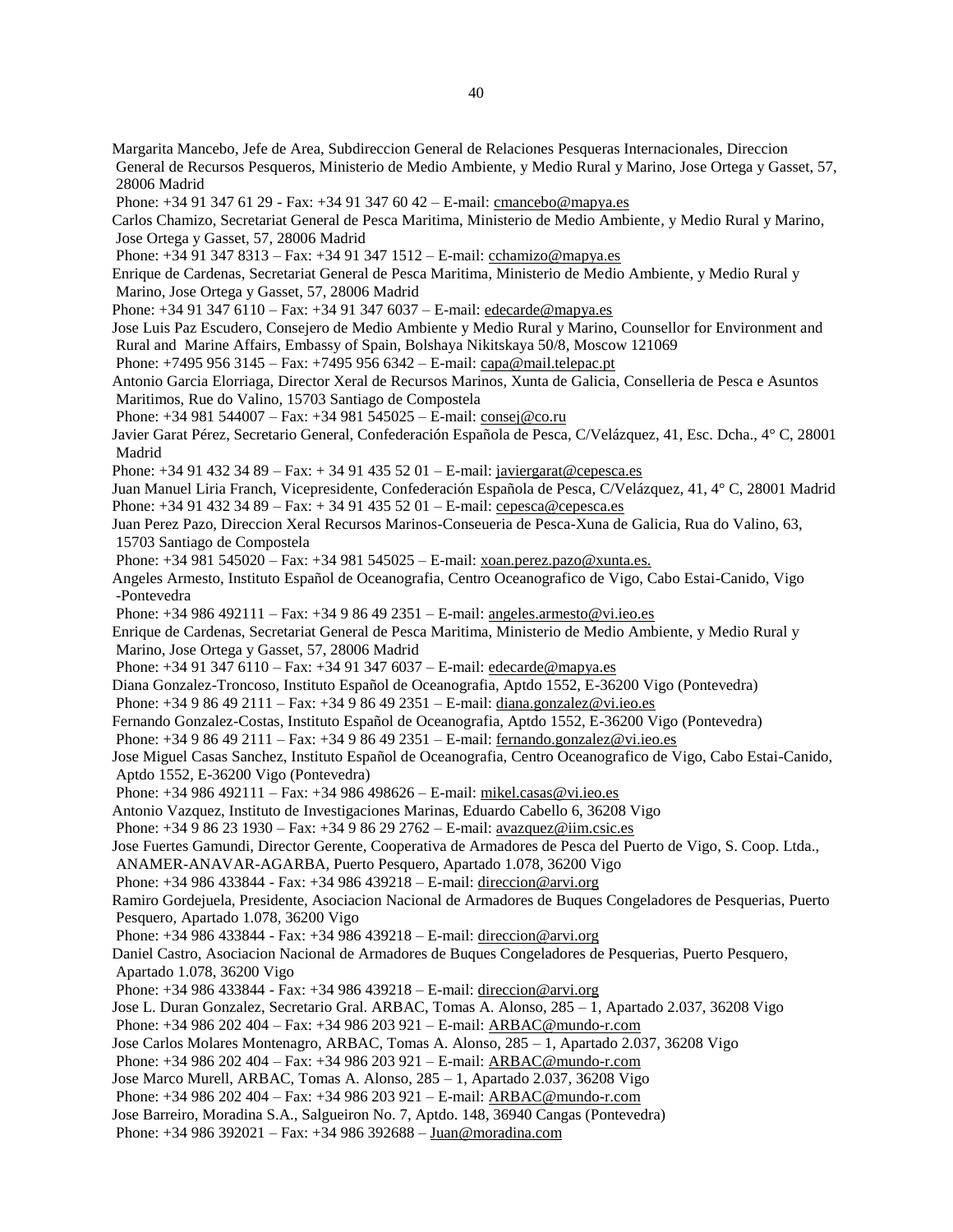Juan Manuel Barreiro Hermelo, Moradina S.A., Salgueiron No. 7, Aptdo. 148, 36940 Cangas (Pontevedra) Phone: +34 986 392021 – Fax: +34 986 392688 – [Jmoradina@pnt.servicom.pt](mailto:Jmoradina@pnt.servicom.pt) Juan Manuel Barreiro Nunez, Moradina S.A., Salgueiron No. 7, Aptdo. 148, 36940 Cangas (Pontevedra) Phone: +34 986 392021 – Fax: +34 986 392688 – [Juan@moradina.com](mailto:Juan@moradina.com) Joaquin Gandon Sotelo, Managing Director, Hermanos Gandon, S.A., Salgueiron, 9, 36940 Cangas Phone: +34 986 39 20 20 – Fax: +34 986 39 26 26 – E-mail: [joaquin@hermanosgandon.com](mailto:joaquin@hermanosgandon.com) Jose Antonio Nores, Nores Marin Commercial, S.L. Calvo Sotelo, 62, 36900 Marin (Pontevedra) Phone: +34 986 881382 – Fax: +34 986 891067 – E-mail: [mnorescomercial@noresmarin.com](mailto:mnorescomercial@noresmarin.com) Jose Antonio Nores Ortega, Nores Marin Commercial, S.L. Calvo Sotelo, 62, 36900 Marin (Pontevedra) Phone: +34 986 881382 – Fax: +34 986 891067 – E-mail: [mnorescomercial@noresmarin.com](mailto:mnorescomercial@noresmarin.com) Miguel Iriondo, Presidente, ARBAC, Tomas A. Alonso, 285 – 1, Apartado 2.037, 36208 Vigo Phone: +34 986 202 404 – Fax: +34 986 203 921 – E-mail: [ARBAC@mundo-r.com](mailto:ARBAC@mundo-r.com) Manuel Fernandez Gonzalez, ANRAMOR, Vigo (Pontevedra) Phone: +34 986 121036 – Fax: +34 986 223222 Jose Antonio Sotelo, Muelle de Bouzas, DF 79-80, 36208 Vigo Phone: +34 986 202049 – Fax: +986 205912 – E-mail: [jose.antonio@sotelodios.es](mailto:jose.antonio@sotelodios.es) Antonio Sotelo Gutiemerez, Muelle de Bouzas, DF 79-80, 36208 Vigo Phone: +34 986 202049 – Fax: +986 205912 – E-mail: [sotelodios@sotelodios.es](mailto:sotelodios@sotelodios.es) Emilio Ruiz, Freiremar, S.A., 36202 Vigo Phone: +34 986 216 500 – Fax: +34 986 201 362 – E-mail: [eruiz@freiremar.es](mailto:eruiz@freiremar.es) J. Carlos Oujo, Muelle de Bouzas, DF 79-80, 36208 Vigo Phone: +34 986 202049 – Fax: +986 205912 – E-mail: [sotelodios@sotelodios.es](mailto:sotelodios@sotelodios.es)  **(EU – United Kingdom)**  Mike Rimmer, Sea Fisheries Conservation Div., Dept. For Environment, Food and Rural Affairs, Area D, 2nd Floor, Nobel House, London SW1P 3JR Phone: +44 (0)20 7238 4656 – Fax: +44 (0)20 7238 4699 – E-mail: [mike.rimmer@defra.gsi.gov.uk](mailto:mike.rimmer@defra.gsi.gov.uk)

#### **FRANCE (in respect of St. Pierre et Miquelon)**

#### **Head of Delegation**

Stéphane Artano, President du Conseil General de Saint-Pierre-et-Miquelon, B.P. 4208, Place Monseigneur-Maurer 97500 Saint Pierre et Miquelon

Phone:  $+0632384378 - Fax: +508410479 - E-mail: president@cg975.fr$  $+0632384378 - Fax: +508410479 - E-mail: president@cg975.fr$ 

#### **Advisers**

Bruno Detcheverry, Directeur General, Interpeche S.A., Société des Pêches de Archipel, Quai du Môle Frigorifique, B.P.4249, 97500 Saint-Pierre et Miquelon

Phone: +508 41 39 91 – Fax: +508 41 38 38 / 41 99 47 – E-mail[: interpeche@cheznoo.net](mailto:interpeche@cheznoo.net)

Tony Helene, Présidente, Pecheurs et Eleveurs de Miquelon, 11, rue Georges Daguerre, B.P. 4262, 978500 Saint Pierre et Miquelon

Phone: +508 41 08 80 – Fax: +508 41 08 09 – E-mail: [tony.helene@edcmiquelon.com](mailto:tony.helene@edcmiquelon.com)

Charles-André Massa, Administrateur principal des affaires maritimes, Chef du service, 1, rue Gloanec, B.P. 4206, 97500 Saint-Pierre-et-Miquelon

Phone: +508 41 15 36 – Fax: +508 41 48 34 – E-mail: [charles.massa@equipement.gouv.fr](mailto:charles.massa@equipement.gouv.fr)

Christiane Laurent-Monpetit, Department of Agriculture and Fisheries, Ministere de l'Interieur, de l'Outre-Mer et Des Collectivites Territoriales, 27, rue Oudinot, 75358 Paris 07SP

Phone: +53 69 24 66 – Fax: +53 69 20 65 – E-mail: [christiane.laurent-monpetit@outre-mer.gouv.fr](mailto:christiane.laurent-monpetit@outre-mer.gouv.fr)

Florence Paillard, Chargée de mission, Ministere de l'agriculture et de la peche, Direction des peches maritimes et de l'aquaculture, Bureau du controle des peches, 3 place de Fontenoy, 75007 Paris 07 SP

Phone: +33 49 55 60 43 – Fax: +33 1 49 55 82 00 – E-mail: [florence.paillard@agriculture.gouv.fr](mailto:florence.paillard@agriculture.gouv.fr)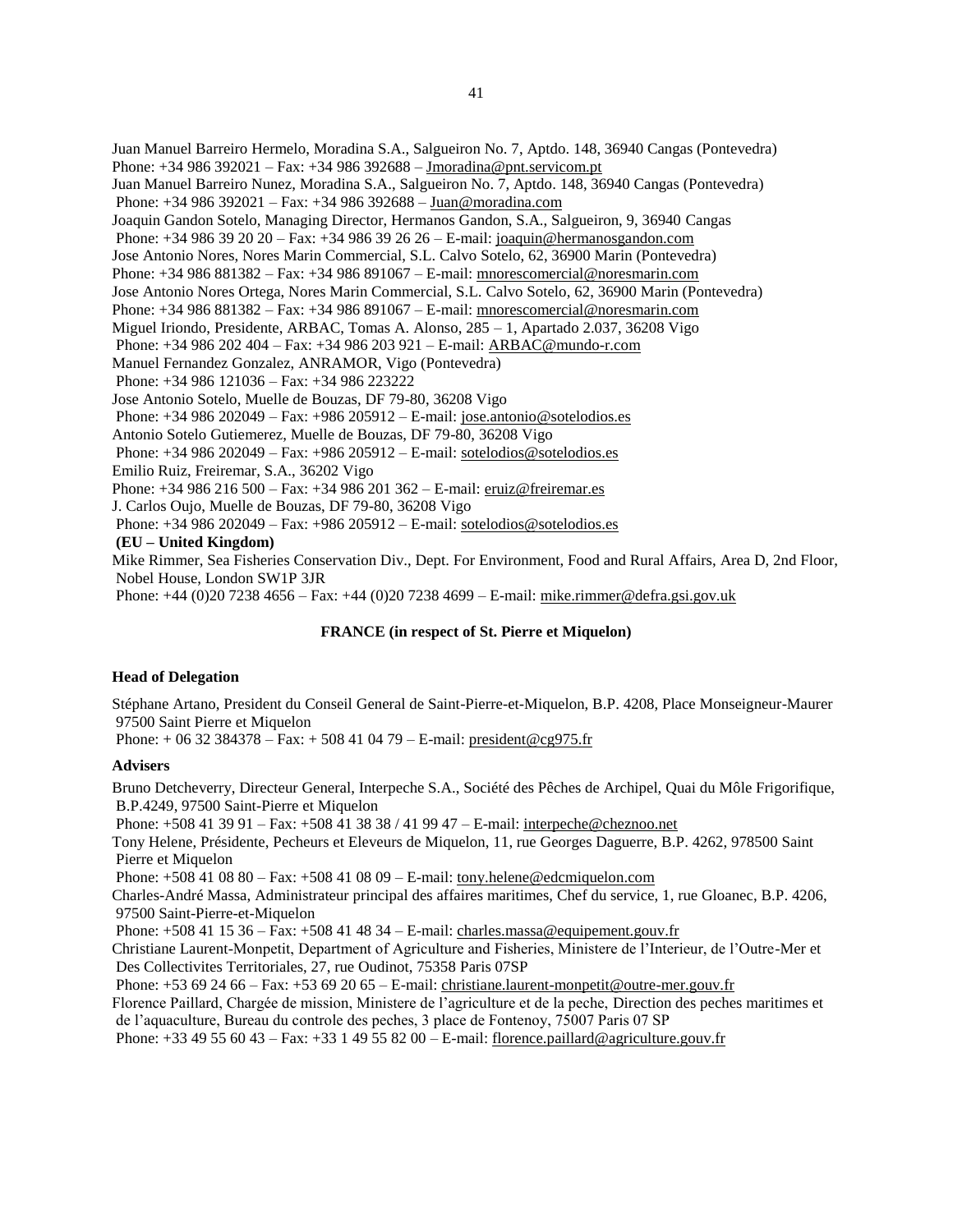#### **ICELAND**

#### **Head of Delegation**

Hrefna Karlsdóttir, Special Adviser, Department of International Affairs, Ministry of Fisheries and Agriculture, Skulagata 4, 150 Reykjavik

Phone: +354 545 8300 – Fax: +354 552 1160 – E-mail: [hrefna.karlsdottir@slr.stjr.is](mailto:hrefna.karlsdottir@slr.stjr.is)

#### **Advisers**

Auðunn Ágústsson, Head of Department Quota Allocations, Directorate of Fisheries, Dalshraun 1, 220 Hafnarfjordur

Phone: +354 569 7900 – Fax: +354 569 7990 – E-mail: [audunn@fiskistofa.is](mailto:audunn@fiskistofa.is)

Gylfi Geirsson, Commander, Icelandic Coast Guard, Skogarhlid 14, 105 Reykjavik

Phone: +354 545 2071 – Fax: +354 545 2040 – E-mail: gylfi@lhg.is

Hjörtur Gíslason, Ögurvik, Fishing Export Co. Ltd., Týsgata 1 – 101 Reykjavik

Phone :  $+3545525466 - Fax : +3545528863 - E-mail : hjortur@ogunvik.is$ 

Kristján Freyr Helgason, Special Advisor, Department of Resource Management, Ministry of Fisheries and Agriculture, Skulagata 4, 150 Reykjavik

Phone: +354 545 8300 – Fax: +354 552 1160 – E-mail: [kristjan.freyr.helgason@slr.stjr.is](mailto:kristjan.freyr.helgason@slr.stjr.is)

### **JAPAN**

#### **Head of Delegation**

Kenro Iino, Special Adviser to the Minister of Agriculture, Forestry and Fisheries, 1-2-1 Kasumigaseki, Chiyoda-ku, Tokyo 100-8907

Phone: +81 3 3502 8460 – Fax: +81 3 3591 0571 – E-mail: [keniino@hotmail.com](mailto:keniino@hotmail.com)

#### **Advisers**

Takeru Iida, Far Seas Fisheries Division, Resources Management Dept., Fisheries Agency, Government of Japan, 1-2-1 Kasumigaseki, Chiyoda-ku, Tokyo 100-8907

 Phone: +81 3 3502 8111 ext. 6726 – Fax: + 81 3 3591 5824 – E-mail: [takeru\\_iida@nm.maff.go.jp](mailto:takeru_iida@nm.maff.go.jp) Masatoshi Kusaka, Deputy Director, Fishery Division, Economic Affairs Bureau, Ministry of Foreign Affairs, 2-2-1 Kasumigaeseki, Chiyoda-ku, 100-8919

Phone: +81 3 5501 8338 – Fax: + 81 3 5501 8332 – E-mail: [masatoshi.kusaka@mofa.go.jp](mailto:masatoshi.kusaka@mofa.go.jp)

Yasushi Maruyama, International Affairs Division, Japanese Government Fisheries Agency, 1-2-1 Kasumigaeseki, Chiyoda-ku, 100-8907

Phone:  $+81335028460 - Fax: +81335020571 - E-mail: yasushi-maruyama@nm.maff.go.jp$ 

Noriaki Takagi, Director, Executive Secretary, Japan Overseas Fishing Association, NK-Bldg., 6F, 3-6 Kanda Ogawa-cho, Chiyoda-ku, Tokyo 101-0052

Phone: +81 3 3291 8508 – Fax: + 81 3 3233 3267 – E-mail: [ntakagi@jdsta.or.jp](mailto:ntakagi@jdsta.or.jp)

### **REPUBLIC OF KOREA**

### **Head of Delegation**

Ho-Seop Yang, Distant Water Fishery Industry Division, Ministry for Food, Agriculture, Forestry and Fisheries, 88, Gwanmum, Gwacheon-si, Gyeonggi-do, 427-719

Phone: +82 2 500 2456 – Fax: +82 2 503 9104 – E-mail: [dightjqd@daum.net](mailto:dightjqd@daum.net)

#### **Advisers**

Yong-Hyun Lee, Distant Water Fishery Industry Division, Ministry for Food, Agriculture, Forestry and Fisheries, 88, Gwanmum, Gwacheon-si, Gyeonggi-do, 427-719

Phone: +82 2 500 2456 – Fax: +82 2 503 9104 – E-mail: [may9233@daum.net](mailto:may9233@daum.net)

Yang Sik Cho, Assistant Manager, Korea Overseas Fisheries Association, 6fl, Samho Center Bldg. A, 275-1, Yangjae -Dong, SeoCho-Ku, Seoul

Phone: +82 2 589 1617 – Fax: +82 2 589 1630 – E-mail: [mild@kosfa.org](mailto:mild@kosfa.org)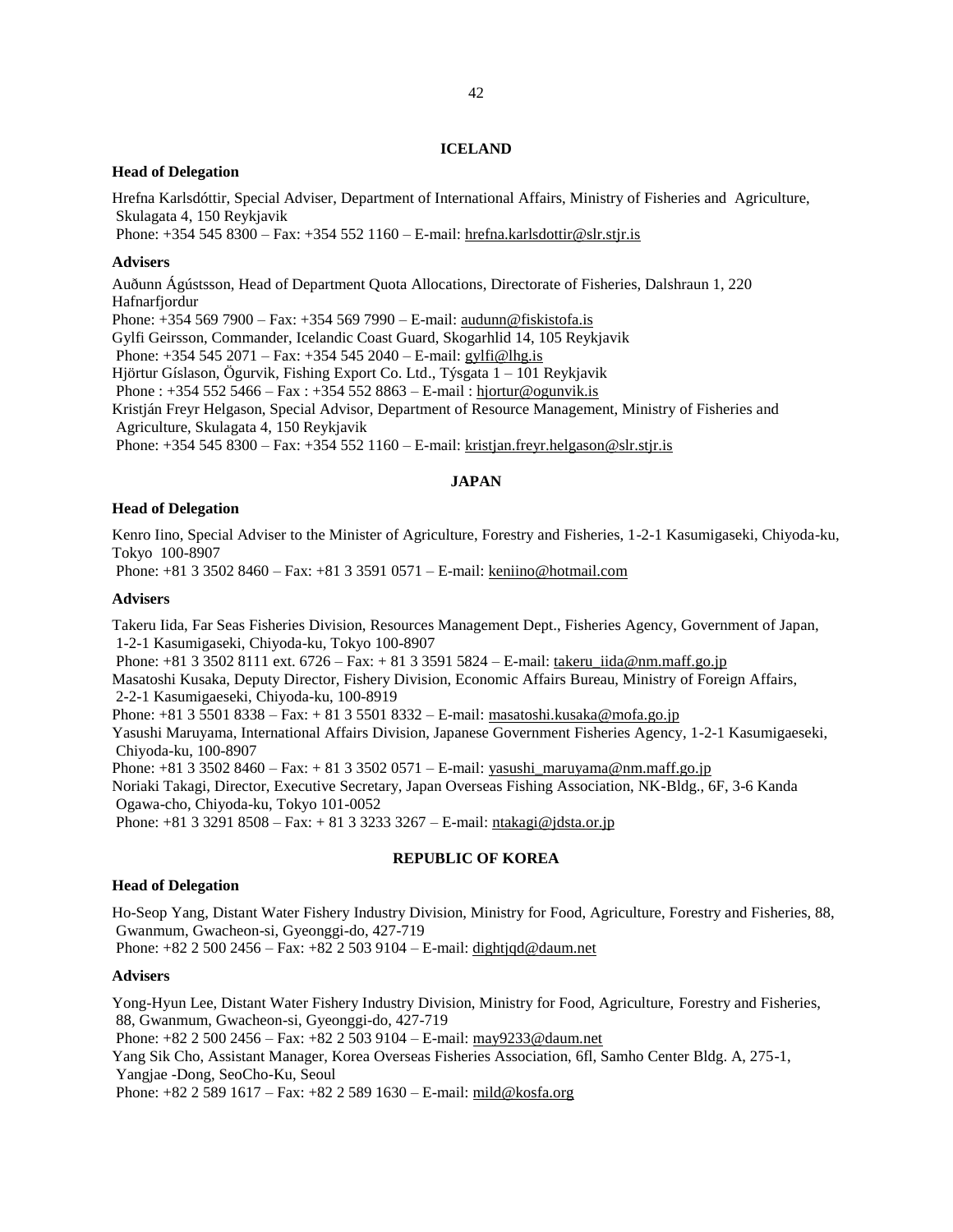### **NORWAY**

### **Head of Delegation**

Jan-Pieter Groenhof, Adviser, Norwegian Ministry of Fisheries, Dept. of Marine Resources and Environment, P. O. Box 8118 Dep., NO-0032 Oslo

Phone: +47 22 24 64 44 – Fax: +47 22 24 95 85 – E-mail: [jan-pieter.groenhof@fkd.dep.no](mailto:jan-pieter.groenhof@fkd.dep.no)

#### **Advisers**

Webjørn Barstad, Head of Department, Norwegian Fishing Vessel Owners Association, P.O. Box 67 Sentrum, 6001 Aalesund

Phone: +47 70 10 14 60 - Fax: +47 70 10 14 80 - E-mail: [webjorn@fiskebat.no](mailto:webjorn@fiskebat.no)

Elisabeth N. Gabrielsen, Adviser, Ministry of Fisheries and Coastal Affairs, Dept. of Marine Resources and Environment, P. O. Box 8118 Dep. NO-0032 Oslo

Phone: +47 90638744 - Fax: +47 22 24 95 85 - E-mail: [eng@fkd.dep.no](mailto:eng@fkd.dep.no)

Stein-Aage Johnsen, Senior Legal Adviser, Resource Management Dept., Directorate of Fisheries, P. O. Box 2009 Nordnes, NO-5817 Bergen

Phone: +47 55 23 80 00 / 8124 – Fax: +47 55 23 80 90 – E-mail[: stein-age.johnsen@fiskeridir.no](mailto:stein-age.johnsen@fiskeridir.no)

Odd Gunnar Skagestad, Deputy Director General (Co-ordinator, marine resource management issues), Section for the High North, Resources and Russia, P. O. Box 8114 Dep. N0032 Oslo

Phone: +47 22 24 3615 – Fax: +47 22 24 34 190 – E-mail: [ogs@mfa.no](mailto:ogs@mfa.no)

### **RUSSIA**

#### **Head of Delegation**

Alexander Okhanov, Head of International Cooperation Dept., Aquatic Bioresources and Fisheries Management, Federal Agency for Fisheries, Rozhdestvensky blvd. 12, Moscow 107996 Phone: +7 495 6289891 – Fax: + 74 95 628 9891 - E-mail: [okhanovaa@fishcom.ru](mailto:okhanovaa@fishcom.ru)

### **Representative**

Alexander Okhanov (see address above)

### **Advisers**

Vadim Agalakov, The Barents and White Seas Regional Department of Fisheries, str. Kominterna 7, 183038 Murmansk Phone: +7 815 2 450 268 – Fax: +7 815 2 451 945 – E-mail: [bbterdep@gmail.com](mailto:bbterdep@gmail.com) Vladimir K. Babayan, Head, Laboratory for Systems Analysis of Fishery Resources, Russian Federal Research Institute of Fisheries and Oceanography, 17, V. Krasnoselskaya, Moscow 107140 Phone/Fax: +8 499 264 8974 – Fax: +8 499 264 8974 – E-mail: [vbabayan@vniro.ru](mailto:vbabayan@vniro.ru) Victoria Egochina, Knipovich Polar Research Institute of Marine Fisheries and Oceanography (PINRO), 6, Knipovich Street, Murmansk 183038 Phone: + 7 8152 4 5 05 68 – Fax: + 7 8152 47 33 31 – E-mail: [egochina@pinro.ru](mailto:egochina@pinro.ru) Konstantin Gorchinsky, The Barents and White Seas Regional Department of Fisheries, str. Kominterna 7, 183038 Murmansk Phone: +7 815 2 450 268 – Fax: +7 815 2 451 945 – E-mail: [k\\_gor@rambler.ru](mailto:k_gor@rambler.ru) Vasily Mishin, First Deputy Director, Knipovich Polar Research Institute of Marine Fisheries and Oceanography (PINRO), 6, Knipovich Street, Murmansk 183038 Phone: +7 921 709 3736 – Fax: +7 8152 47 33 31 – E-mail: [mishin@pinro.ru](mailto:mishin@pinro.ru) Vladimir Shibanov, Deputy Head of the Department, Federal Agency for Fisheries of the Russian Federation, Department of Science and Education, 12, Rozhdestvensky boulevard, 107996, Moscow Phone: +7 495 621 40 93 – Fax: +7 495 628 47 98 - E-mail[: shibanov@fishcom.ru](mailto:shibanov@fishcom.ru) Ilya Skryabin, Knipovich Polar Research Institute of Marine Fisheries and Oceanography (PINRO), 6 Knipovich St., Murmansk 183763 Phone:  $+78152450568$  — E-mail: [skryabin@pinro.ru](mailto:skryabin@pinro.ru) Temur Tairov, Russian Fisheries Representative, 47 Oceanview Drive, Bedford, NS, Canada B4A 4C4 Phone:  $+9028329275 - E$ -mail: [rusfish@ns.sympatico.ca](mailto:rusfish@ns.sympatico.ca)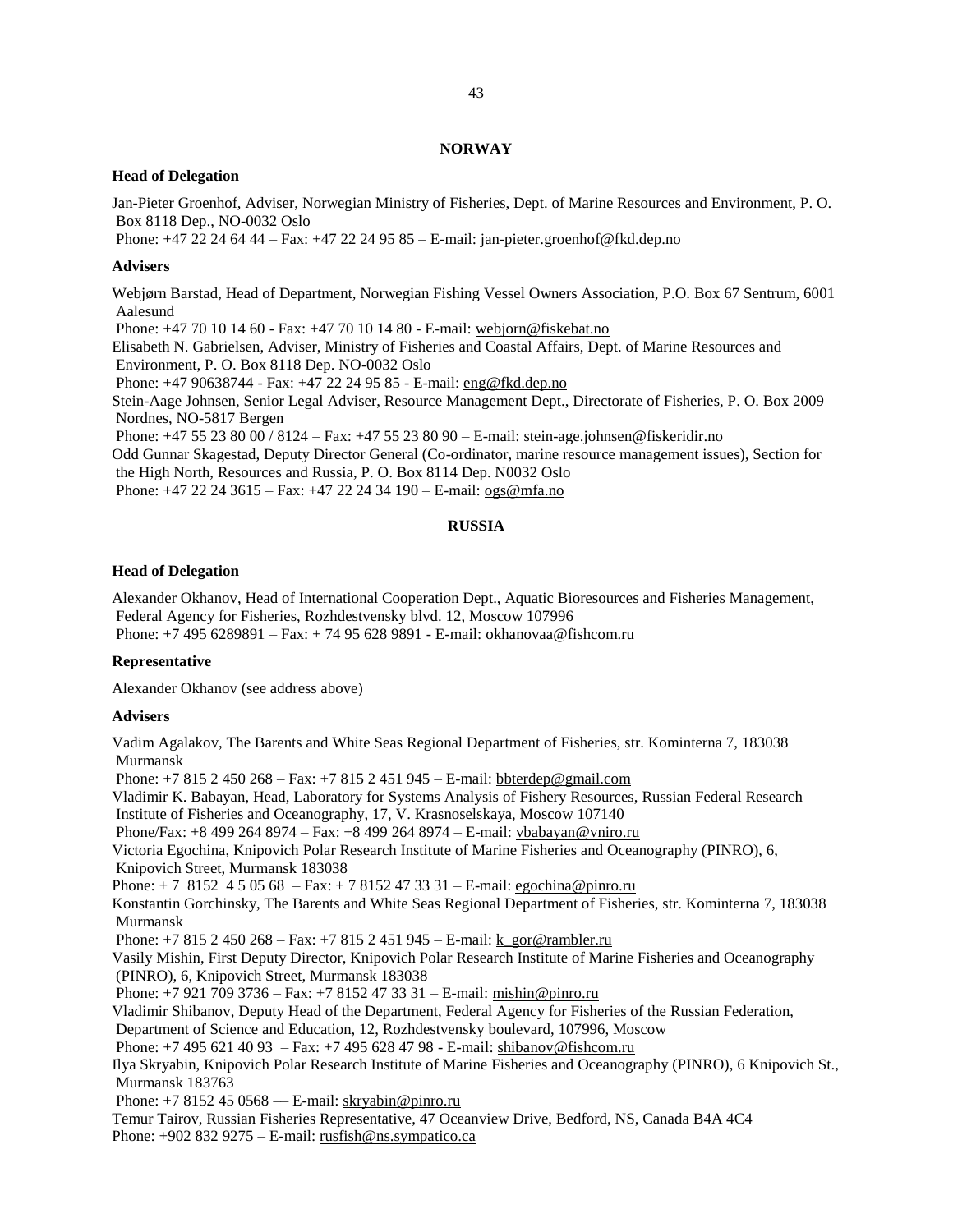#### **UKRAINE**

#### **Head of Delegation**

Vasyl Chernik, Deputy Chairman of the State Committee for Fisheries of Ukraine, 45A Artema str., Kyiv 04053 Phone/Fax: +38 044 226 2405 – E-mail[: chvg46@users.ukrsat.com](mailto:chvg46@users.ukrsat.com) ; [chvg46@gmail.com](mailto:chvg46@gmail.com)

#### **Advisers**

Sergey Rebik, Head of the Division for Fisheries Resources of the World Ocean, Southern Scientific Research Institute of Marine Fisheries and Oceanography (YugNIRO), 2 Sverdlov Str., Kerch 98300 Phone: +380 6561 21012 – Fax: +380 6561 61627 – E-mail: [rebikst@mail.ru](mailto:rebikst@mail.ru)

### **UNITED STATES OF AMERICA**

#### **Head of Delegation**

Dean Swanson, Chief, International Fisheries Affairs Div., F/IA1, National Marine Fisheries Service, U.S. Dept. of Commerce, 1315 East-West Highway, Silver Spring, MD 20910 Phone: +301 713 2276 – Fax: +301 713 2313 – E-mail: [dean.swanson@noaa.gov](mailto:dean.swanson@noaa.gov)

#### **Representative**

Dean Swanson (see above)

Dave Preble, US Commissioner, 64 Courtland Drive, Narragansett, RI 02882

Phone: +401 789 7596 – E-mail: [fishearlybird@cox.net](mailto:fishearlybird@cox.net)

Maggie Raymond, US Commissioner, Associated Fisheries of Maine, P. O. Box 287, So. Berwick, ME 03908-0287 Phone: +207 384 4854 – Fax: +207 384 2940 – E-mail: [maggieraymond@comcast.net](mailto:maggieraymond@comcast.net)

### **Advisers**

Greg Casad, Deputy Chief , Fisheries Enforcement, Coast Guard Headquarters, 2100 2nd Ave SW, Washington, DC 20593-0001

Phone: +202 372 2184 – Fax: +202 372 2913 - E:mail[: gregg.w.casad@uscg.mil](mailto:gregg.w.casad@uscg.mil)

Sonja Fordham, Shark Program Director, Shark Alliance/Ocean Conservancy, Rue Franz Merjay, 39, 1050 Brussels, Belgium

Phone: +32 495101468 – E-mail: sonja@oceanconservancy.org

Kiki Jenkins, Foreign Affairs Specialist, NOAA Fisheries, Office of International Affairs (F/IA), 1315 East West Highway, Room 12622, Silver Spring, Maryland 20910

Phone: +301 713 9090 – Fax: +301 713-2313 – E-mail[: kiki.jenkins@noaa.gov](mailto:kiki.jenkins@noaa.gov)

Deirdre Warner-Kramer, Senior Atlantic Affairs Officer, Office of Marine Conservation, United States Department of State (Rm 2758), 2201 C Street NW, Washington, D.C. 20520-7878

Phone +1 202 647 2883 – Fax: +1 202 736 7350 – E-mail: [warner-kramerdm@state.gov](mailto:warner-kramerdm@state.gov)

Allison McHale, Fishery Policy Analyst, Sustainable Fisheries Div., US Dept. of Commerce, NOAA, National Marine Fisheries Service, 1 Blackburn Dr., Gloucester, MA 01930

Phone: +978 281 9103 – Fax: +978 281 9135 – E-mail: [allison.mchale@noaa.gov](mailto:allison.mchale@noaa.gov)

E. J. Marohn, CDR, Fisheries Enforcement, First Coast Guard District (dre),408 Atlantic Avenue, Boston, MA 02110- 3350

Phone: +617 223 8685 – Fax: +617 223 8074 – E-mail: [Edward.J.Marohn@uscg.mil](mailto:Edward.J.Marohn@uscg.mil)

Gene S. Martin, Jr., Attorney, Office of the General Counsel Northwest, National Oceanic and Atmospheric Administration, Northeast, 1 Blackburn Dr., Gloucester, MA 01930

Phone: + 978 281 9242 – Fax: + 978 281 9389 – E-mail: [gene.s.martin@noaa.gov](mailto:gene.s.martin@noaa.gov)

William Quinby, Director, Mayflower Shipping Ltd., 5 Yeamans Road, Charleston, SC 29407

Phone: +857 222 6664 – E-mail: [mayflower@mindspring.com](mailto:mayflower@mindspring.com)

Fred Serchuk, Chief, Resource Evaluation and Assessment Division, Northeast Fisheries Science Center, NMFS, 166 Water St., Woods Hole, Massachusetts 02543-1097

Phone: +508 495 2245 - Fax: +508 495 2258 - E-mail: [fred.serchuk@noaa.gov](mailto:fred.serchuk@noaa.gov)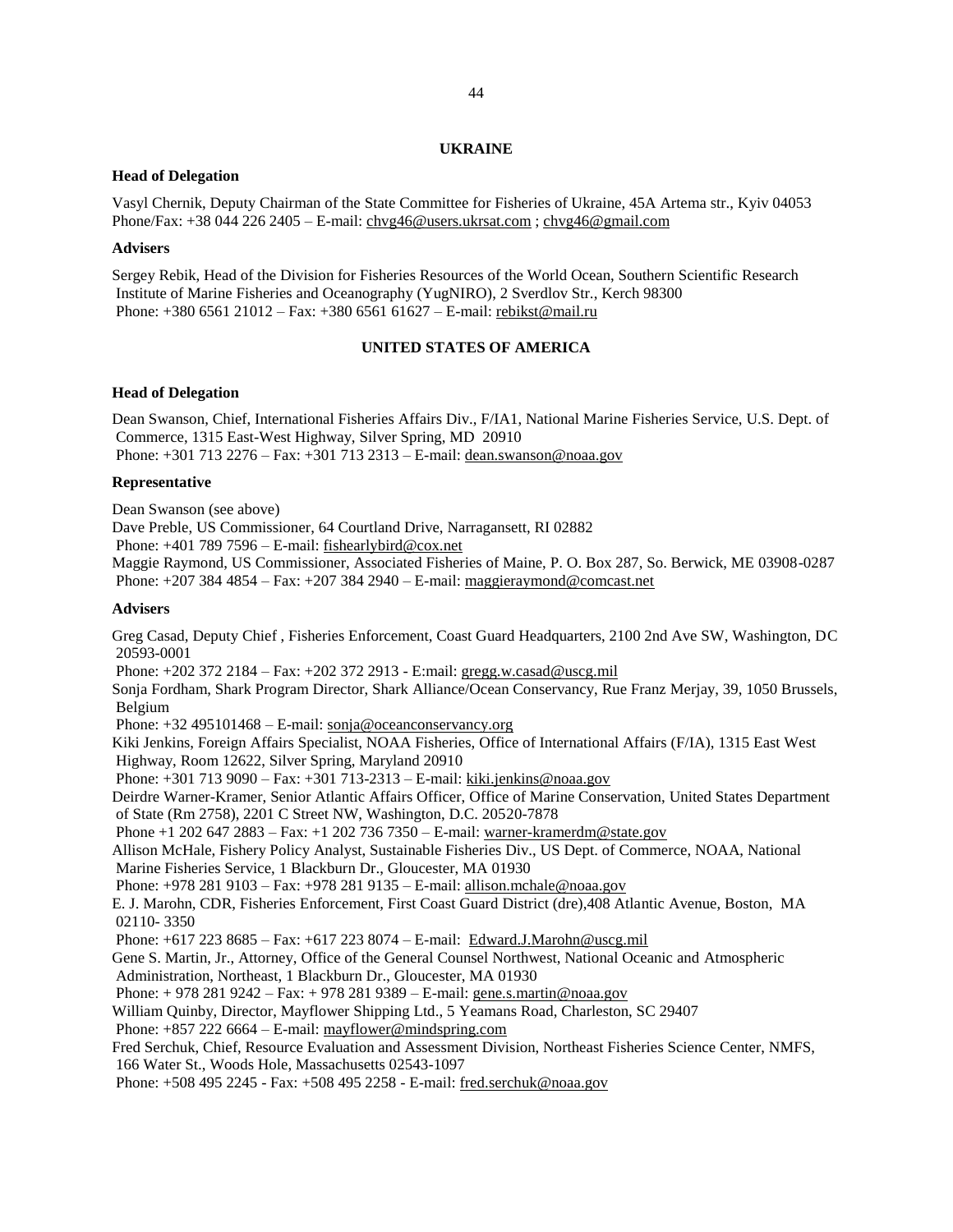#### **OBSERVERS**

### **FAO**

Hiromoto Watanabe, Fishery Liaison Officer, International Institutions and Liaison Service, Fisheries and Aquaculture Economics and Policy Division, Fisheries and Aquaculture Department, Food and Agriculture Organization of the United Nations (FAO), Viale delle Terme di Caracalla, 00153 Rome, Italy Phone: +39 06 5705 5252 – Fax: +39 06 5705 6500 – E-mail: [hiromoto.watanabe@fao.org](mailto:hiromoto.watanabe@fao.org)

#### **EAC**

Susanna D. Fuller, Marine Conservation Coordinator, Ecology Action Centre (EAC), 2705 Fern Lane, Halifax, Nova Scotia, Canada

Phone: +1 902 442 0199 – Fax: +902 405 3716 – E-mail: [susannafuller@ecologyaction.ca](mailto:susannafuller@ecologyaction.ca)

#### **WWF**

Robert Rangeley, Vice-President, Atlantic Region, WWF-Canada, 5251 Duke Street, Suite 1202, Halifax, Nova Scotia, Canada B3J 1P3 Phone:  $+9024821105$ , ext.  $23 - Fax: +19024821107 - E-mail: rrangleley@wwfcanada.org$ Marty King, Director, North Atlantic Bycatch Campaign, WWF-Canada, Atlantic Region, 5251 Duke Street, Suite 1202, Halifax, Nova Scotia, Canada B3J 1P3 Phone: + 902 482 1105, ext. 29 – Fax: +1 902 482 1107 – E-mail: [mking@wwfcanada.org](mailto:mking@wwfcanada.org) Stacey McCarthy, Communications Specialist, WWF-Canada, 5251 Duke Street, Suite 1202, Halifax, Nova Scotia, Canada B3J 1P3 Phone: 902 482-1105 x 41 E-mail: smccarthy@wwfcanada.org Raul Garcia Rodriguez, WWF/ADENA, Gran Viale San Fransico 8, 28005 Madrid Phone: +34 630834267 – E-mail: pesca@wwf.es **SECRETARIAT** 

Johanne Fischer, Executive Secretary jfischer@nafo.int Ricardo Federizon, Fisheries Commission Coordinator rfederizon@nafo.int Anthony Thompson, Scientific Council Coordinator athompson@nafo.int Stan Goodick, Senior Finance and Staff Administrator sgoodick@nafo.int Bev McLoon, Senior Personal Assistant to the Executive Secretary bmcloon@nafo.int Barry Crawford, Senior Publications Manager bcrawford@nafo.int Barbara Marshall, Information Manager bmarshall@nafo.int Cindy Kerr, Fisheries Information Manager ckerr@nafo.int George Campanis, IT Manager gcampanis@nafo.int Lisa Pelzmann, Office Manager lpelzmann@nafo.int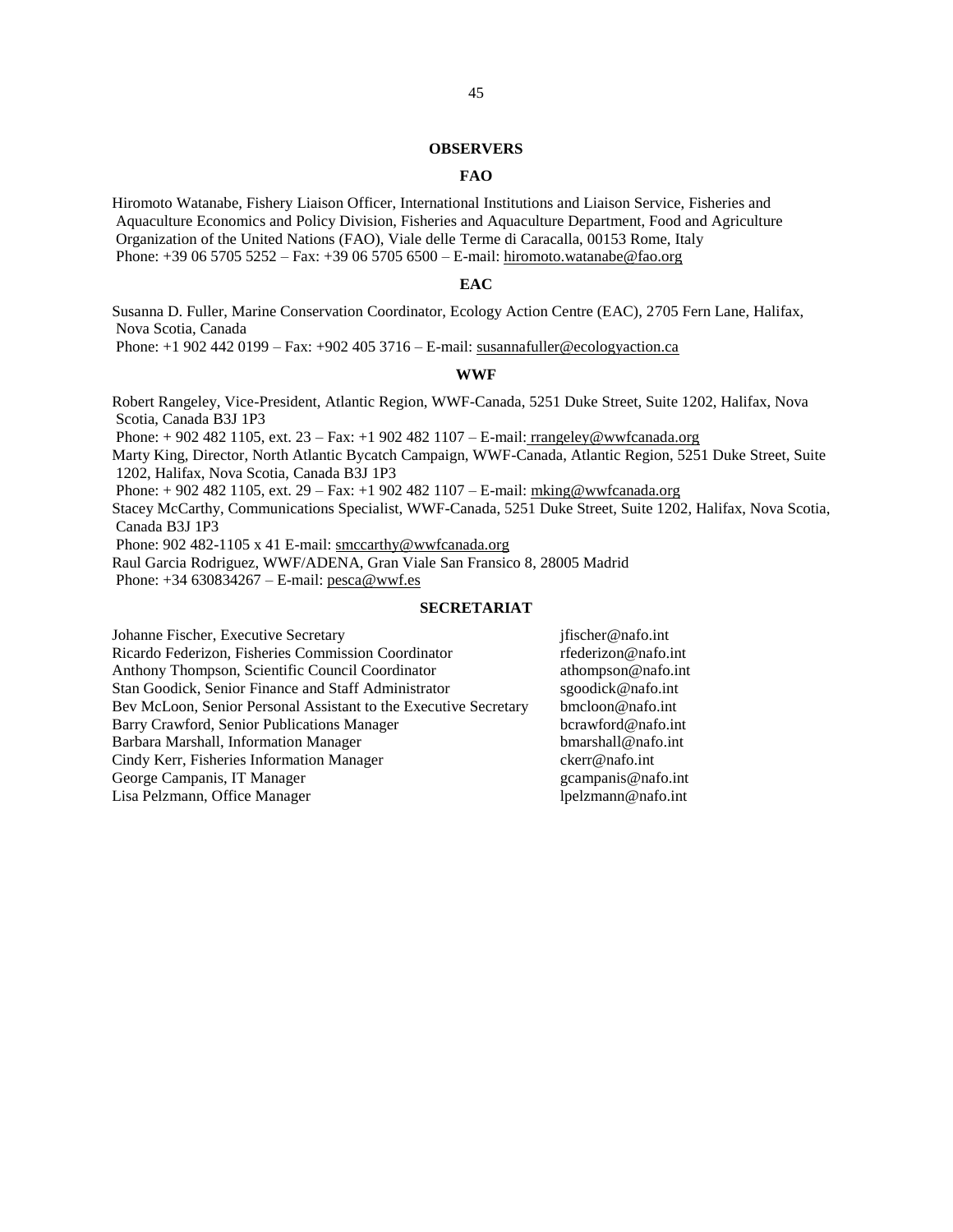## **Annex 2. Opening Statement by the Chair of the General Council (Terje Lobach, Norway)**

Distinguished minister Elena Espinosa, conselleira Carmen Gallego Calvar, major of Vigo, representatives of maritime authorities, delegates, ladies and gentlemen,

It is an honour and a pleasure for me to welcome you all to this NAFO Annual Meeting in beautiful Vigo, the heart of the Spanish industry. I wish thank the hosts for providing us with this splendid facilities, which I understand has been arranged particular for this meeting.

Last year, NAFO agreed to amend its convention, taking into account modern principles for fisheries management. NAFO parties worked hard and efficient in order to make this happen within a rather short time period. Parties have, however, not received notification of the amended Convention from the Depositary in order to allow them to initiate the ratification process due to problems with the French version. The Depositary, the Secretariat and myself agreed after the annual meeting last year to a speedy process for completing the adopting of the equivalent amendments to the French language portions of the Convention. After the business was finalised it turned out that the formal adoption of the French version have to be put on the agenda for this annual meeting. Consequently we have to come back to the amended Convention this year, but this should now be an easy task given the deliberations that took place in the intersessional period.

Despite considerable efforts taken by NAFO in recent years, many stocks continue to be at low levels. Significant progress has been made in improved conservation measures and actions taken to ensure that these measures are implemented and complied with. NAFO has also recognized the need for a good and strong science base as fundamental for proper management of marine living resources.

Protection of ocean habitats and deep sea biodiversity has become an important item on the international agenda. I am pleased to note that the extraordinary meeting of the Fisheries Commission that took place in Montreal in May adopted a comprehensive framework in response to the calls from the UN General Assembly to address bottom fishing and vulnerable marine ecosystems. Although NAFO now has a set of regulations in place, there are still much to be done, both in the Scientific Council and in the Fisheries Commission, but the WG on Fisheries Managers and Scientists that met two weeks ago has done an excellent job concerning identifications of vulnerable marine ecosystems and to define the obligations on masters on board fishing vessels. This annual meeting has to decide on the proposals by the WG.

In recent years the importance of coordinated port State measures has been recognised by the international community. There have been several calls on States individually and collectively to adopt all necessary port State measures and promoting minimum standards at the regional level, and in parallel initiate a process within FAO to develop a legally binding instrument on minimum standards for port State measures. FAO is now working on the global, binding agreement, and within NAFO work has been progressing for the establishment of a comprehensive regional system of port State measures, which will continue at this Annual Meeting.

Close cooperation and collaboration are essential to achieving our common goals of stock recovery, conservation and sustainable use of marine living resources as well as protection of vulnerable marine ecosystems. I am confident that together we will manage to meet these challenges.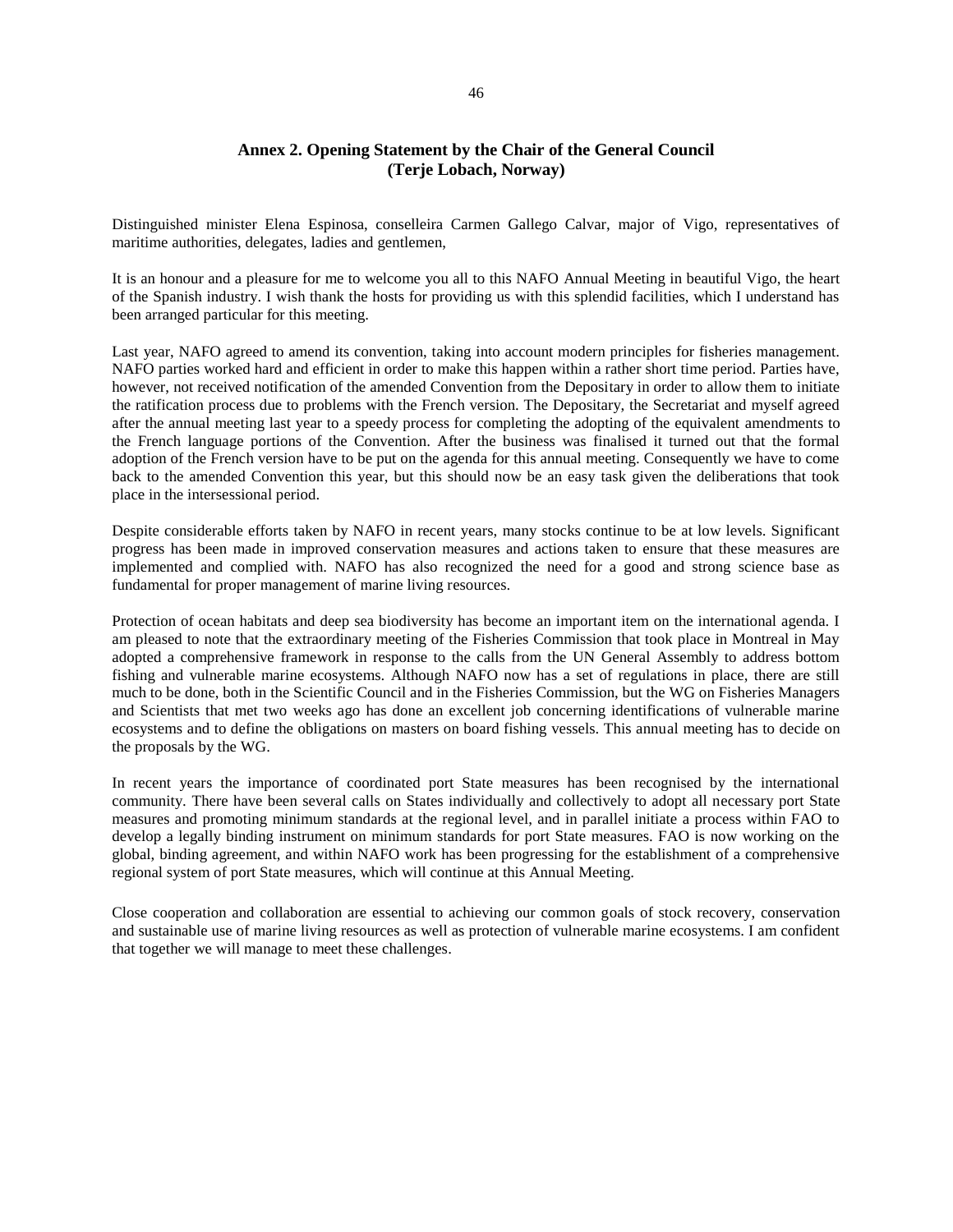### 47

### **Annex 3. Opening Statement by the Representative of the European Union**

Thank you Chair and good morning to you all.

First of all, I want to underline what a pleasure it is for us to be here in Vigo in the heartland of our NAFO fisheries along with our neighbors in Portugal to the south and it is a pleasure for me to once again head the European Union delegation to this meeting. We would applaud the Spanish authorities and particularly our friends in Galicia for the excellent facilities they have put at our disposal.

In terms of our work this week there are a number of key issues that NAFO has to address and they're key both to the visibility of NAFO as an international regional fisheries Organization but also key to its success and its ability to execute and carry out its mandate.

The first priority in our view is the issue of Greenland halibut. We are now into the fourth year - we've completed the fourth year of the rebuilding plan. We know that it was always going to be a long haul, this rebuilding plan, but it is a rebuilding plan over a 15 year period and when one sees the scientific report one can see the massive reduction in fishing effort that has occurred in the last number of years.

In many respects we are in a learning process in relation to rebuilding plans and it is clear from the scientific report that there are a number of issues that need to be clarified in terms of the science in order for us to reach an effective decision on this stock during the course of the week. We have had unfortunately a number of key stocks under moratoria in recent years but it is encouraging to see based on the scientific report that certain stocks are now showing signs of recovery and indeed it is even suggested by the Scientific Council that certain of those fisheries could be reopened. We consider however that reopening of these fisheries risks being premature and could endanger the recovery of the stocks and we would caution against taking any precipitous actions on those stocks.

We would also caution against increases in TACs for stocks which would have an impact on other fish stocks currently under moratoria thereby retarding the opening of those fisheries on commercial grounds so what we are basically advocating is a prudent approach to the stock situation and not to take a glimmer of hope and a glimmer of recovery as being a stock that is ready for a commercial fishery.

In relation to the vulnerable marine ecosystems, this Organization has taken a lead on that matter in recent years and we would hope that it would build on the experience gained to-date. NAFO Fisheries Commission agreed on a comprehensive approach at the special meeting in May and it is now important that we follow the process and put in place measures that are both realistic, implementable and understandable to the sector. Such measures have to be based on up-to-date information and not information gathered 20 years ago, or 10 years ago. We obviously need to identify what constitutes a VME and what action needs to be taken in terms of an encounter with a VME but as I said the measures must be practical to the fishing sector and they must be able to be monitored by this Commission in their implementation.

Finally Chair we have the issue of reform. We are encouraged by the process to date in NAFO and we look forward to the speedy implementation of the Lisbon Convention. We would trust that Parties around the table could agree on the provisional application of certain of the provisions of the amended Convention and in particular in relation to the structure and functioning of the Fisheries Commission and the link with the General Council.

So, finally Chair we look forward to working with all Parties around the table with a view to continuing the good work that we have carried out over the last number of years in making NAFO a more effective RFMO.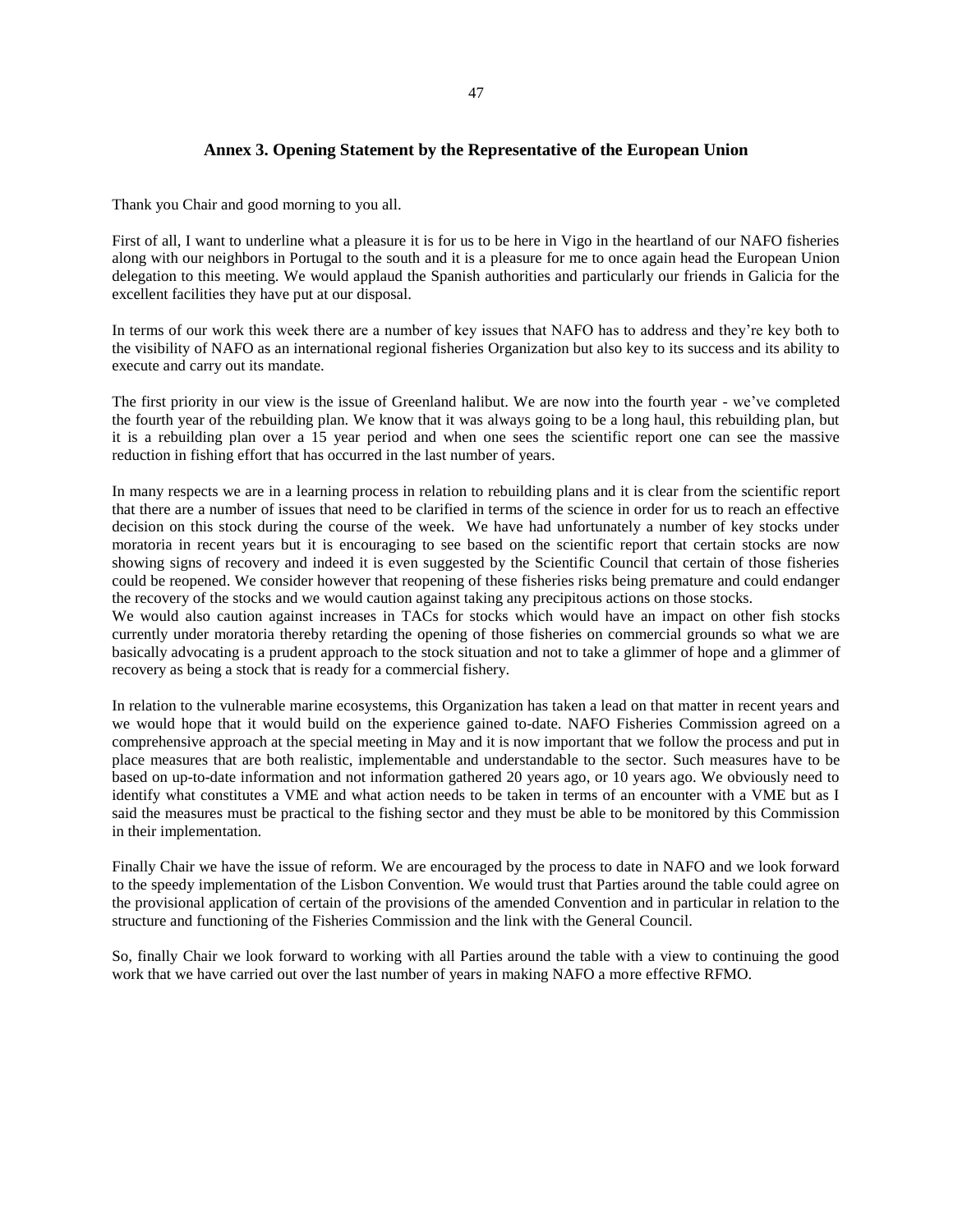## **Annex 4. Opening Statement by the Representative of Canada**

Mr. Chairman, Distinguished delegates, Ladies and Gentlemen:

I wish to thank the European Union and the Spanish authorities for hosting this annual meeting and for the excellent arrangements in this beautiful port city of Vigo.

NAFO has been on course in moving from words to action in reforming and transforming this Organization. In 2006, we strengthened the enforcement provisions of the NAFO Measures and began negotiations to modernize the 1979 Convention. That year, we also closed four seamount areas as a first step in protecting Vulnerable Marine Ecosystems. At the 2007 annual meeting, NAFO adopted amendments to the NAFO Convention which was a significant reflection of progress.

Advancing NAFO reform continues to be a major priority for Canada. This week, I expect that the French version of the amendments will be adopted in order that we can begin the next step in terms of domestic ratification by each Contracting Party.

The protection of VMEs is part of NAFO's greater objective of implementing the ecosystem approach which is an imperative given the interdependent reality of our oceans. The Fisheries Commission held a successful intersessional meeting on VMEs which set out an agreed framework for moving forward. The consultations on the FAO Deep Sea Guidelines were successfully concluded in August providing guidance to the ad hoc Working Group on VMEs in implementing the process adopted in Montreal. This is relatively new territory for all of us and each Party will need to work on developing the necessary capacity on VMEs to ensure that this work can progress.

The June Scientific Council report indicated that some of the NAFO managed stocks are recovering. This is great news. However, we must be careful not to lose sight of our ultimate goal of conserving the stocks for future generations and follow the precautionary approach in setting TACs and management measures. Stock rebuilding remains our continuing priority and we have to enhance our efforts to ensure that those stocks that are in danger have a chance to recover.

I am confident that NAFO will demonstrate to the international community its continued effectiveness and relevance in undertaking its responsibilities to conserve and manage fisheries in a sustainable way for generations to come.

Thank you.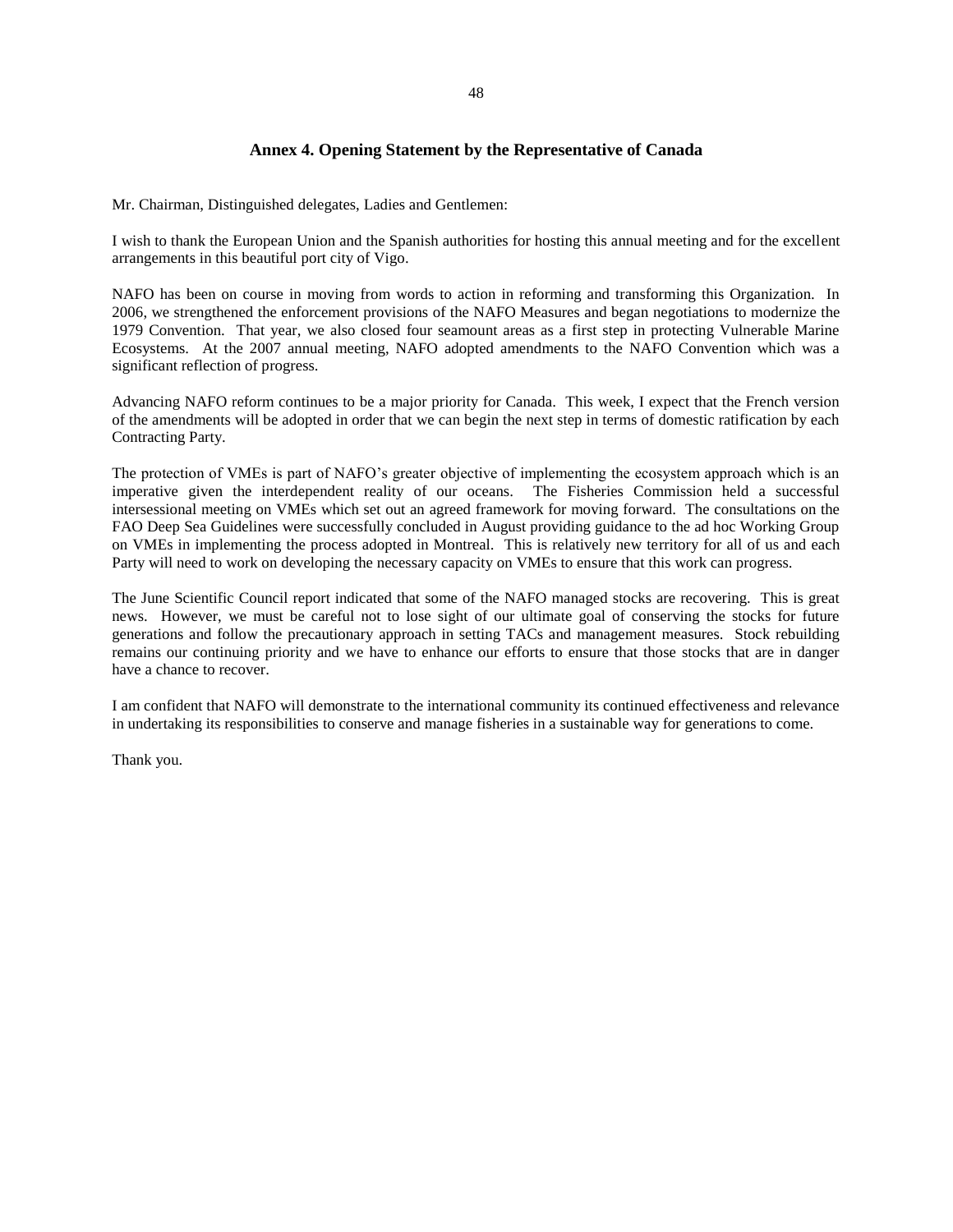## **Annex 5. Opening Statement by the Representative of Japan**

Mr. Chairman, distinguished delegates and observers.

As you correctly said, Mr. Chairman, we have a heavy agenda ahead of us. The rebuilding program for Greenland Halibut in sub-area 2 and Division 3KLMNO is, among other issue, of the topmost importance to Japan. However, given the fact that our position on this particular issue has been presented a number of times by Japanese delegation in previous occasions and in light of the time constraints, I would like to refrain from repeating our position at this point and limit myself to express my thanks to the Government of Spain for hosting the annual meeting of NAFO in this beautiful city of Vigo.

We look forward, as always, to a productive dialogue with other delegations for the successful outcomes.

Thank you.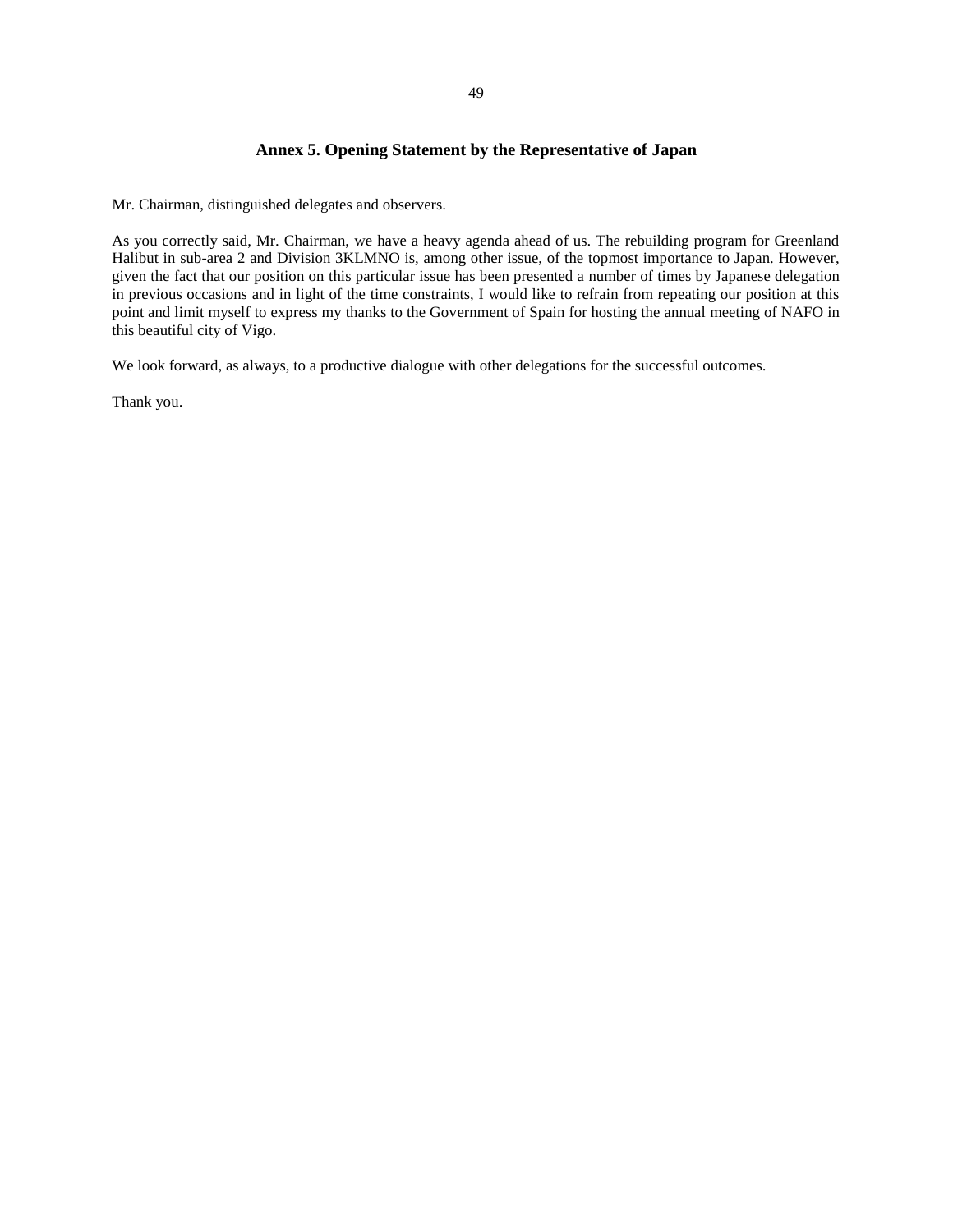## **Annex 6. Opening Statement by the Representative of Denmark (in respect of the Faroe Islands and Greenland)**

The Faroe Islands and Greenland are pleased to be attending the 30<sup>th</sup> Annual Meeting of NAFO. We would like to express our sincere thanks to the EU and the Governments of Spain and Galicia and the local autorities of Vigo for hosting us here in the beautiful city and port of Vigo. This is without a doubt one of the most appropriate locations for a NAFO meeting on this side of the North Atlantic, given the huge importance that fisheries have for this region of Europe.

NAFO has had a very busy - and in our view - very constructive round of meetings since we last convened in the General Council, with both the inter-sessional meeting of the Fisheries Commission in Montreal in April/May, the STACTIC meeting which Greenland hosted in July, and the recent meeting of the ad hoc Working Group of scientists and managers in Montreal just 2 weeks ago.

We are pleased with the progress we have made to design and implement measures to prevent damaging effects of bottom fisheries on vulnerable marine ecosystems. Progress in the NAFO context has so far also been a useful basis for similar efforts within NEAFC in the Northeast Atlantic The fine-tuning of these measures in both organisations needs to continue in a way that is appropriate in detail and scale for the fisheries and ecosystems in their respective areas. And we need to recognise that a lot more scientific data is still needed in order to better define the risks and thresholds. We are also pleased that agreement has been reached within FAO recently on technical guidelines for the management of deep sea fisheries on the high sea. This is an important global framework for our regional implementation of commitments under the 2006 UNGA resolution.

Although we did not reach consensus on shrimp issues – neither 3L nor 3M – at the extraordinary meeting this year, our delegation feels that we did make progress and that we do indeed have a basis for continuing a dialogue. We must try to build further on this and make an effort to bridge the gaps, now that we can see more clearly what they are.

There are some encouraging signs that some stocks currently under moratorium in the NAFO Regulatory Area may be slowly increasing. We need to move forward with caution - but as a fisheries management organisation we do need to move forward. We need to explore in greater detail the options for new or resumed sustainable fisheries, noting the need to be prudent in this regard. With a sound scientific basis and adequate management and control measures in place, we cannot afford not to make the best use of all our valuable marine resources.

On this note, Mr Chairman I would also like to say that our delegation welcomes the forthcoming NAFO/ICES Symposium on the role of marine mammals in the marine ecosystem in the  $21<sup>st</sup>$  century, and we welcome the fact that NAMMCO has been directly involved as a co-sponsor of this important event. The value of marine mammals in the North Atlantic as abundant and renewable natural resources, and their role as major predators of commercially important fish stocks, are factors that no responsible fisheries manager should ignore.

We look forward to working with all other delegations here this week in Vigo to help make this a constructive and productive  $30<sup>th</sup>$  annual meeting.

Thank you Mr. Chairman.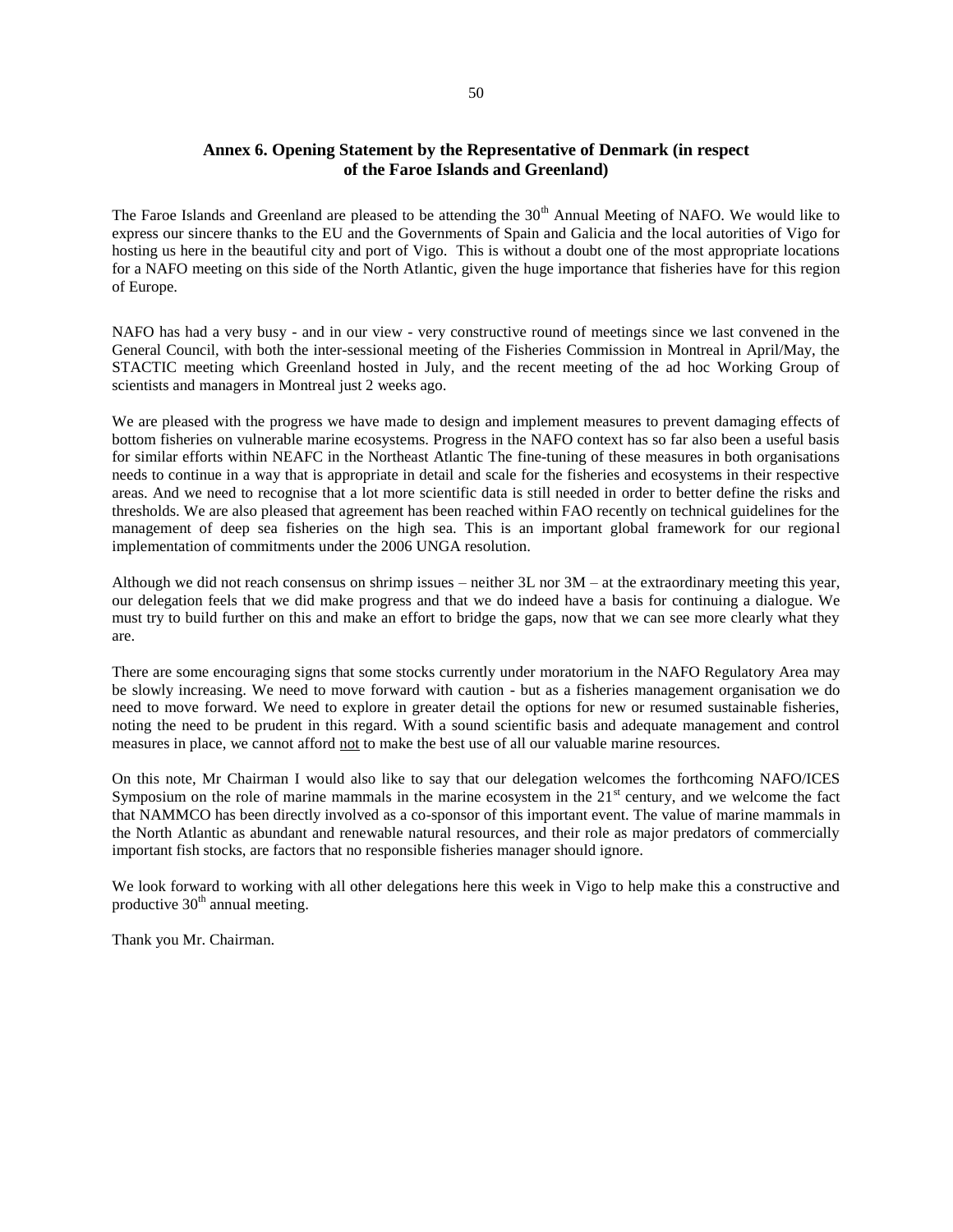## **Annex 7. Opening Statement by the Representative of Cuba**

Good morning to all the delegations present at this 30th Annual Meeting.

The Cuban delegation wants to thank the authorities of the European Union and specifically the authorities of Spain for giving us the opportunity to be in this beautiful city of Vigo.

We are looking forward to a constructive meeting and we know that there is a lot of work ahead us.

In five days we are going to discuss matters such as the implementation of the amended Convention, the situation of Vulnerable Marine Ecosystems, deep see fisheries and general matters concerning the work of the Organization and its international commitments.

We hope this will be another opportunity to work constructively for a better understanding among the parties and to strengthen the very basis of the Organization which is to optimise the utilization of the resources through sustainable fisheries.

Thank you.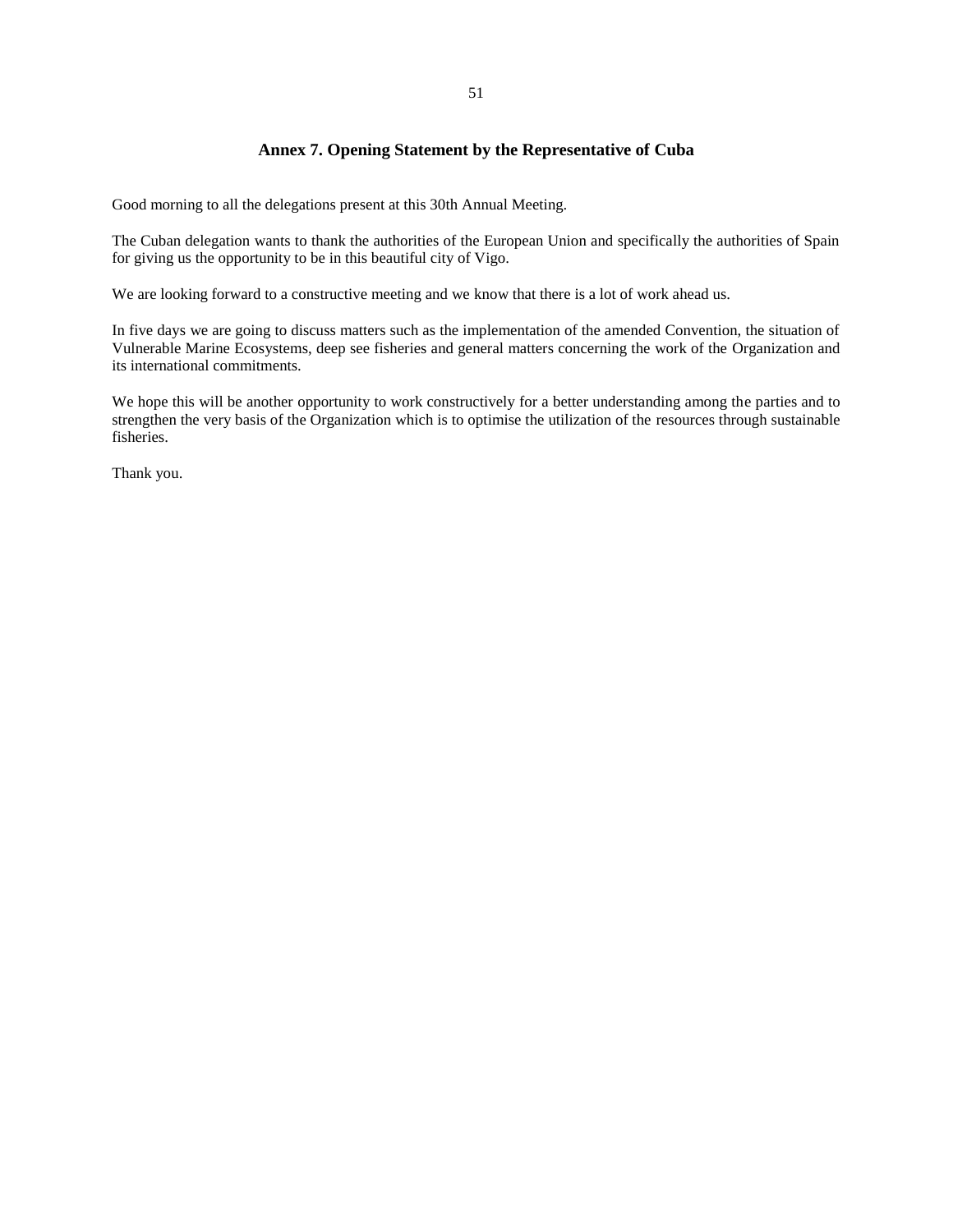### 52

## **Annex 8. Opening Statement by the Representative of the United States**

Mr. Chairman, distinguished delegates, observers, ladies and gentlemen:

The United States is pleased to join our colleagues once again, this time here in beautiful Vigo, Spain for the 30<sup>th</sup> NAFO Annual Meeting. Once again, we meet in a city rich in maritime and fisheries history, and we thank our hosts for this venue and the arrangements they have made for us.

There are a number of issues that are of keen interest to the United States for the upcoming meeting. Reflecting the increases in the biomass of Yellowtail Flounder, the United States urges NAFO to undertake a fair and equitable process for allocating the quota for this resource, especially for this stock which is so far above its limit reference point. Regarding Greenland halibut, it is our hope that NAFO will set one or more TACs under the rebuilding plan that ensure conservation and management measures are consistent with the scientific advice for this stock. The United States is also committed to the adoption by NAFO of measures consistent with the United Nations General Assembly Fisheries Resolution relating to bottom fishing and vulnerable marine ecosystems. We are working with other NAFO Parties to develop such language and look forward to discussions of this issue at the annual meeting. Last year, we withdrew a proposal on porbeagle sharks in deference to a comment that ICCAT should or would take up the matter. We note that ICCAT has committed to undertake a stock assessment in 2009 but has not taken any other actions. Additionally, the Fisheries Commission must enact conservation and management measures for skates, as well as other stocks in addition to those I have mentioned. Finally, NAFO has recognized bycatch as a problem that needs to be managed, but the endeavor to do so has not been perfect. We encourage NAFO to strive for improvement as it continues in its commitment to proper bycatch management.

We are looking forward to the 2008 NAFO Annual Meeting and a productive dialogue on these and many other issues in the coming week.

Thank you Mr. Chairman.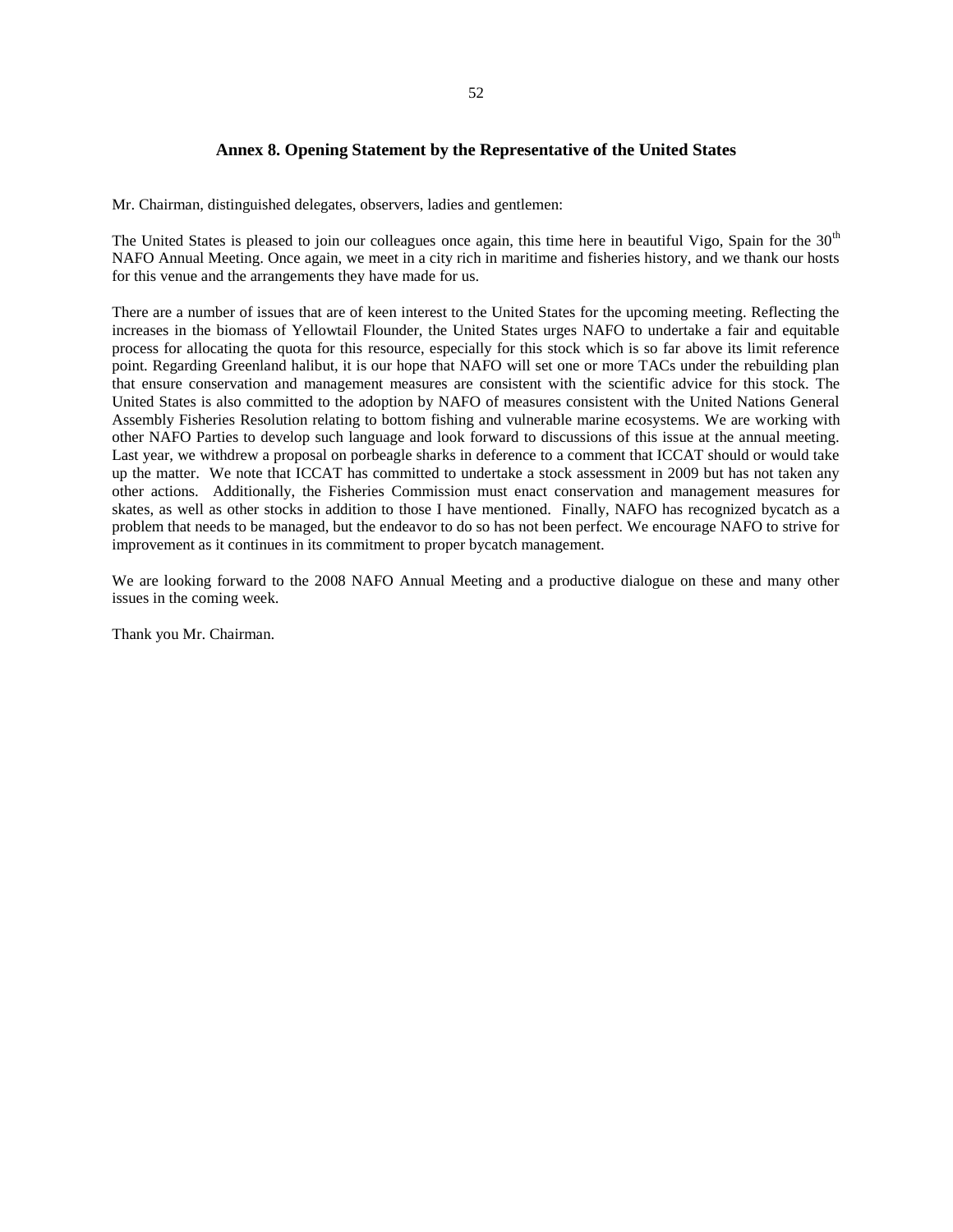## **Annex 9. FAO Statement to the 30th Annual Meeting of the Northwest Atlantic Fisheries Organization (NAFO) 22 September 2008, Vigo, Spain**

### Hiromoto Watanabe Fishery Liaison Officer FAO Fisheries and Aquaculture Department

 FAO is very grateful for the invitation extended by the Secretariat of the Northwest Atlantic Fisheries Organization (NAFO), to observe its Thirtieth Annual Meeting held in this beautiful city of Vigo. FAO also wishes to express its gratitude for the warm hospitality provided by the Spanish authorities. FAO has been keeping a close and effective working relationship with NAFO and desires to continue such collaboration.

 Regional Fisheries Management Organizations (RFMOs) play a unique role in facilitating international cooperation for the conservation and management of fish stocks. RFMOs represent the only realistic means of governing fish stocks that occur either as straddling or shared stocks between zones of national jurisdiction or between these zones and the high seas, or exclusively on the high seas. Therefore, to strengthen RFMOs in order to conserve and manage fish stocks more effectively remains the major challenge facing international fisheries governance. The Twenty-seventh Session of the FAO Committee on Fisheries (COFI 27) held in March 2007 in Rome discussed this matter, as a stand-alone Agenda item for the first time in the history of COFI. Many Members requested that FAO continue supporting RFMOs and continue its work on issues of concern such as overcapacity, improvement of fleet statistics and the issues of countries and vessels that undermine the effectiveness of RFMOs. Immediately after the session of COFI, the First Meeting of Regional Fishery Body Secretariats Network (RSN 1) was also held in Rome and reconfirmed the global perception that Regional Fishery Bodies (RFBs) have a significant role to play in implementing the Code of Conduct for Responsible Fisheries

 One of the decisions made during COFI 27 is that FAO should convene meetings to prepare technical guidelines including standards for the management of deep-sea fisheries in the high seas. An Expert Consultation on International Guidelines for the Management of Deepwater High Seas Bottom Fisheries was held in Bangkok, Thailand, from 11 to 14 September 2007, in order to review the first draft of the guidelines prepared by the FAO Secretariat based on the discussion made during a more technical Expert Consultation on Deep-sea Fisheries in the High Seas held in November 2006. The draft guidelines were then discussed in the two sessions of a Technical Consultation on the International Guidelines for the Management of Deep-sea Fisheries in the High Seas at FAO Headquarters, Rome, Italy, 4-8 February 2008 and 25-29 August 2008, and International Guidelines have been agreed upon on 29 August 2008. This new international instrument is the first of its kind in terms of integrating fisheries management and conservation requirements. The Guidelines call upon FAO to undertake a number of tasks. FAO is coordinating closely with relevant partners in organizing the support required to undertake these follow up activities.

.

 Many distinguished delegates will be also aware that COFI, acknowledging the urgent need for a comprehensive suite of port State measures, agreed to proceed with the development of a legally-binding agreement on port State measures based on the 2001 FAO International Plan of Action to Prevent, Deter and Eliminate Illegal, Unreported and Unregulated (IUU) Fishing and the 2005 FAO Model Scheme on Port State Measures to Combat IUU Fishing. An FAO Expert Consultation to Draft a Legally-binding Instrument on Port State Measures was held in Washington D.C., USA, from 4 to 8 September 2007 and elaborated a draft Agreement on Port State Measures to Prevent, Deter and Eliminate IUU Fishing. This document formed the basis of negotiations at a Technical Consultation on Port State Measures held in Rome from 23 to 27 June 2008. The process is ongoing. A resumed session of the Technical Consultation is scheduled to be held in Rome from 26 to 30 January 2009, where the outcome of an Informal Open-ended Technical Meeting to Review the Annexes of the Draft Legally-Binding Instrument on Port State Measures to Prevent, Deter and Eliminate IUU Fishing, 25-27 November 2008 will also be reviewed. The forthcoming Twenty-eighth Session of COFI (COFI 28) in March 2009 will be informed about progress with the development of the binding instrument.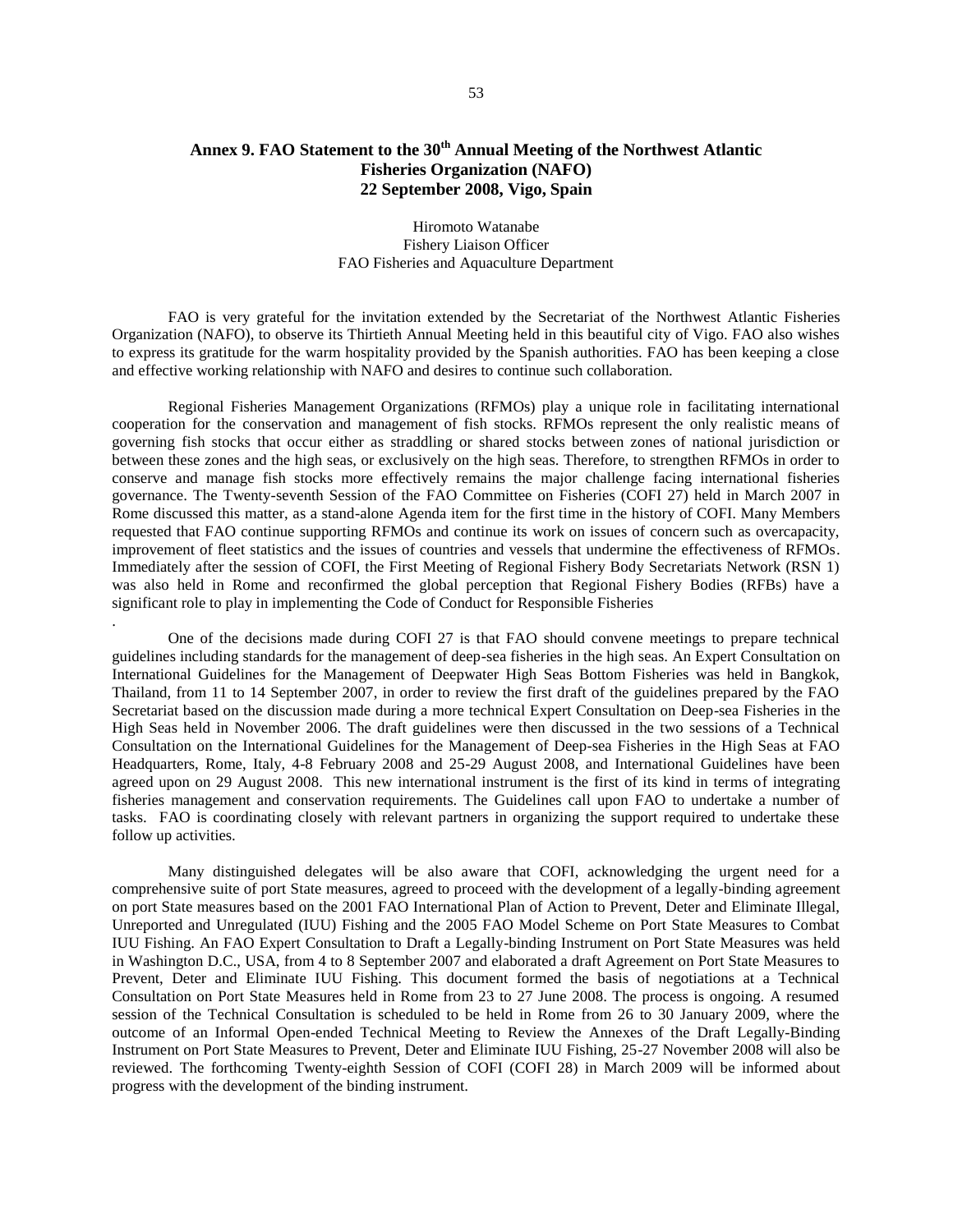I would also like to report that an Expert Consultation on the Development of a Comprehensive Global Record of Fishing Vessels was held in Rome from 25 to 28 February 2008. The Expert Consultation strongly endorsed the need for a Global Record of Fishing Vessels and that development should be progressed with urgency. As a result of the recommendations made by the Expert Consultation, a series of interim activities is underway to further consider a variety of technical issues and to promote and raise international and stakeholder awareness about the Record, and to refine its institutional development. The report of the Expert Consultation and the outcome of the interim activities will be presented to COFI 28.

 Finally, I also wish to touch upon the High-Level Conference on World Food Security: the Challenges of Climate Change and Bioenergy held in Rome from 3 to 5 June 2008. While the main focus was soaring food prices and food security, it was also the first opportunity for FAO to address the issue on climate changes and fisheries substantially. FAO organized an Expert Workshop on Climate Change Implications for Fisheries and Aquaculture from 7 to 9 April 2008 and presented a technical background document for the Conference. This could be interpreted as "a scoping study" to identify the key issues on climate change as endorsed by COFI 27. It is expected that any potential follow-up action is to be discussed during COFI 28.

 NAFO is one of the world's leading RFMOs, having a long history and much experience in the sustainable management of fisheries in the Northwest Atlantic Ocean. In particular, its proactive and precautionary approach to protect vulnerable marine ecosystems is highly appreciated. FAO also highly recognizes the Organization as one of the RFMOs that initiated the reforming process at the earliest stage in order to strengthen its function and performance. Therefore, it is highly expected that NAFO will continue playing a significant role in regional action to secure sustainable and more responsible fisheries management. We are now in the mid of preparation for COFI 28 and the Second Meeting of the Regional Fishery Body Secretariats Network (RSN 2), both scheduled to be held in March 2009, and expect active participation of NAFO in those meetings as it has done so far.

In conclusion, I would like to convey to the meeting greetings from FAO's Assistant Director-General for Fisheries and Aquaculture, Mr Ichiro Nomura. He wishes the meeting every success in its deliberations.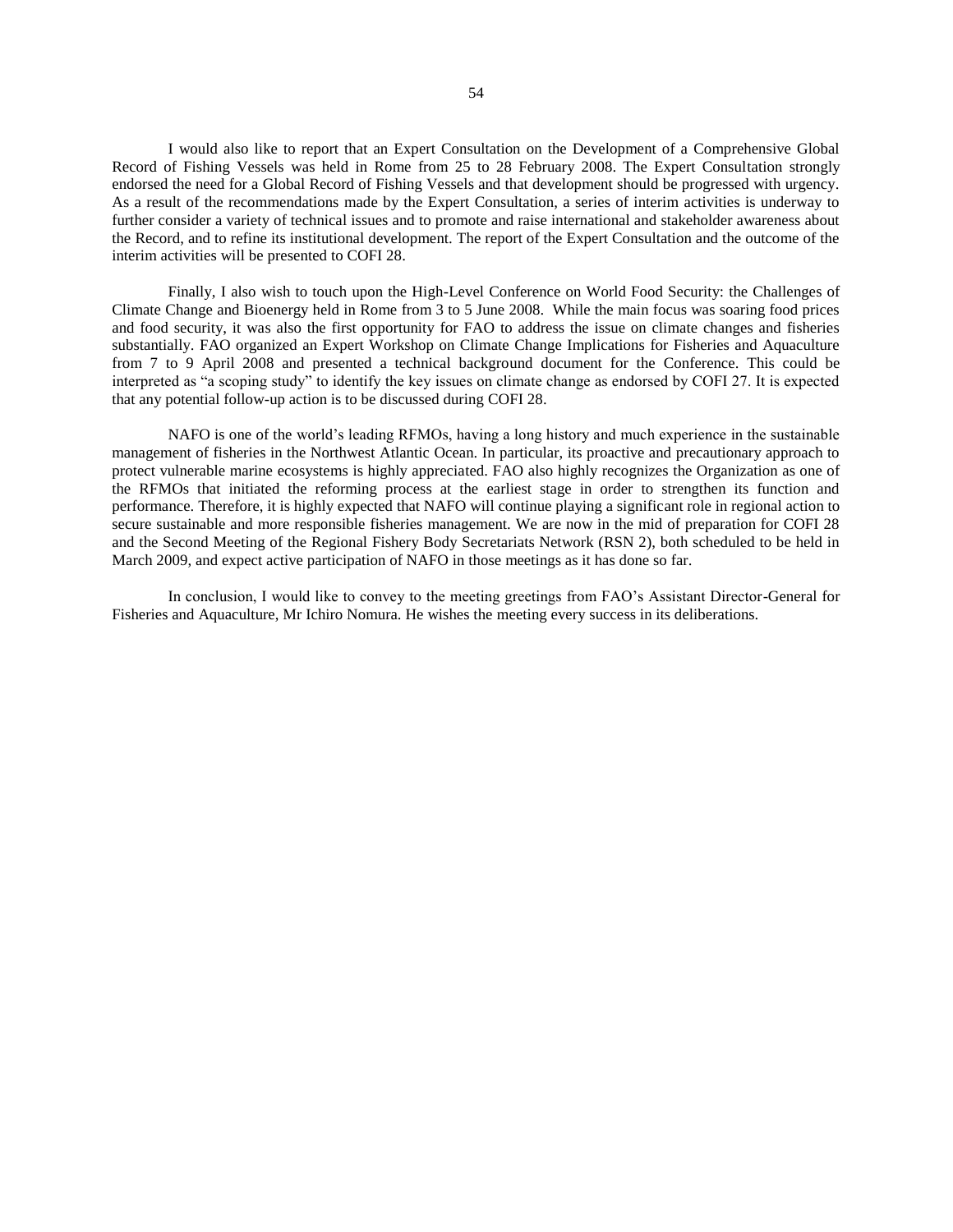## **Annex 10. Opening Remarks from WWF at the 30th NAFO Annual Meeting**  September 22, 2008

WWF would like to thank Spain, the city of Vigo and NAFO – including the General Council, Fisheries Commission, Scientific Council, and Secretariat – for welcoming us at its 30th Annual Meeting. WWF is here because we are concerned about the status of several NAFO-managed stocks and about the overall degradation of the Northwest Atlantic ecosystem. We are eager to work with NAFO to restore ecosystem health, rebuild stocks, and ensure fisheries are sustainable. WWF's conservation measures of success for this year focus on **minimizing cod bycatch** on the southern Grand Bank and **protecting vulnerable marine ecosystems**, such as coldwater coral forests or sponge reefs, from the impacts of bottom fishing.

#### **Southern Grand Banks cod recovery**

NAFO took an important step last year by adopting a southern Grand Bank Cod Recovery Strategy that includes a 40% bycatch reduction target for 2008. If this target is not met, the recovery plan calls for the adoption of more stringent bycatch reduction in 2009. At this meeting, NAFO will make decisions on total allowable catches (TACs) for several fisheries that have significant cod bycatch. Increasing the TACs for these fisheries will lead to increases in cod bycatch so we urge you to apply the precautionary approach when making these decisions. With a strong 2005 year class showing up in the surveys, 2009 could be a make or break year for this population. This pulse of young fish must be given a chance to reach maturity and reproduce if the population is going to recover.

#### **VME Protection**

WWF recognizes the important steps NAFO has taken toward implementing the 2006 United Nations General Assembly (UNGA) Resolution on Sustainable Fisheries (61/105), which calls on RFMOs such as NAFO, to assess the impacts of bottom fishing and protect VMEs by December 31, 2008. Interim measures were put in place to protect portions of seamounts and coral areas; a regulatory framework for implementing the UNGA Resolution was adopted in Montreal back in May; and the Scientific Council has mapped VMEs in the NRA based on the

best available data. With a strong policy in place and areas mapped that are known or likely to contain VMEs, NAFO is now poised to implement meaningful *on the water* protection in 2008. NAFO must ensure that effective protection for VMEs is in place by January 1, 2009.

Addressing cod recovery and coral protection will require specific changes on the water that would represent significant progress towards rebuilding depleted stocks, implementing the ecosystem approach, and meeting international obligations, such as the UNGA Resolution. Finally, we would like to invite everyone to our reception tomorrow evening beginning at 6:30pm at the Hotel NH Palacio – where we will outline our global fisheries program and our conservation expectations for this meeting.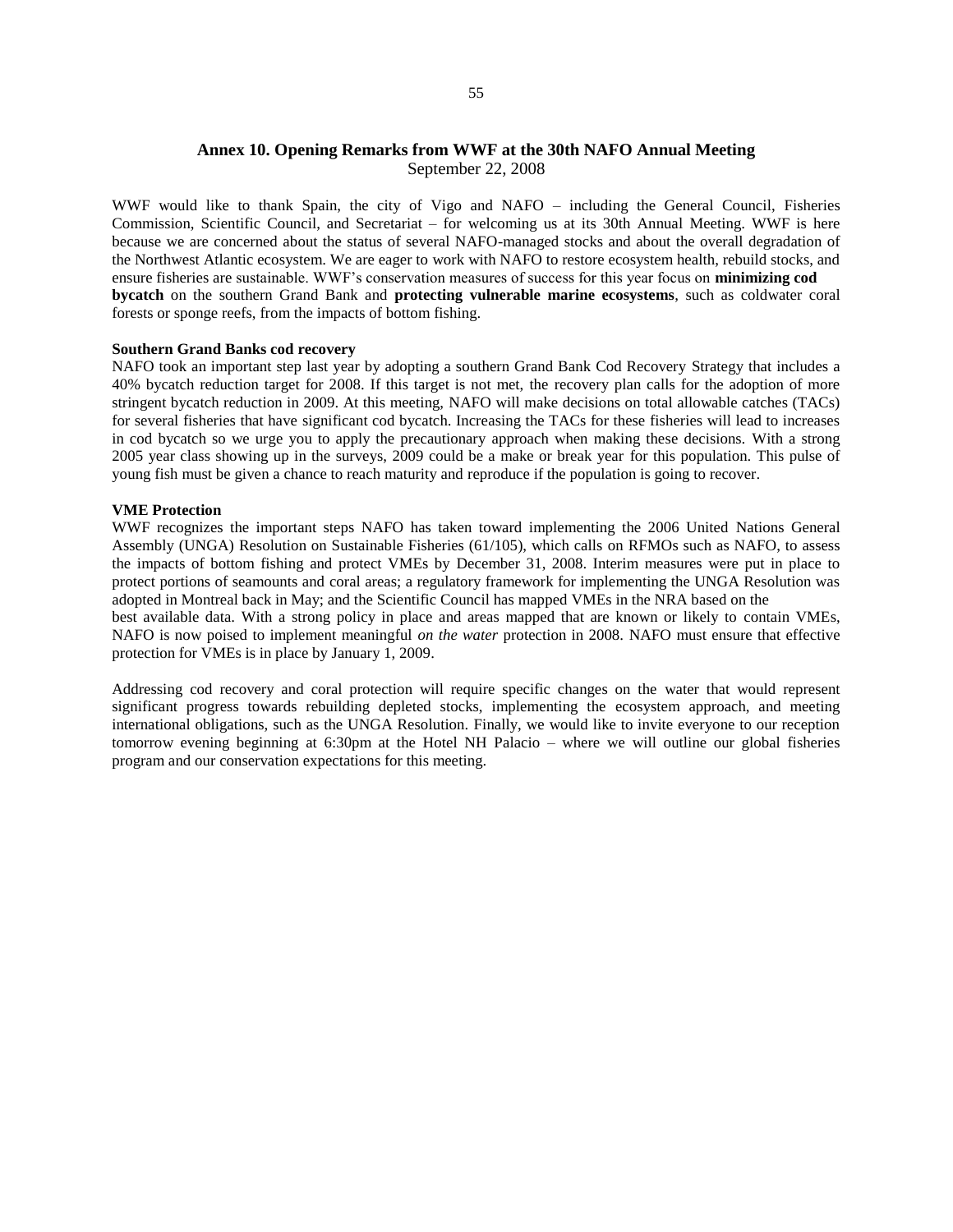## **Annex 11. Ecology Action Centre (EAC) Opening Statement**

NAFO 2008 Annual Meeting, September 22-26, Vigo, Spain

Mister Chairman, Delegations of Contracting Parties, Fellow Observers:

It is an honour to attend the NAFO Annual meeting for the second year in a row as an observer. NAFOs increasing commitment to transparency is an important part of modernization. Thank you. It is also a pleasure to be in this historical fishing port, of Vigo, where it is clear that much preparation has gone into this meeting.

As has been noted by many of you already during this opening session, one of the primary conservation concerns remains the protection of marine ecosystems from the impacts of bottom fishing. NAFO has made good progress over the past six months towards the implementation of the UNGA Resolution 61/105, through the Scientific Committee Ecosystem Working Group, and from the report of the ad hoc Working Group of Fisheries Managers and Scientists, it is clear that there is a commitment to a process for protecting vulnerable marine ecosystems within the NRA.

A significant amount of information is already known about where VMEs are known or likely to occur, from corals, sponges, seamounts, canyons and other unique marine areas. Despite the decades of fishing with bottom tending gear, there remain areas, even in historically fished areas that, if protected, will provide for restoration of species that have been damaged over time. For new fishing areas, we urge a precautionary approach, limits to all fishing activity including exploratory fishing, until such time as there is a collaborative research program in place that includes non-destructive research methods.

In addition to the work that NAFO has done to date on habitat based VMEs, we also support the proposal put forward last year by the US delegation to prohibit the bycatch of porbeagle shark in NAFO regulated fisheries. Reports to the NAFO Scientific Council suggest that this population can rebuild, but only if fishing mortality is kept at very low levels, and even with those levels, recovery is projected to be in the range of decades.

NAFO's progress in terms of meaningful measures on the water will set the stage for the North Atlantic. It is no easy challenge, given the timelines set by the UNGA and NAFO itself, as well as responsibilities of the Organization for restoring depleted commercial fisheries, reducing bycatch of moratoria species, monitoring and enforcement, and data collection as well as the timelines set forth in the UNGA Resolution and by NAFO itself. However, it is a very important challenge that if met with success, will fundamentally change the face of NAFO and chart the path for ecosystem recovery. Recovery of both the fish populations and the habitat required to sustain them will help.

Thank you.

Susanna Fuller Marine Conservation Director, Ecology Action Centre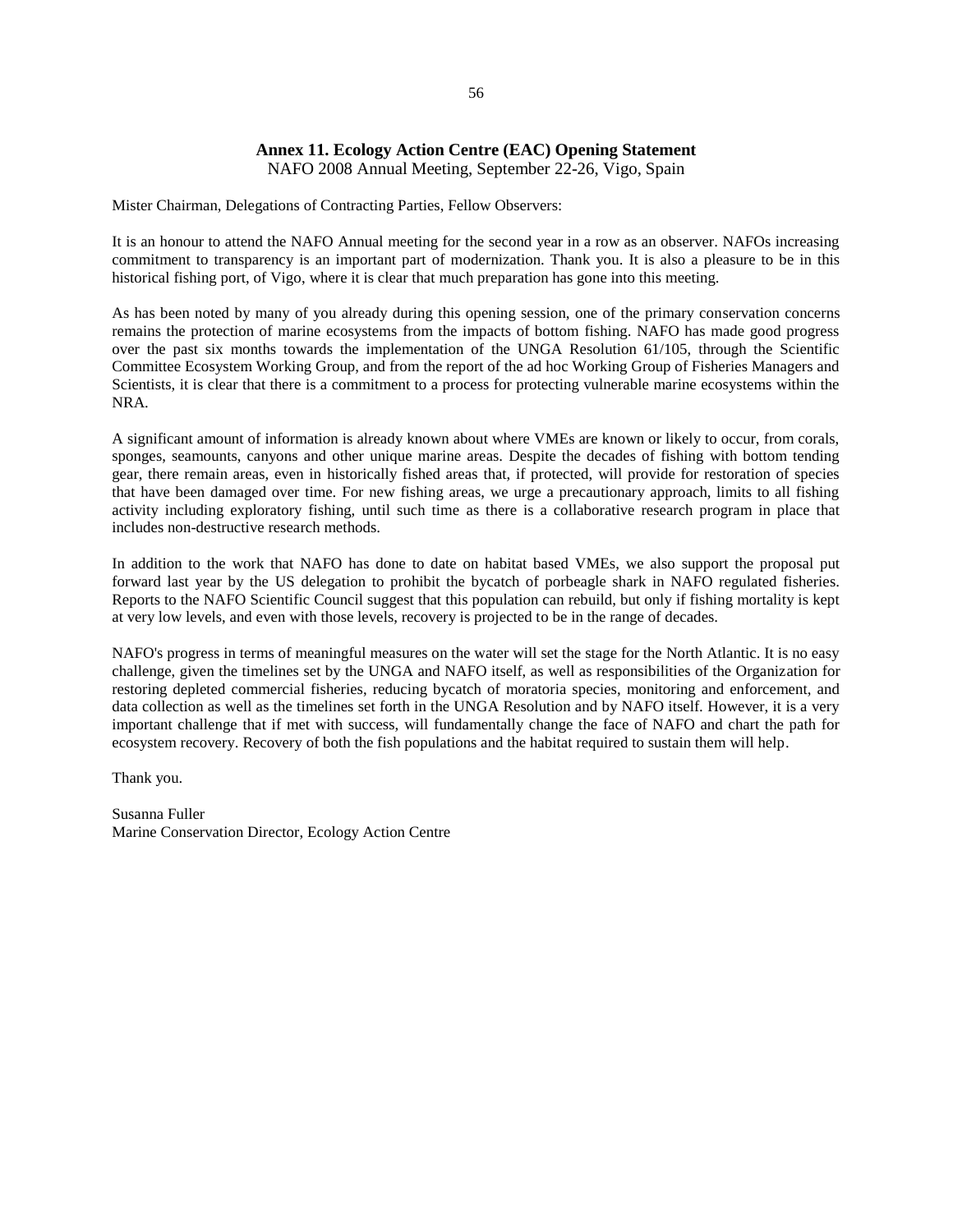### **Annex 12. Agenda**

### **I. Opening Procedure**

- 1. Opening by the Chair, Terje Lobach (Norway)
- 2. Appointment of Rapporteur
- 3. Adoption of Agenda
- 4. Election of Vice-Chair
- 5. Admission of Observers
- 6. Publicity
- 7. Guidance to STACFAD necessary for them to complete their work (Monday)

### **II. Supervision and Coordination of the Organizational, Administrative and other Internal Afffairs**

- 8. Review of Membership of the General Council and Fisheries Commission
- 9. French translation of the amended NAFO Convention (Proposal by Canada)
- 10. Possible early implementation of structural and procedural changes arising from the amended Convention
- 11. Request by the Scientific Council for modification of the boundaries of Divisions 3M and 3L
- 12. Administrstion Report

### **III. Coordination of External Affairs**

- 13. Report of Executive Secretary on external meetings
- 14. FAO Draft International Guidelines for the Management of Deep-Sea Fisheries in the High Seas
- 15. IOC of UNESCO request for a response by NAFO regarding the future of the IOC

### **IV. Finance**

- 16. Report of STACFAD at the Annual Meeting
- 17. Adoption of the Budget and STACFAD recommendations for 2009

### **V. Closing Procedure**

- 18. Time and Place of Next Annual Meeting
- 19. Other Business
- 20. Press Release
- 21. Adjournment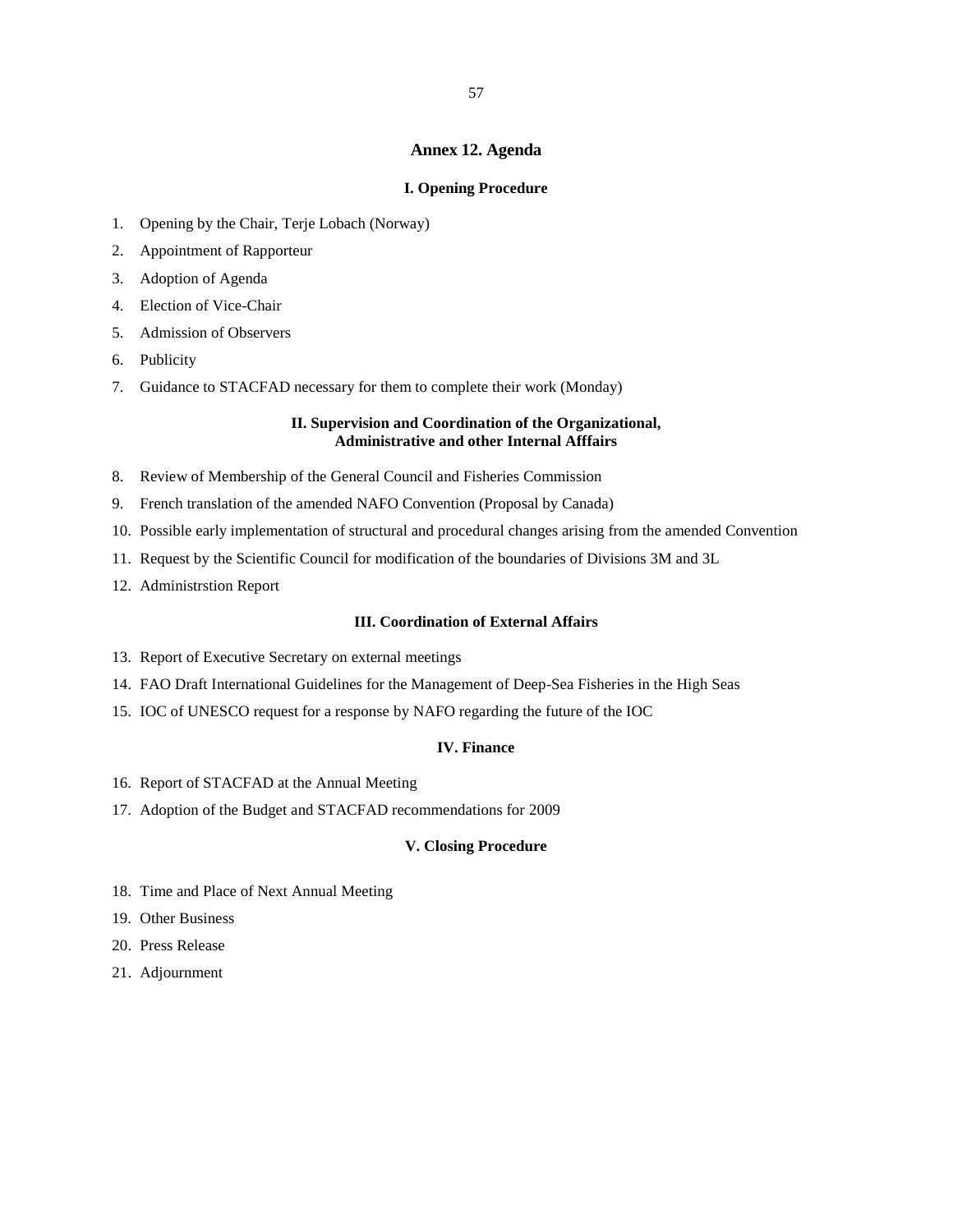### **Annex 13. Proposal to amend the NAFO Convention (GC W.P. 08/2 - ADOPTED - now GC Doc. 08/2)**

Canada, as a Contracting Party, hereby proposes that amendments be made to the *Convention on Future Multilateral Cooperation in the Northwest Atlantic Fisheries*. This proposal for amendments is to be acted upon at this year's Annual Meeting in Spain in September. It is hereby requested that the proposal be dealt with in accordance with the procedure set out in Article XXI paragraph 1 of the said Convention.

#### **Explanatory Memorandum**

In September 2007, the Contracting Parties to NAFO adopted amendments to the English portions of the *Convention on Future Multilateral Cooperation in the Northwest Atlantic Fisheries* by consensus of the NAFO General Council. This proposal concerns the adoption of the equivalent amendments to the French language portions of the *Convention on Future Multilateral Cooperation in the Northwest Atlantic Fisheries*.

#### *Proposal to amend the Convention on Future Multilateral Cooperation in the Northwest Atlantic Fisheries*

The Contracting Parties to the Convention on Future Multilateral Cooperation in the Northwest Atlantic Fisheries (hereinafter "Convention") have agreed as follows:

#### **Article 1**

The title of the Convention shall be amended to read as follows:

"Convention sur la coopération dans les pêches de l'Atlantique du Nord-Ouest"

### **Article 2**

The Preamble of the Convention shall be deleted and replaced by the following new

Preamble:

### "Les PARTIES CONTRACTANTES,

NOTANT que les États côtiers de l'Atlantique du Nord-Ouest ont établi des zones économiques exclusives conformes avec la Convention des Nations Unies sur le droit de la mer du 10 décembre 1982 et avec le droit international coutumier, dans lesquelles ils exercent des droits souverains aux fins de l'exploration, de l'exploitation, de la conservation et de la gestion des ressources biologiques;

RAPPELANT les dispositions pertinentes de la Convention des Nations Unies sur le droit de la mer du 10 décembre 1982, de l'Accord aux fins de l'application des dispositions de la Convention des Nations Unies sur le droit de la mer du 10 décembre 1982 relatives à la conservation et à la gestion des stocks de poissons dont les déplacements s'effectuent tant à l'intérieur qu'au-delà de zones économiques exclusives (stocks chevauchants) et des stocks de poissons grands migrateurs du 4 août 1995 et de l'Accord de la FAO visant à favoriser le respect des mesures internationales de conservation et de gestion par les navires de pêche en haute mer du 24 novembre 1993;

PRENANT EN CONSIDÉRATION le Code de conduite pour une pêche responsable adopté par la 28<sup>e</sup> session de la Conférence de l'Organisation des Nations Unies pour l'alimentation et l'agriculture le 31 octobre 1995 et les instruments connexes adoptés par l'Organisation des Nations Unies pour l'alimentation et l'agriculture;

RECONNAISSANT les avantages économiques et sociaux découlant de l'exploitation durable des ressources halieutiques;

DÉSIRANT promouvoir la conservation à long terme et l'exploitation durable des ressources halieutiques de l'Atlantique du Nord-Ouest;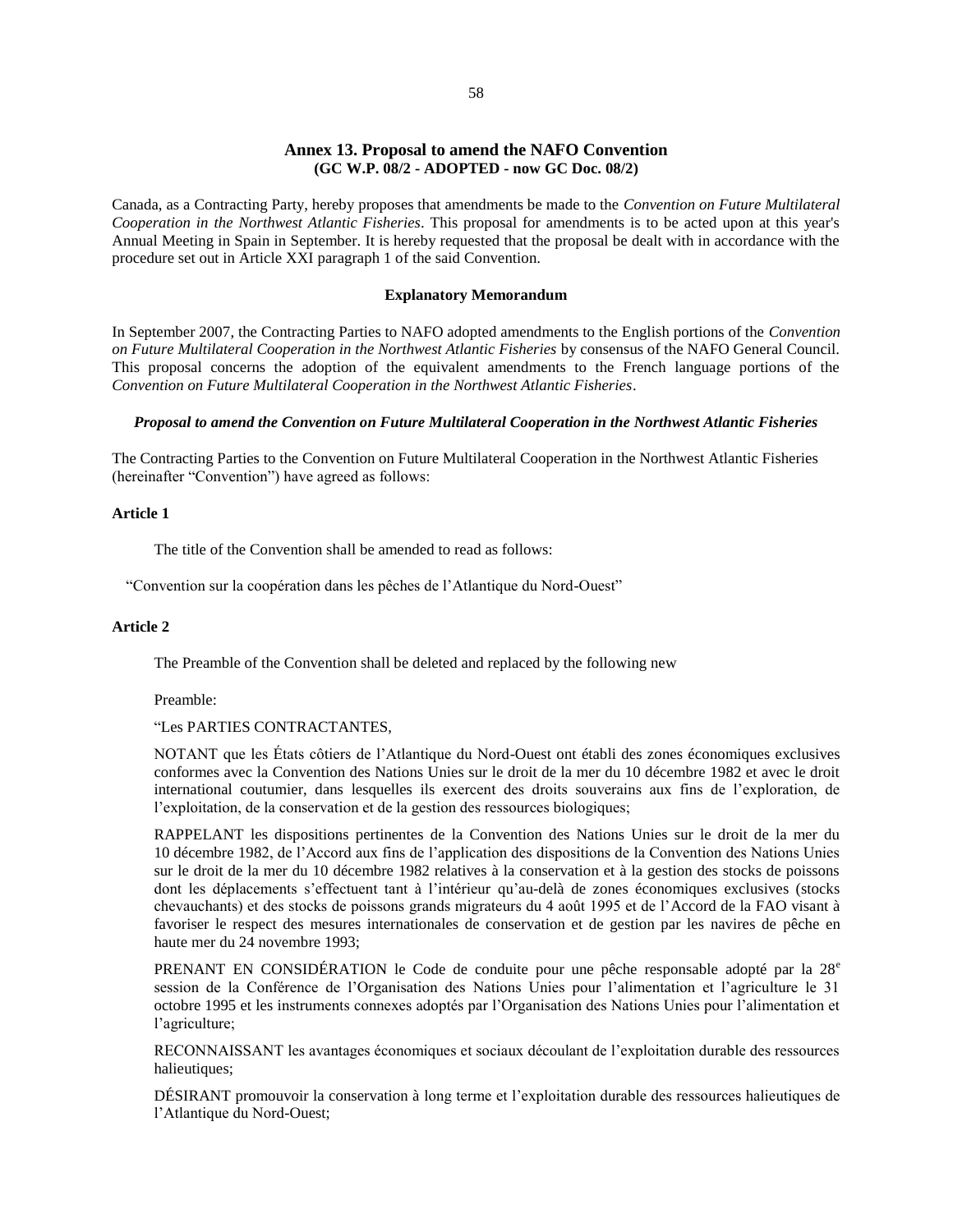CONSCIENTES de la nécessité de la coopération et la consultation internationales à l'égard desdites ressources;

CONSIDÉRANT que la conservation et la gestion efficaces de ces ressources halieutiques devraient être fondées sur les meilleurs avis scientifiques disponibles et sur l'approche de précaution;

RÉSOLUES à appliquer une approche écosystémique à la gestion des pêches dans l'Atlantique du Nord-Ouest, qui inclut notamment la protection du milieu marin, la préservation de la biodiversité marine, la réduction au minimum du risque d'impacts négatifs à long terme ou irréversibles des activités de pêche et la prise en compte des relations entre toutes les composantes de l'écosystème;

RÉSOLUES EN OUTRE à pratiquer des activités de pêche responsables ainsi qu'à prévenir, à contrecarrer et à éliminer la pêche INN;

SONT CONVENUES de ce qui suit: "

### **Article 3**

Articles I – XXI shall be deleted and replaced by the following new Articles:

" *Article I – Définitions* 

- 1. Aux fins de la présente Convention, on entend par :
	- a) « Convention de 1982 » la Convention des Nations Unies sur le droit de la mer du 10 décembre 1982;
	- b) « Accord de 1995 » l'Accord aux fins de l'application des dispositions de la Convention des Nations Unies sur le droit de la mer du 10 décembre 1982 relatives à la conservation et à la gestion des stocks de poissons dont les déplacements s'effectuent tant à l'intérieur qu'au-delà de zones économiques exclusives (stocks chevauchants) et des stocks de poissons grands migrateurs du 4 août 1995;
	- c) « État côtier » une Partie contractante ayant une zone économique exclusive dans la zone de la Convention;
	- d) « Partie contractante » :
		- (i) tout État ou toute organisation d'intégration économique régionale qui a consenti à être lié par la présente Convention et à l'égard duquel celle-ci est en vigueur;
		- (ii) La présente Convention s'applique mutatis mutandis à toute entité visée à l'article 305, paragraphe 1, lettres c), d) et e) de la Convention de 1982, qui est située dans l'Atlantique Nord et qui devient partie à la présente Convention et, dans cette mesure, l'expression « Partie contractante » s'entend de ces entités.
	- e) « zone de la Convention » la zone à laquelle la présente Convention s'applique comme indiqué à l'article IV, paragraphe 1;
	- f) « ressources halieutiques » tout le poisson, tous les mollusques et tous les crustacés évoluant dans la zone de la Convention, à l'exclusion :
		- (i) des espèces sédentaires sur lesquels les États côtiers exercent des droits souverains en vertu de l'article 77 de la Convention de 1982;
		- (ii) dans la mesure où ils sont gérés en vertu d'autres traités internationaux, les stocks de poissons anadromes et catadromes et les espèces hautement migratoires figurant à l'annexe I de la Convention de 1982;
	- g) « activités de pêche » la récolte ou la transformation des ressources halieutiques, ou le transbordement de ressources halieutiques ou de produits dérivés provenant des ressources halieutiques ou toute autre activité préparatoire, servant ou reliée à la récolte de ressources halieutiques, notamment :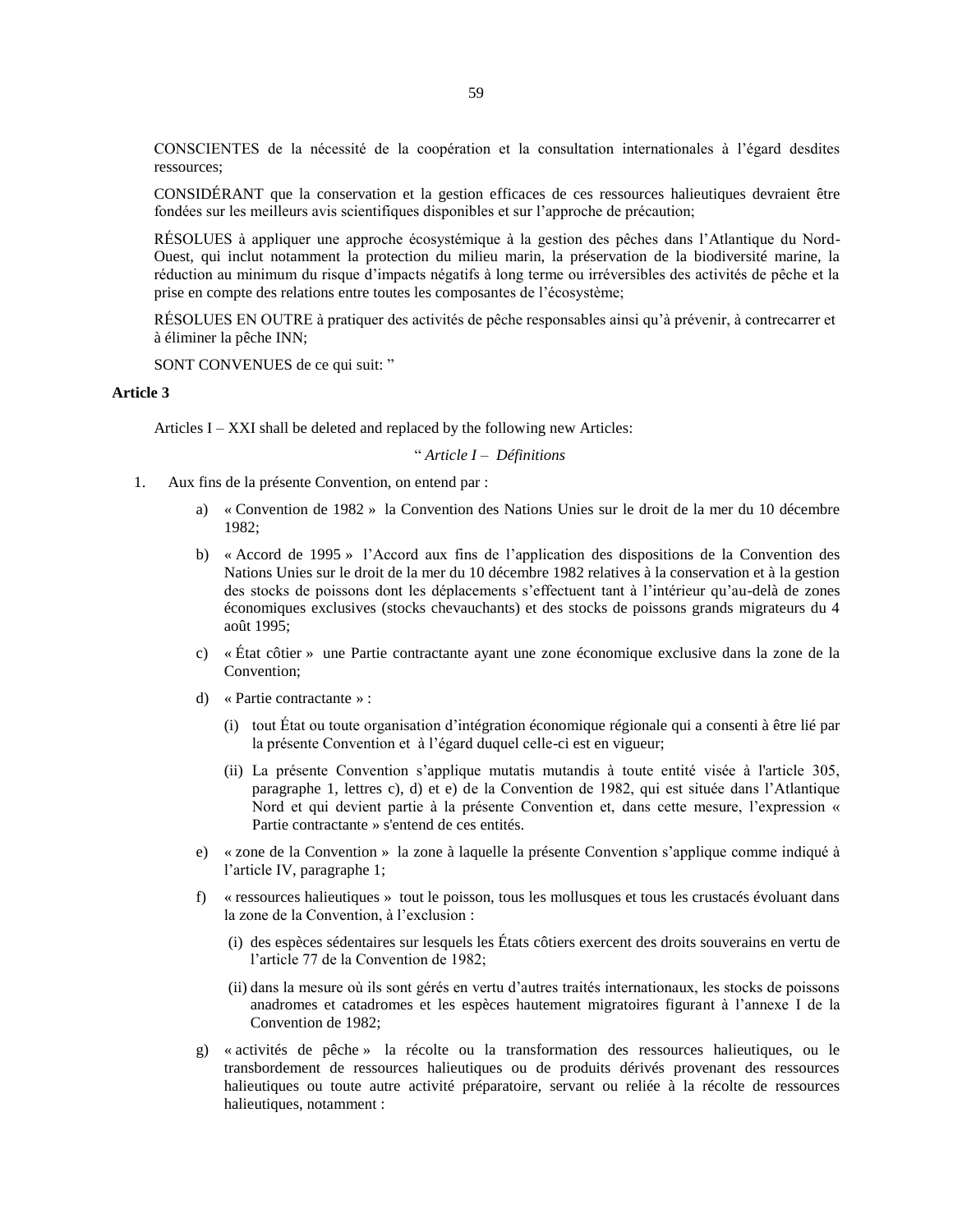- (i) la recherche, la capture ou la prise de ressources halieutiques ou toute tentative effectuée à ces fins;
- (ii) la pratique de toute activité dont on peut raisonnablement s'attendre à ce qu'elle résulte dans la localisation, la capture, la prise ou la récolte de ressources halieutiques, quel qu'en soit le but;
- (iii) toute opération en mer effectuée pour assister ou préparer toute activité décrite dans la présente définition,

à l'exclusion des opérations d'urgence où la santé et la sécurité des membres d'équipage ou la sécurité d'un navire sont en jeu.

- h) « navire de pêche » tout navire qui se livre ou qui s'est livré à des activités de pêche, y compris un navire employé au traitement du poisson ou un navire se livrant au transbordement ou à toute autre activité préparatoire ou reliée aux activités de pêche, ou à des activités de pêche expérimentales ou exploratoires;
- i)  $\ltimes$  État du pavillon » :
	- (i) tout État ou entité dont les navires sont autorisés à battre le pavillon; ou
	- (ii) toute organisation d'intégration économique régionale au sein de laquelle les navires sont autorisés à battre le pavillon d'un État faisant partie de cette organisation d'intégration économique régionale;
- j) « pêche INN » les activités visées par le Plan d'action international visant à prévenir, à contrecarrer et à éliminer la pêche illicite, non déclarée et non réglementée adopté par l'Organisation des Nations Unies pour l'alimentation et l'agriculture le 2 mars 2001;
- k) « ressources biologiques » l'ensemble des êtres vivants composant les écosystèmes marins;
- l) « diversité biologique marine » la variabilité des organismes marins vivants et des complexes écologiques dont ils font partie; cela comprend la diversité au sein des espèces, entre espèces ainsi que celles des écosystèmes;
- m) « ressortissants » aussi bien les personnes physiques que les personnes morales;
- n) « État du port » l'État qui accueille des navires de pêche dans ses ports, y compris des terminaux portuaires ou autres installations au large à des fins, notamment, de débarquement, de transbordement, de ravitaillement en carburant ou de réapprovisionnement;
- o) « organisation d'intégration économique régionale » une organisation d'intégration économique régionale dont tous les pays membres lui ont transféré compétence pour des matières relevant de la présente Convention, y compris le pouvoir de prendre des décisions contraignantes pour ses États membres en ce qui concerne ces matières;
- p) « zone de réglementation » la partie de la zone de la Convention au-delà des zones relevant de la juridiction nationale.

### *Article II - Objectif*

La présente Convention a pour objectif d'assurer la conservation à long terme et l'exploitation durable des ressources halieutiques de la zone de la Convention et, ce faisant, de protéger les écosystèmes marins dans lesquels se trouvent ces ressources.

#### *Article III – Principes généraux*

Afin de réaliser l'objectif de la présente Convention, les Parties contractantes, individuellement ou collectivement, selon le cas, s'engagent à :

a) favoriser l'utilisation optimale et la conservation à long terme des ressources halieutiques;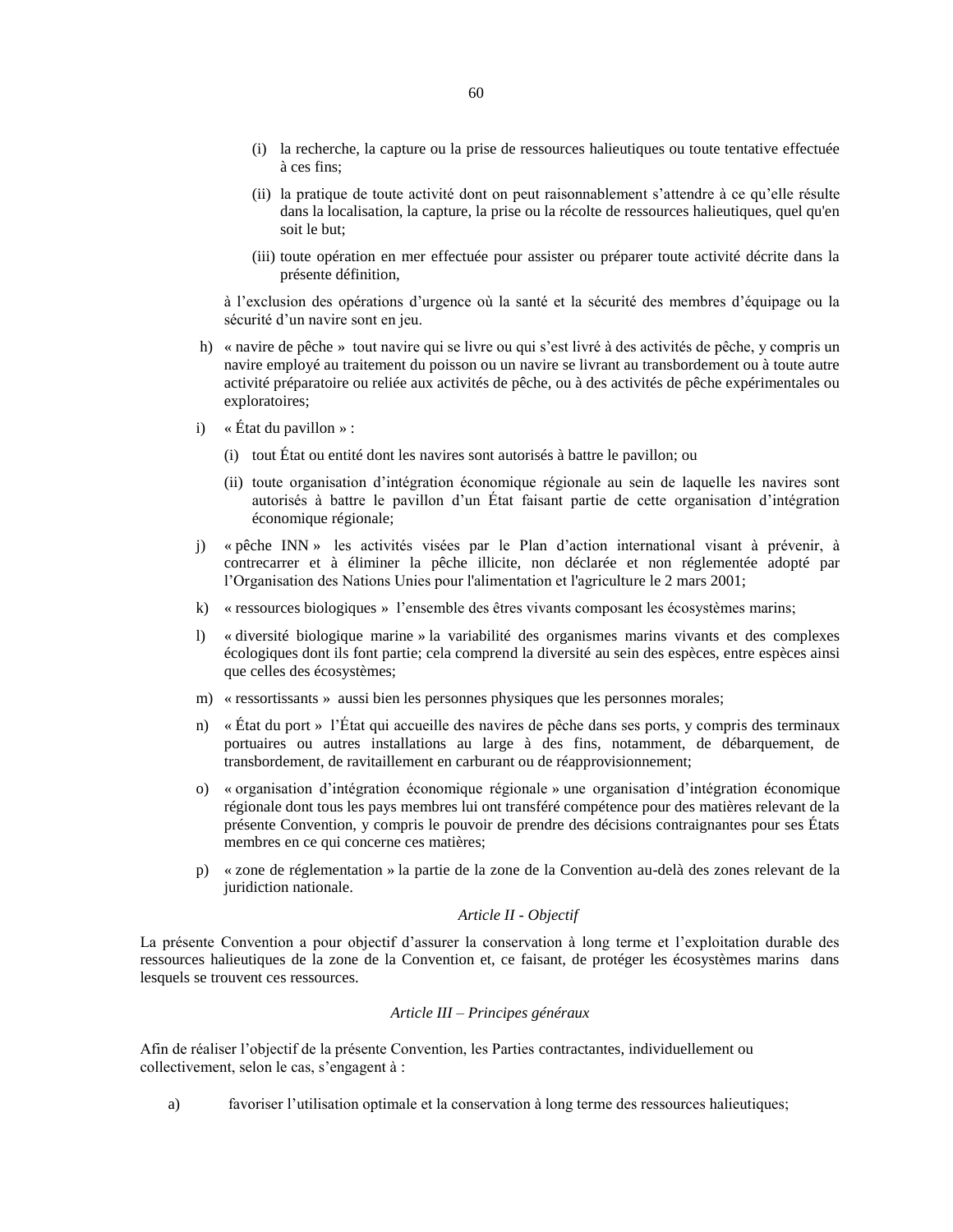- b) adopter des mesures fondées sur les avis scientifiques disponibles les plus fiables afin de faire en sorte que les ressources halieutiques soient maintenues ou rétablies à des niveaux qui assurent le rendement constant maximum;
- c) appliquer l'approche de précaution conformément à l'article 6 de l'Accord de 1995;
- d) tenir dûment compte de l'impact des activités de pêche sur d'autres espèces et écosystèmes marins et, de ce fait, adopter des mesures pour réduire au minimum les effets nuisibles sur les ressources biologiques et les écosystèmes marins;
- e) tenir dûment compte de la nécessité de préserver la diversité biologique marine;
- f) empêcher ou faire cesser la surexploitation et la surcapacité et faire en sorte que l'effort de pêche n'atteigne pas un niveau incompatible avec l'exploitation durable des ressources halieutiques;
- g) veiller à ce que des données complètes et exactes sur les activités de pêche dans la zone de la Convention soient recueillies et mises en commun en temps opportun;
- h) veiller à l'observation efficace des mesures de gestion et à ce que les sanctions en cas d'infraction soient suffisamment rigoureuses;
- i) tenir dûment compte de la nécessité de réduire au minimum la pollution et les déchets provenant de navires de pêche ainsi que les rejets, les captures par des engins perdus ou abandonnés, les captures d'espèces non visées par une pêche ciblée et l'impact sur les espèces associées ou dépendantes, en particulier les espèces menacées d'extinction.

### *Article IV – Zone d'application*

- 1. La présente Convention s'applique aux eaux de l'océan Atlantique du Nord-Ouest situées au nord du 35°00' N et à l'ouest d'une ligne s'étendant plein nord du 35°00'N et du 42°00' O jusqu'au 59°00' N, puis plein ouest jusqu'au 44°00' O, et de là plein nord jusqu'à la côte du Groenland, ainsi que les eaux du golfe du Saint-Laurent, du détroit de Davis et de la baie de Baffin au sud du 78°10' N.
- 2. La zone de la Convention est divisée en sous-zones, divisions et subdivisions scientifiques et statistiques, dont les limites sont celles définies à l'annexe I de la présente Convention.

#### *Article V – L'Organisation*

- 1. Les Parties contractantes conviennent par la présente de créer, d'administrer et de renforcer l'Organisation des pêches de l'Atlantique du Nord-Ouest ci-après dénommée l'Organisation, qui s'acquitte des fonctions énoncées dans la présente Convention afin de réaliser l'objectif de cette dernière.
- 2. L'Organisation se compose :
	- a) d'une commission;
	- b) d'un conseil scientifique;
	- c) d'un secrétariat.
- 3. L'Organisation a une personnalité juridique et jouit, dans ses relations avec d'autres organisations internationales et sur les territoires des Parties contractantes, de la capacité juridique nécessaire à l'exécution de ses fonctions et à la réalisation de son objectif. Les privilèges et immunités dont l'Organisation et ses représentants jouissent sur le territoire d'une Partie contractante sont déterminés par une entente entre l'Organisation et la Partie contractante, notamment, en particulier, par un accord de siège entre l'Organisation et la Partie contractante hôte.
- 4. Le président de la commission est le président et le principal représentant de l'Organisation.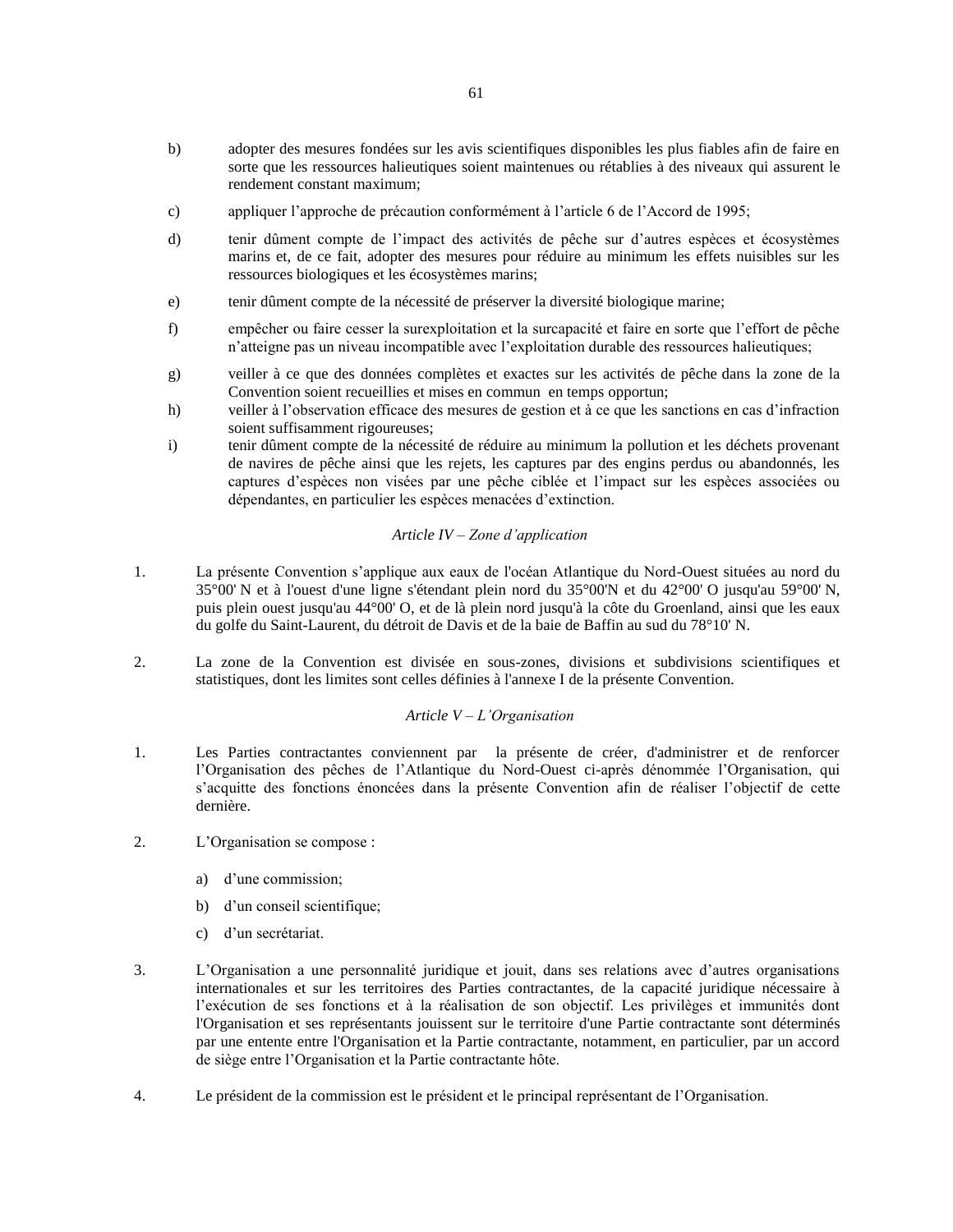- 5. Le président convoque la réunion annuelle de l'Organisation au moment et à l'endroit choisis par la commission.
- 6. L'Organisation a son siège dans la municipalité régionale de Halifax, en Nouvelle-Écosse (Canada), ou à tout autre endroit dont peut décider la commission.

### *Article VI – La commission*

- 1. Chaque Partie contractante est membre de la commission et y nomme un représentant, qui peut être accompagné de suppléants, de spécialistes et de conseillers.
- 2. La commission élit un président et un vice-président, qui remplissent chacun un mandat de deux ans et sont rééligibles, mais ne peuvent conserver leur poste plus de quatre années consécutives. Le président et le vice-président sont des représentants de différentes Parties contractantes.
- 3. Une Partie contractante peut demander la tenue d'une séance extraordinaire de la commission. Le président de la commission convoque alors une telle séance au moment et à l'endroit de son choix.
- 4. Sauf disposition contraire, les mesures adoptées par la commission s'appliquent à la zone de réglementation.
- 5. La commission :
	- a) adopte et peut modifier le règlement applicable au déroulement de ses séances et l'exercice de ses fonctions, notamment ses règles de procédure, ses règlements financiers et tout autre règlement;
	- b) met sur pied les organes subsidiaires dont elle considère avoir besoin pour s'acquitter de ses fonctions et conduit leurs activités;
	- c) supervise les affaires structurelles, administratives et financières et les autres affaires internes de l'Organisation, y compris les relations entre ses parties constitutives;
	- d) nomme un secrétaire exécutif selon les modalités et conditions définies par elle;
	- e) dirige les relations extérieures de l'Organisation;
	- f) approuve le budget de l'Organisation;
	- g) adopte des règles prévoyant la participation à ses séances de représentants d'organisations intergouvernementales, de Parties non contractantes et d'organisations non gouvernementales en qualité d'observateurs, selon ce qui convient. Ces règles ne doivent pas être trop restrictives et doivent permettre l'accès en temps opportun aux dossiers et rapports de la commission;
	- h) exerce les autres fonctions et activités en conformité avec la Convention selon ce qu'elle décide;
	- i) guide le comité scientifique dans la définition de ses tâches et des priorités de ses travaux;
	- j) élabore des procédures adéquates en conformité avec le droit international pour évaluer l'exécution, par les Parties contractantes, des obligations qui leur incombent conformément aux articles X et XI.
- 6. En collaboration avec le conseil scientifique, la commission :
	- a) surveille périodiquement l'état des stocks de poissons et identifie les actions à prendre pour assurer leur conservation et leur gestion;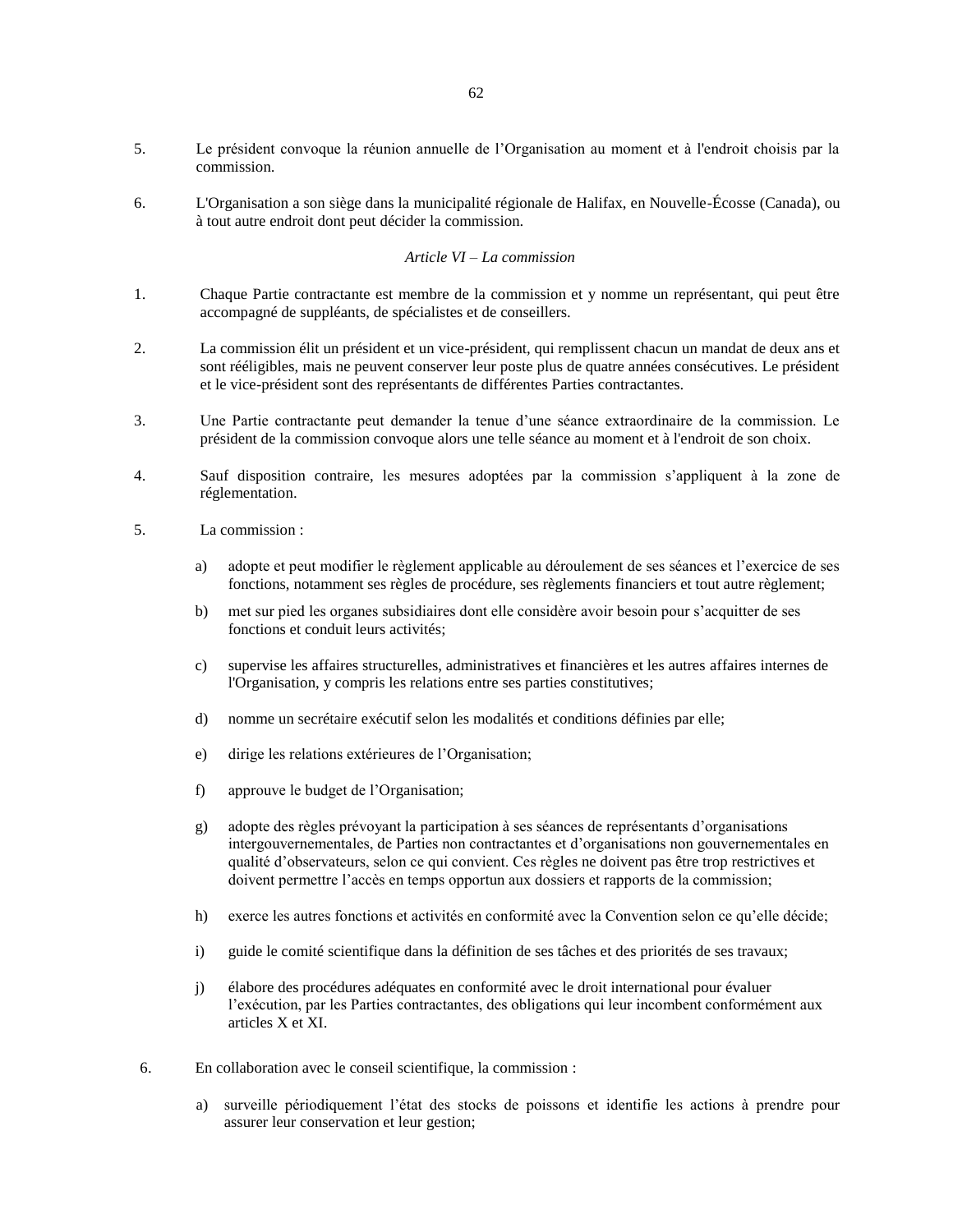- b) recueille, analyse et diffuse toutes les informations pertinentes;
- c) évalue l'impact des activités de pêche et d'autres activités humaines sur les ressources biologiques et les écosystèmes marins;
- d) élabore des lignes directrices applicables à la pratique de la pêche à des fins scientifiques;
- e) élabore des lignes directrices applicables à la collecte, la présentation, la vérification, la consultation et l'utilisation de données.
- 7. La commission peut soumettre au conseil scientifique toute question se rapportant au fondement scientifique des décisions qu'elle peut devoir prendre concernant les ressources halieutiques, l'impact des activités de pêche sur les ressources biologiques et la protection de l'écosystème dans lequel se trouvent ces ressources.
- 8. En appliquant les principes énoncés à l'article III, la commission adopte, à l'égard de la zone de réglementation:
	- a) des mesures de conservation et de gestion visant à réaliser l'objectif de la présente Convention;
	- b) des mesures de conservation et de gestion visant à réduire au minimum l'impact des activités de pêche sur les ressources biologiques et leurs écosystèmes;
	- c) les totaux des captures admissibles et/ou les niveaux d'effort de pêche et définit la nature et l'étendue de la participation aux activités de pêche;
	- d) des mesures concernant la pratique de la pêche à des fins scientifiques mentionnées au paragraphe 6, alinéa d);
	- e) des mesures concernant la collecte, la présentation, la vérification, la consultation et l'utilisation de données mentionnées au paragraphe 6, alinéa e);
	- f) des mesures pour assurer un rendement approprié des États du pavillon.
- 9. La commission adopte des mesures de mise en place de mécanismes de coopération adéquats en matière d'observation, de contrôle, de surveillance et de mise en application des mesures de conservation et de gestion qu'elle a adoptées. Ces mécanismes comprennent :
	- a) la reconnaissance de droits réciproques d'arraisonnement et d'inspection par les Parties contractantes dans la zone de réglementation ainsi que la poursuite de l'État du pavillon et l'exercice de sanctions contre lui sur la base de la preuve découlant de tels arraisonnements et inspections;
	- b) des normes minimales d'inspection pour les navires de pêche par les Parties contractantes dans des ports où des ressources halieutiques ou des produits dérivés de celles-ci provenant de la zone de réglementation sont débarqués;
	- c) des actions de suivi prévues aux articles X, XI ou XII sur la base de la preuve découlant de telles inspections;
	- d) sans préjudice des mesures qu'une Partie contractante peut prendre à cet égard, des mesures visant à prévenir, à contrecarrer et à éliminer la pêche INN.
- 10. La commission peut adopter des mesures sur des matières énoncées aux paragraphes 8 et 9 concernant une zone relevant de la juridiction nationale d'une Partie contractante, pourvu que l'État côtier en question le demande et que la mesure fasse l'objet d'un vote affirmatif de sa part.
- 11. a) Dans l'exercice des fonctions prévues au paragraphe 8, la commission s'assure qu'il existe une concordance entre :
	- (i) une mesure s'appliquant à un stock ou groupe de stocks de poisson évoluant aussi bien dans la zone de réglementation que dans une zone relevant de la juridiction nationale d'un État côtier, ou une mesure qui, du fait de l'interdépendance des espèces, aurait une incidence sur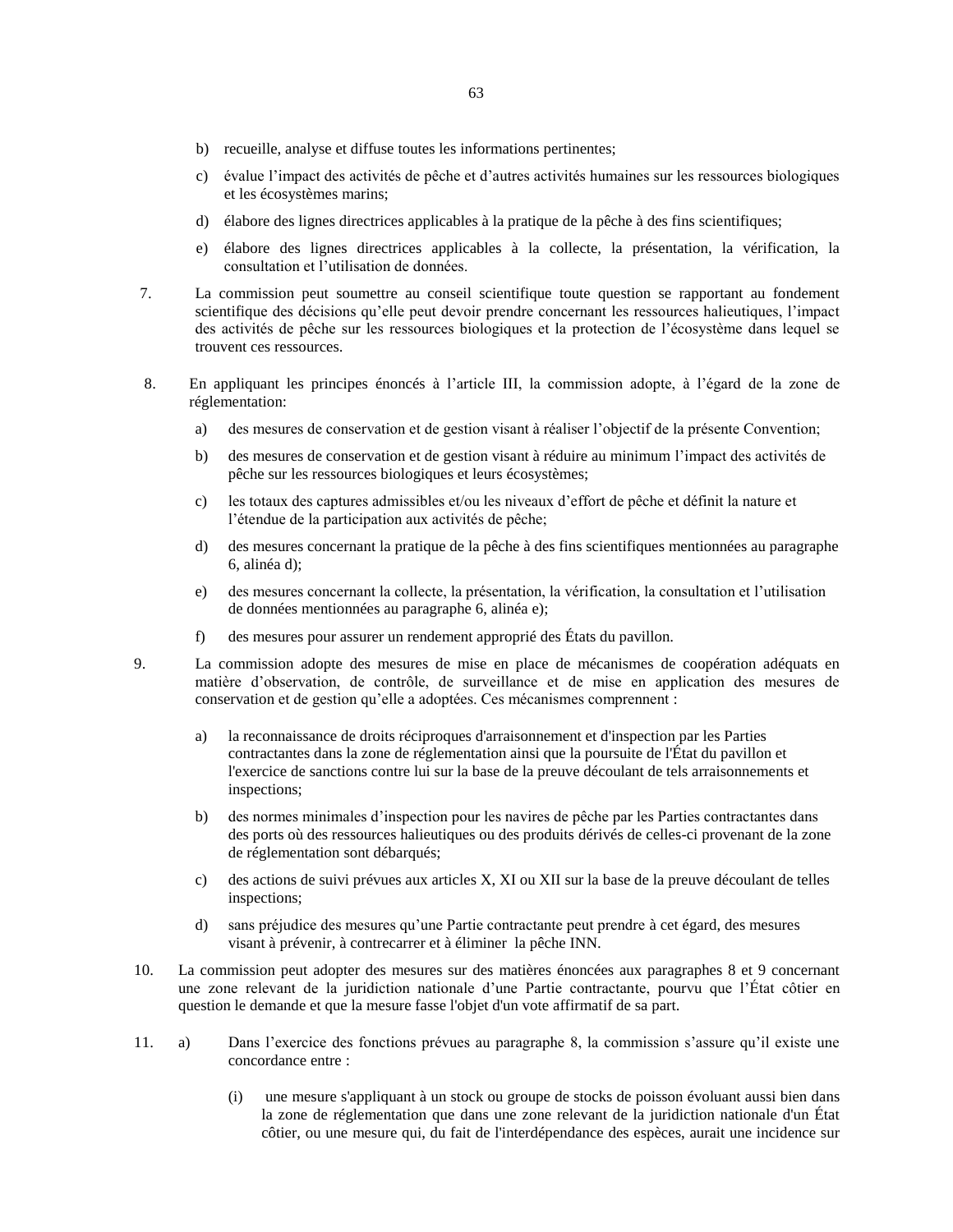un stock ou groupe de stocks de poisson évoluant en totalité ou en partie dans une zone relevant de la juridiction nationale d'un État côtier, et

- (ii) les actions prises par l'État côtier relativement à la gestion et à la conservation dudit stock ou groupe de stocks de poisson à l'égard des activités de pêche pratiquées dans la zone relevant de sa juridiction nationale.
- b) En conséquence, la commission et l'État côtier en question facilitent la coordination de leurs mesures et actions respectives. Chaque État côtier informe la commission des actions qu'il a prises aux fins du présent article.
- 12. Les mesures adoptées par la commission concernant la répartition des possibilités de pêche dans la zone de réglementation doivent tenir compte des intérêts des Parties contractantes dont les navires ont traditionnellement pêché dans cette zone et des intérêts des États côtiers pertinents. En ce qui concerne la répartition des possibilités de pêche dans les zones du Grand Banc et du Bonnet flamand, la commission accorde une attention particulière à la Partie contractante dont les collectivités riveraines dépendent au premier chef d'activités de pêche visant les stocks associés à ces pêcheries et qui a déployé des efforts considérables pour assurer la conservation de ces stocks par des mesures internationales, en organisant notamment la surveillance et l'inspection des pêches internationales pratiquées dans ces zones dans le cadre d'un programme international d'inspection mutuelle.
- 13. La commission peut établir des procédures permettant aux Parties contractantes de prendre des mesures, y compris des mesures non discriminatoires liées au commerce, contre tout État du pavillon ou entité de pêche dont les navires de pêche se livrent à des activités de pêche qui compromettent l'efficacité des mesures de conservation et de gestion adoptées par la commission. La mise en œuvre de mesures liées au commerce par une Partie contractante doit être conforme aux obligations internationales de celle-ci.

### *Article VII –Le conseil scientifique*

- 1. Chaque Partie contractante est membre du conseil scientifique et peut y nommer ses propres représentants, qui peuvent, à toute séance du conseil, être accompagnés de suppléants, de spécialistes et de conseillers.
- 2. Le conseil scientifique élit un président et un vice-président pour un mandat de deux ans. Chacun d'eux est rééligible, mais ne peut conserver son poste plus de quatre années consécutives.
- 3. À l'initiative du président ou à la demande d'un État côtier ou d'une Partie contractante appuyée par une autre Partie contractante, le président peut convoquer au moment et à l'endroit de son choix une séance extraordinaire du conseil scientifique.
- 4. Le conseil scientifique adopte et modifie au besoin le règlement applicable au déroulement de ses séances et à l'exercice de ses fonctions, incluant ses règles de procédure.
- 5. Le conseil scientifique peut mettre sur pied les organes subsidiaires dont il estime avoir besoin pour s'acquitter de ses fonctions.
- 6. L'élection des cadres, l'adoption et la modification du règlement et les autres questions relatives à l'organisation du travail sont décidées à la majorité des voix de toutes les Parties contractantes présentes et votant par l'affirmative ou par la négative, chacune d'entre elles disposant d'une voix. Aucune mise aux voix ne peut avoir lieu sans un quorum des deux tiers des Parties contractantes.
- 7. Le conseil scientifique adopte des règles prévoyant la participation, à ses séances, de représentants d'organisations intergouvernementales, de Parties non contractantes et d'organisations non gouvernementales en qualité d'observateurs, selon ce qui convient. Ces procédures ne doivent pas être trop restrictives et doivent permettre l'accès dans des délais raisonnables aux dossiers et rapports du conseil scientifique.
- 8. Conformément aux objectifs et aux principes de la Convention, le conseil scientifique :
	- a) sert de forum de consultation et de coopération entre les Parties contractantes pour étudier et échanger des données scientifiques et points de vue sur les activités de pêche et des écosystèmes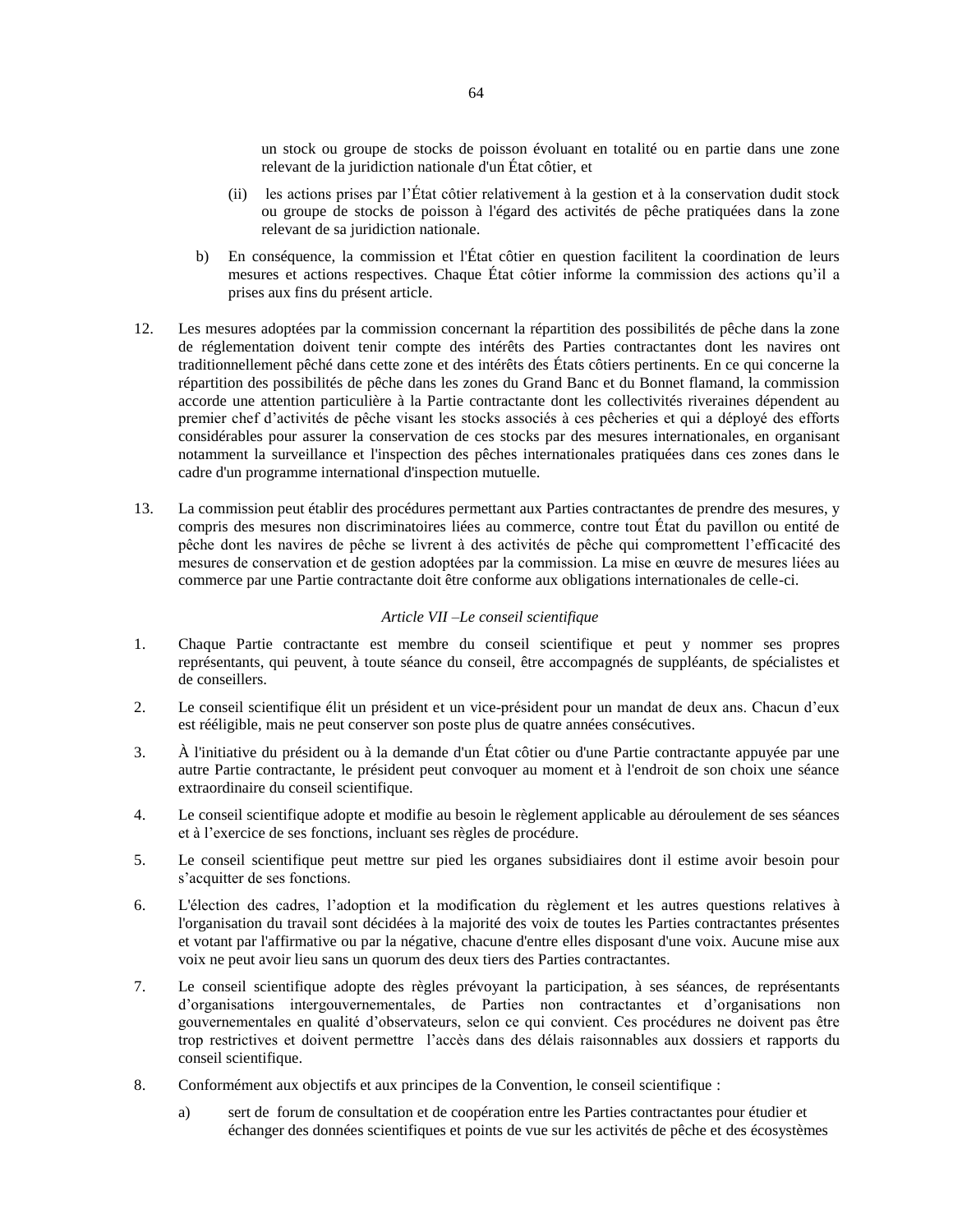- b) promeut la coopération des Parties contractantes à la recherche scientifique destinée à combler les lacunes des connaissances;
- c) collecte et entretient des relevés et statistiques;
- d) publie ou diffuse des rapports, des renseignements et de la documentation se rapportant aux activités de pêche dans la zone de la Convention et à leurs écosystèmes;
- e) fournit des avis scientifiques à la commission si celle-ci en fait la demande.
- 9. Le conseil scientifique peut :
	- a) fournir, de son propre chef, des avis susceptibles d'aider la commission dans l'exercice de ses fonctions;
	- b) collaborer avec d'autres organismes publics ou privés ayant des objectifs similaires;
	- c) demander aux Parties contractantes de lui fournir toutes les données statistiques et scientifiques dont il peut avoir besoin pour l'exercice de ses fonctions.
- 10. Le conseil scientifique fournit des avis scientifiques en réponse à toute question que lui soumet :
	- a) la commission concernant le fondement scientifique de la gestion et de la conservation des ressources halieutiques et de leurs écosystèmes dans la zone de réglementation en tenant compte des critères de référence déterminés par la commission à l'égard de cette question;
	- b) un État côtier concernant le fondement scientifique de la gestion et de la conservation des ressources halieutiques et de leurs écosystèmes dans les zones relevant de la juridiction nationale de cet État côtier dans la zone de la Convention.
- 11. L'État côtier détermine, en consultation avec le conseil scientifique, les critères de référence applicables à l'examen de toute question qu'il peut soumettre au conseil scientifique. Ces critères de référence comprennent, entre autres :
	- a) une description des activités de pêche et de la zone à étudier;
	- b) dans les cas où l'on demande des évaluations ou des prévisions scientifiques, une description de tout facteur ou de toute hypothèse à prendre en considération;
	- c) le cas échéant, une description de tout objectif poursuivi par l'État côtier et une indication quant au genre d'opinion recherchée, soit un avis précis, soit un éventail d'options.
- 12. En règle générale, les avis scientifiques présentés par le conseil scientifique sont établis par consensus. Lorsque le consensus ne peut être atteint, le conseil expose, dans son rapport, toutes les opinions exprimées par ses membres.
- 13. Tous les rapports produits par le conseil scientifique sont publiés par le secrétariat.

### *Article VIII – Le Secrétariat*

- 1. Le secrétariat pourvoit aux services de la commission, du conseil scientifique et de leurs organes subsidiaires de manière à faciliter l'exercice de leurs fonctions.
- 2. L'administrateur en chef du secrétariat est le secrétaire exécutif.
- 3. Les employés du secrétariat sont nommés par le secrétaire exécutif conformément au règlement et aux modalités que la commission peut établir en consultation avec le conseil scientifique, si nécessaire.
- 4. Sous la supervision générale de la commission, le secrétaire exécutif a plein pouvoir sur la gestion des employés du secrétariat et à l'égard des questions reliées à ces employés et s'acquitte des autres fonctions et obligations que la commission lui assigne.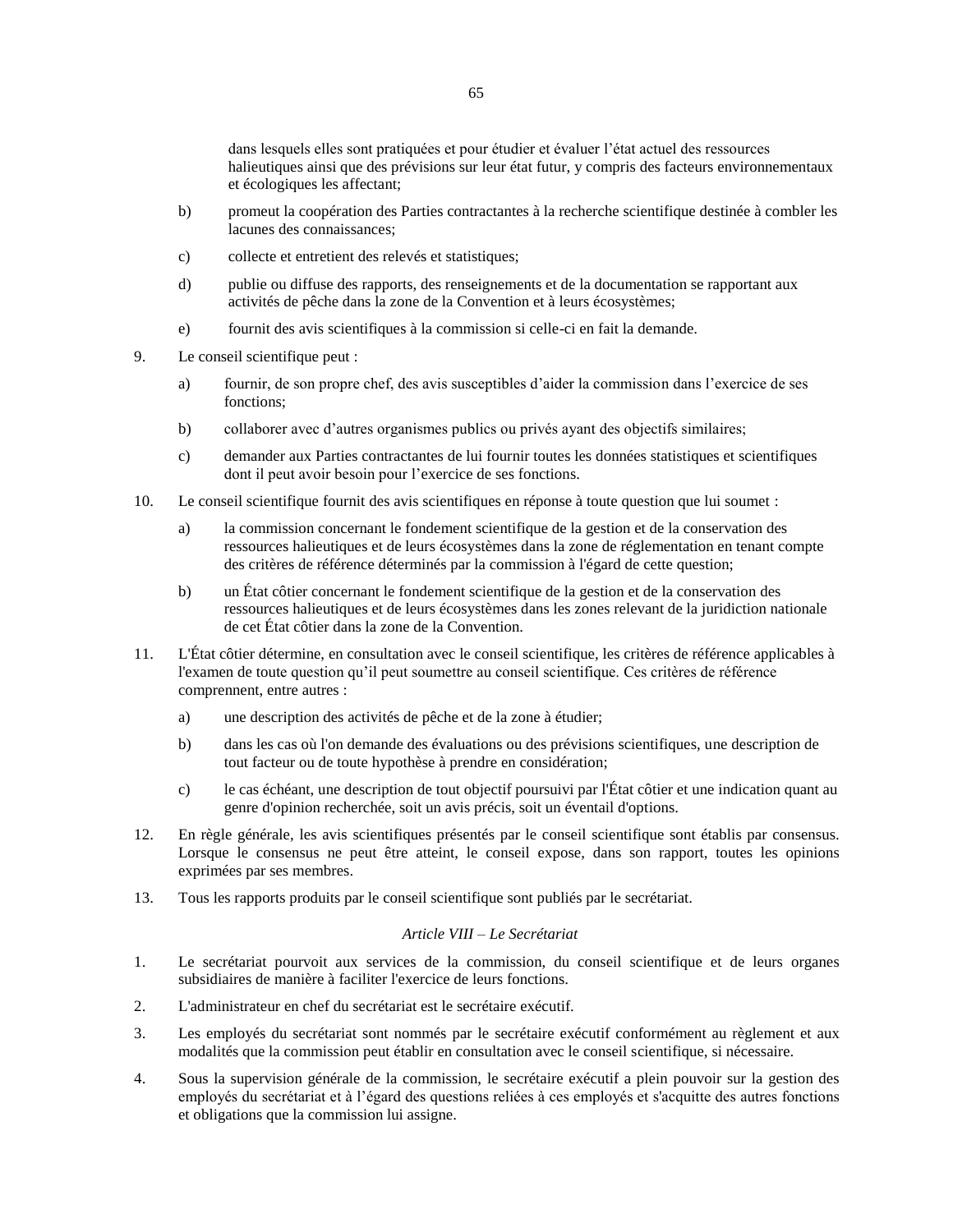### *Article IX – Budget*

- 1. Chaque Partie contractante assume les frais de sa propre délégation à toute réunion convoquée en vertu de la présente Convention.
- 2. La commission établit le montant de la cotisation de chaque Partie contractante au budget annuel selon la formule suivante :
	- a) % du budget est divisé entre les États côtiers au prorata de leurs prises nominales dans la zone de la Convention au cours de l'année se terminant deux ans avant le début de l'année budgétaire;
	- b) % du budget est divisé également entre toutes les Parties contractantes;
	- c) % du budget est divisé entre les Parties contractantes au prorata de leurs prises nominales dans la zone de la Convention au cours de l'année se terminant deux ans avant le début de l'année budgétaire;

la contribution annuelle de toute Partie contractante ayant une population de moins de 300 000 habitants est limitée à 12 % au maximum du budget total. En cas d'une telle limitation de la contribution, la partie restante du budget est divisée entre les autres Parties contractantes conformément aux dispositions des alinéas a), b) et c).Les prises nominales visées ci-dessus s'entendent des prises déclarées de ressources halieutiques précisées dans le règlement financier pris par la commission en vertu du paragraphe 5 alinéa a) de l'article VI.

- 3. Le secrétaire exécutif notifie à chaque Partie contractante le montant de sa cotisation calculé aux termes du paragraphe 2, et la Partie contractante verse sa contribution à l'Organisation aussitôt que possible après cette notification.
- 4. Les cotisations sont payables en devises du pays où l'Organisation a son siège.
- 5. Au plus tard soixante jours avant la réunion annuelle, le secrétaire exécutif soumet à l'attention de chaque Partie contractante le projet de budget annuel, accompagné d'un tableau des cotisations.
- 6. Une Partie contractante qui adhère à la présente Convention verse pour l'année de son adhésion un montant proportionnel au nombre de mois complets qui restent dans l'année, calculé à partir de la date de son adhésion.
- 7. À moins que la commission n'en décide autrement, une Partie contractante qui n'a pas versé l'intégralité de sa cotisation pendant deux années consécutives se voit privée du droit de voter et de présenter des objections aux termes de la présente Convention jusqu'à ce qu'elle se soit acquittée de ses obligations financières envers l'Organisation, à moins que la commission en décide autrement.
- 8. Les opérations financières de l'Organisation sont examinées annuellement par des vérificateurs comptables externes à l'Organisation et choisis par la commission.

#### *Article X – Obligations des Parties contractantes*

- 1. Chaque Partie contractante :
	- a) met en œuvre la présente Convention ainsi que toute mesure de conservation et de gestion ou autre obligation par laquelle elle est liée et soumet régulièrement à la commission une description des étapes prises pour mettre en œuvre et respecter ces mesures ou obligations, y compris la suite donnée aux procédures visées au paragraphe 2, alinéa e) de l'article XI;
	- b) coopère aux fins de la réalisation de l'objectif de la présente Convention;
	- c) prend toutes les actions nécessaires pour assurer l'efficacité et le respect des mesures de conservation et de gestion adoptées par la commission;
	- d) recueille et échange des données et connaissances scientifiques, techniques et statistiques se rapportant aux ressources biologiques et à leurs écosystèmes dans la zone de la Convention, y compris des renseignements complets et détaillés au sujet des captures commercialisées et de l'effort de pêche, et prend des actions adéquates pour vérifier l'exactitude de ces données;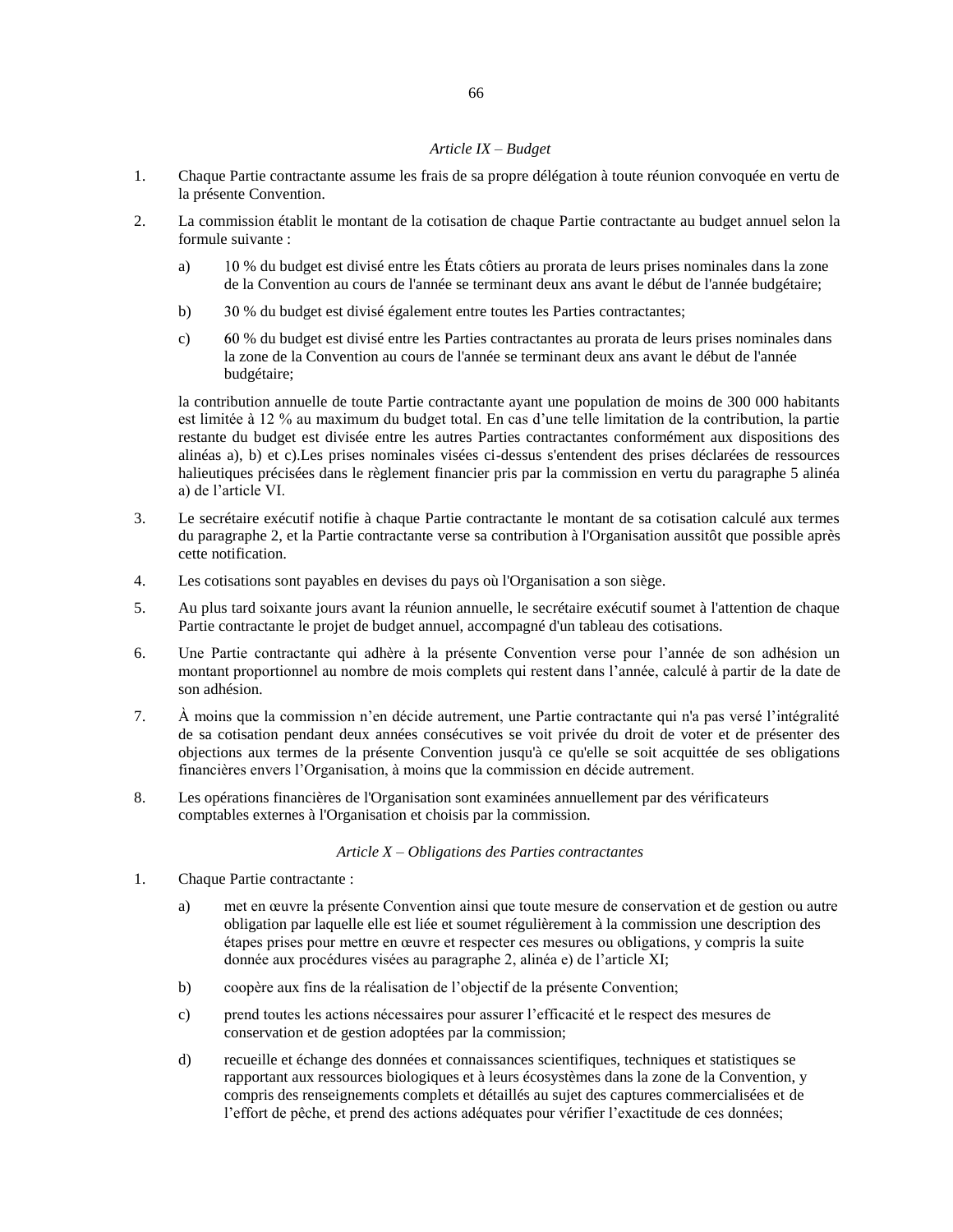- e) réalise un échantillonnage biologique des captures commercialisées;
- f) rend rapidement disponible ces renseignements pouvant être demandés par la commission ou le conseil scientifique;
- g) sans préjudice de la juridiction de l'État du pavillon, prend des actions ou coopère, dans la plus large mesure possible, avec d'autres Parties contractantes pour s'assurer que ses ressortissants et les navires de pêche appartenant à ses ressortissants ou exploités par ses ressortissants exerçant des activités de pêche se conforment aux dispositions de la présente Convention et aux mesures de conservation et de gestion adoptées par la commission;
- h) sans préjudice de la juridiction de l'État du pavillon, dans la plus large mesure possible, sur réception des renseignements pertinents, mène immédiatement une enquête approfondie et fait rapport sans retard sur les actions prises en réponse à toute infraction grave présumée aux dispositions de la présente Convention ou à toute mesure de conservation et de gestion adoptée par la commission, commise par ses ressortissants ou par des navires de pêche battant pavillon étranger appartenant à ses ressortissants ou exploités par ses ressortissants.
- 2. Chaque Partie contractante qui est un État côtier soumet régulièrement à la commission une description des actions, notamment des actions de contrôle, qu'elle a prises pour la conservation et la gestion des stocks chevauchants qui se trouvent dans les eaux relevant de sa juridiction dans la zone de la Convention.

### *Article XI – Obligations des États du pavillon*

- 1. Chaque Partie contractante s'assure que les navires autorisés à battre son pavillon :
	- a) se conforment aux dispositions de la présente Convention et aux mesures de conservation et de gestion adoptées par la commission et que ces navires ne mènent aucune activité qui compromette l'efficacité de ces mesures;
	- b) ne pratiquent pas des activités de pêche sans autorisation dans les zones relevant de la juridiction nationale dans la zone de la Convention;
	- c) ne se livrent pas à des activités de pêche dans la zone de réglementation à moins d'y avoir été autorisés par la Partie contractante.
- 2. Chaque Partie contractante :
	- a) s'abstient d'autoriser les navires autorisés à battre son pavillon à se livrer à des activités de pêche dans la zone de réglementation sauf si elle peut s'acquitter efficacement des responsabilités qui lui incombent en vertu de la présente Convention et conformément au droit international en ce qui concerne ces navires;
	- b) tient un registre des navires de pêche autorisés à battre son pavillon qu'elle a autorisés à pêcher des ressources halieutiques dans la zone de réglementation et veille à ce que les renseignements précisés par la commission soient inscrits à ce registre;
	- c) échange les renseignements mentionnés à l'alinéa b) conformément aux procédures précisées par la commission;
	- d) mène sans délai une enquête complète et dresse rapidement un rapport, conformément aux procédures adoptées par la commission, des mesures prises en réponse à une infraction présumée à une mesure adoptée par la commission, commise par un navire autorisé à battre son pavillon;
	- e) en ce qui concerne une infraction présumée visée à l'alinéa d), veille à ce que soient prises sans délai les actions d'application appropriées, y compris l'institution de procédures administratives ou judiciaires, conformément à ses lois.
- 3. Les actions d'application prises ou les sanctions infligées aux termes du paragraphe 2, alinéa e) doivent être suffisamment rigoureuses pour garantir le respect des mesures de conservation et de gestion,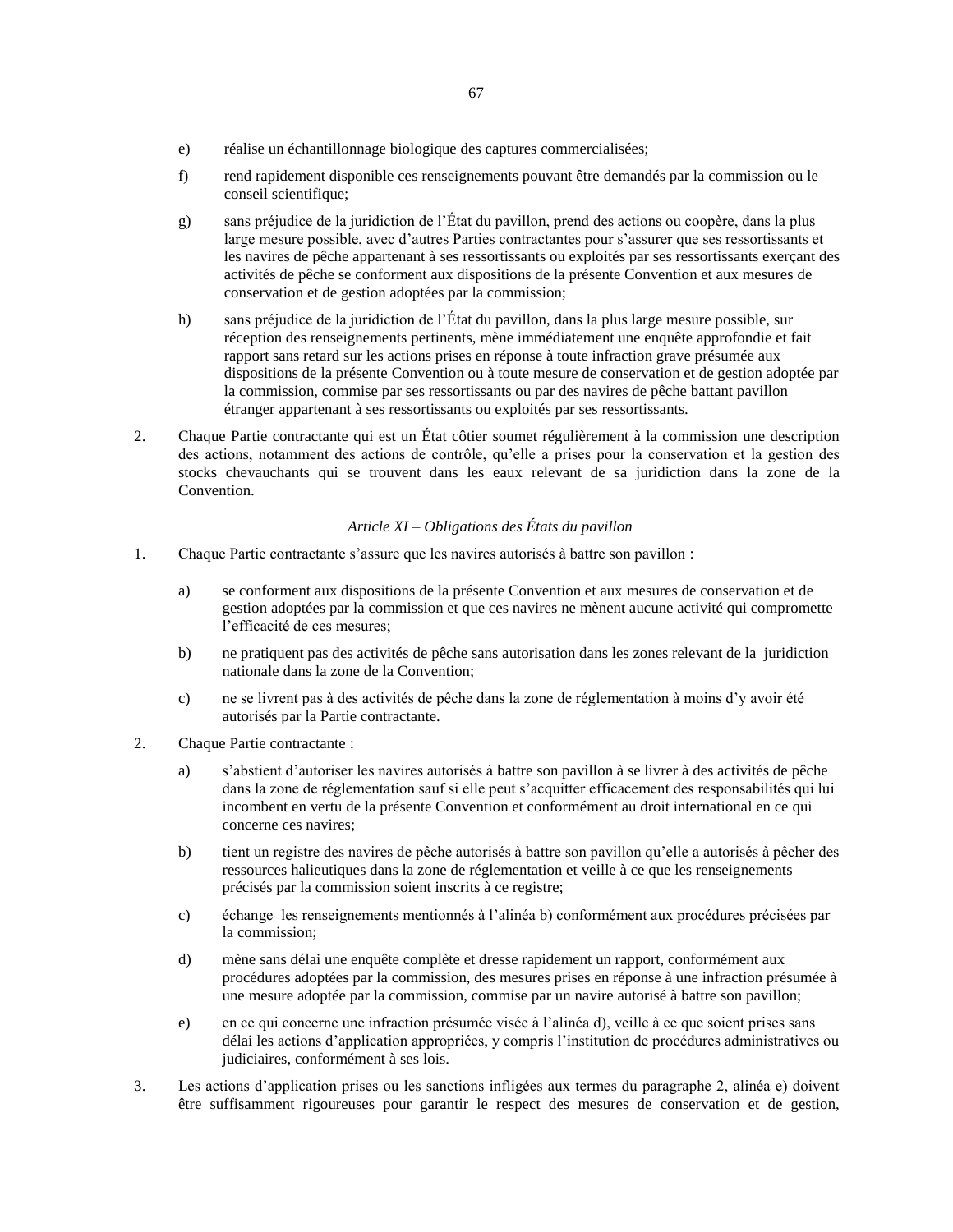décourager la répétition des infractions et priver les auteurs des infractions des profits découlant de leurs activités illégales.

### *Article XII – Obligations des États du port*

- 1. Les actions prises conformément à la présente Convention par une Partie contractante qui est un État du port tiennent pleinement compte des droits et des obligations qui incombent aux États du port en droit international de promouvoir l'efficacité des mesures de conservation et de gestion adoptées par la commission.
- 2. Chaque Partie contractante qui est un État du port met en œuvre les mesures adoptées par la commission au sujet des inspections dans ses ports.
- 3. Aucune disposition du présent article ne porte atteinte à la souveraineté d'une Partie contractante sur les ports de son territoire.

#### *Article XIII – Prise des décisions de la commission*

- 1. En règle générale, les décisions de la commission sont prises par consensus. Aux fins du présent article, on entend par « consensus » l'absence de toute objection formelle présentée au moment où la décision est prise.
- 2. Si le président estime que tous les efforts en vue d'aboutir à un consensus quant à la décision à prendre ont été épuisés, les décisions de la commission sont prises, sauf indication contraire, à la majorité des deux tiers des voix de toutes les Parties contractantes présentes et votant par l'affirmative ou par la négative, étant entendu qu'aucune mise aux voix ne peut avoir lieu sans un quorum des deux tiers des Parties contractantes. Chaque Partie contractante dispose d'une voix.

### *Article XIV – Mise en œuvre des décisions de la commission*

- 1. Chaque mesure adoptée par la commission en vertu de l'article VI, paragraphes 8 et 9 deviendra exécutoire pour chacune des Parties contractantes de la manière suivante :
	- a) le secrétaire exécutif transmet la mesure à chacune des Parties contractantes dans les cinq jours ouvrables suivant son adoption, en spécifiant la date de transmission aux fins du paragraphe 2;
	- b) sous réserve du paragraphe 2, la mesure deviendra exécutoire pour chacune des Parties contractantes soixante jours suivant la date de sa transmission, sauf indication contraire figurant dans la mesure.
- 2. Lorsqu'une Partie contractante présente au secrétaire exécutif une objection à une mesure dans les soixante jours suivant la date de transmission spécifiée au paragraphe 1, alinéa a), une autre Partie contractante peut de la même manière présenter une objection avant l'expiration d'une période supplémentaire de vingt jours ou dans les quinze jours suivant la date de transmission spécifiée dans la notification aux Parties contractantes de toute objection présentée pendant ladite période supplémentaire de vingt jours, selon l'expiration la plus tardive. La mesure devient alors une mesure exécutoire pour chacune des Parties contractantes, sauf pour celles qui ont présenté une objection. Cependant, si au terme de cette ou de ces périodes prorogées, des objections ont été présentées et maintenues par une majorité des Parties contractantes, la mesure ne devient pas une mesure exécutoire, à moins que certaines ou l'ensemble des Parties contractantes ne décident entre elles d'être liées par ladite mesure à une date convenue.
- 3. Une Partie contractante qui a présenté une objection peut la retirer à tout moment; la mesure devient alors exécutoire pour cette Partie contractante.
- 4. a) Un an après la date d'entrée en vigueur d'une mesure, toute Partie contractante peut à tout moment notifier au secrétaire exécutif son intention de ne pas être liée par ladite mesure; si cette notification n'est pas retirée, ladite mesure cesse de lier la Partie en question un an après la date de réception de la notification par le secrétaire exécutif.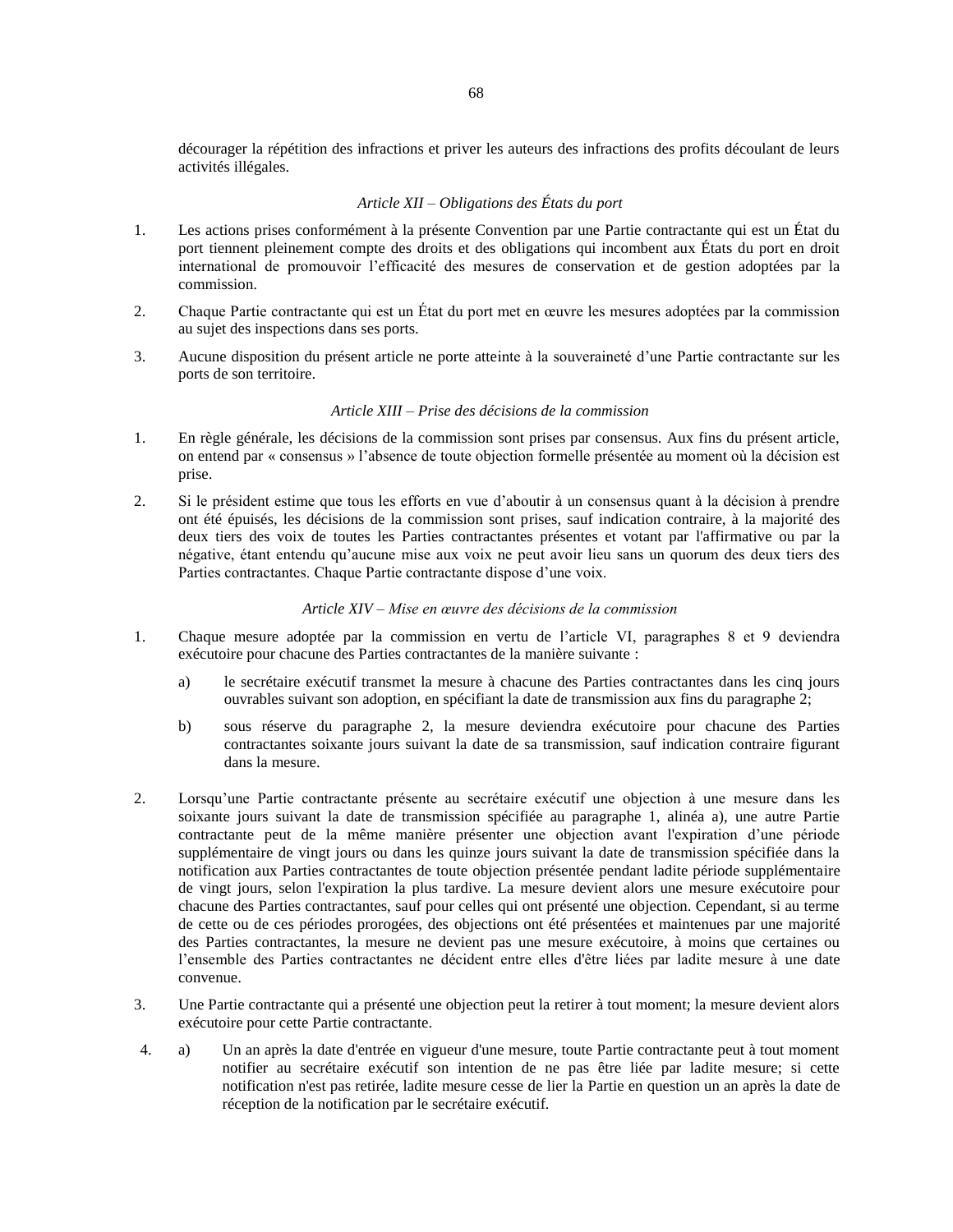- b) À tout moment après qu'une mesure a cessé de lier une Partie contractante conformément à l'alinéa a), elle cesse de lier toute autre Partie contractante sur réception par le secrétaire exécutif d'une notification par ladite Partie de son intention de ne pas être liée.
- 5. Toute Partie contractante qui a présenté une objection à une mesure conformément au paragraphe 2 ou qui a notifié son intention de ne pas être liée par une mesure conformément au paragraphe 4 doit fournir en même temps une explication des motifs pour lesquels elle agit ainsi. Cette explication doit préciser si la Partie contractante agit ainsi parce qu'elle estime que la mesure est incompatible avec les dispositions de la présente Convention, ou que la mesure opère, à son encontre, une discrimination injustifiée de forme ou de fait. L'explication doit aussi comporter une déclaration des mesures que la Partie en question entend prendre à la suite de l'objection ou de la notification, notamment une description des actions de rechange qu'elle entend prendre ou qu'elle a prises aux fins de la conservation et de la gestion des ressources halieutiques en cause qui respectent l'objectif de la présente Convention.
- 6. Le secrétaire exécutif notifie immédiatement à chaque Partie contractante :
	- a) la réception ou le retrait de toute objection conformément aux paragraphes 2 et 3;
	- b) la date à laquelle toute mesure devient exécutoire conformément au paragraphe 1;
	- c) la réception de chaque notification conformément au paragraphe 4;
	- d) chaque explication et description de mesures de rechange reçues conformément au paragraphe 5.
- 7. La Partie contractante qui invoque la procédure prévue aux paragraphes 2, 4 et 5 peut en même temps saisir un groupe d'experts ad hoc. L'annexe II s'applique *mutatis mutandis*.
- 8. Si une Partie contractante ne saisit pas un groupe d'experts ad hoc conformément au paragraphe 7, la commission décide, par vote postal à majorité simple, s'il y a lieu de saisir un groupe d'experts ad hoc de l'explication fournie par cette Partie contractante conformément au paragraphe 5. Si la commission décide de saisir un groupe d'experts ad hoc de cette question, l'annexe II s'applique *mutatis mutandis*.
- 9. Lorsque, conformément au paragraphe 8, la commission décide de ne pas saisir un groupe d'experts ad hoc, toute Partie contractante peut demander la convocation d'une séance de la commission pour examiner la mesure de la commission et l'explication fournie conformément au paragraphe 5.
- 10. Tout groupe d'experts ad hoc institué en vertu des paragraphes 7 ou 8 examine l'explication fournie conformément au paragraphe 5 et la mesure à laquelle elle se rapporte, et formule des recommandations à la commission à savoir :
	- a) si l'explication fournie par la Partie contractante conformément au paragraphe 5 est bien fondée, et, le cas échéant, si, par conséquent, la mesure devrait être modifiée ou annulée, ou s'il conclut que l'explication n'est pas bien fondée, si la mesure devrait être maintenue; et
	- b) si les mesures de rechange énoncées dans la déclaration faite par la Partie contractante conformément au paragraphe 5 s'accordent avec l'objectif de la présente Convention et préservent les droits respectifs de toutes les Parties contractantes.
- 11. Au plus tard trente jours après la conclusion de la procédure du groupe d'experts ad hoc engagée conformément au présent article, la commission se réunit pour étudier les recommandations du groupe d'experts ad hoc.
- 12. Une fois conclue la procédure prévue aux paragraphes 7 à 11, toute Partie contractante peut invoquer la procédure de règlement des différends prévue à l'article XV.

### *Article XV – Règlement des différends*

- 1. Les Parties contractantes coopèrent en vue de prévenir les différends.
- 2. Si un différend surgit entre deux ou plusieurs Parties contractantes à propos de l'interprétation ou de l'application de la présente Convention, y compris à propos de l'explication mentionnée au paragraphe 5 de l'article XIV ou de toute mesure prise par une Partie contractante à la suite d'une objection présentée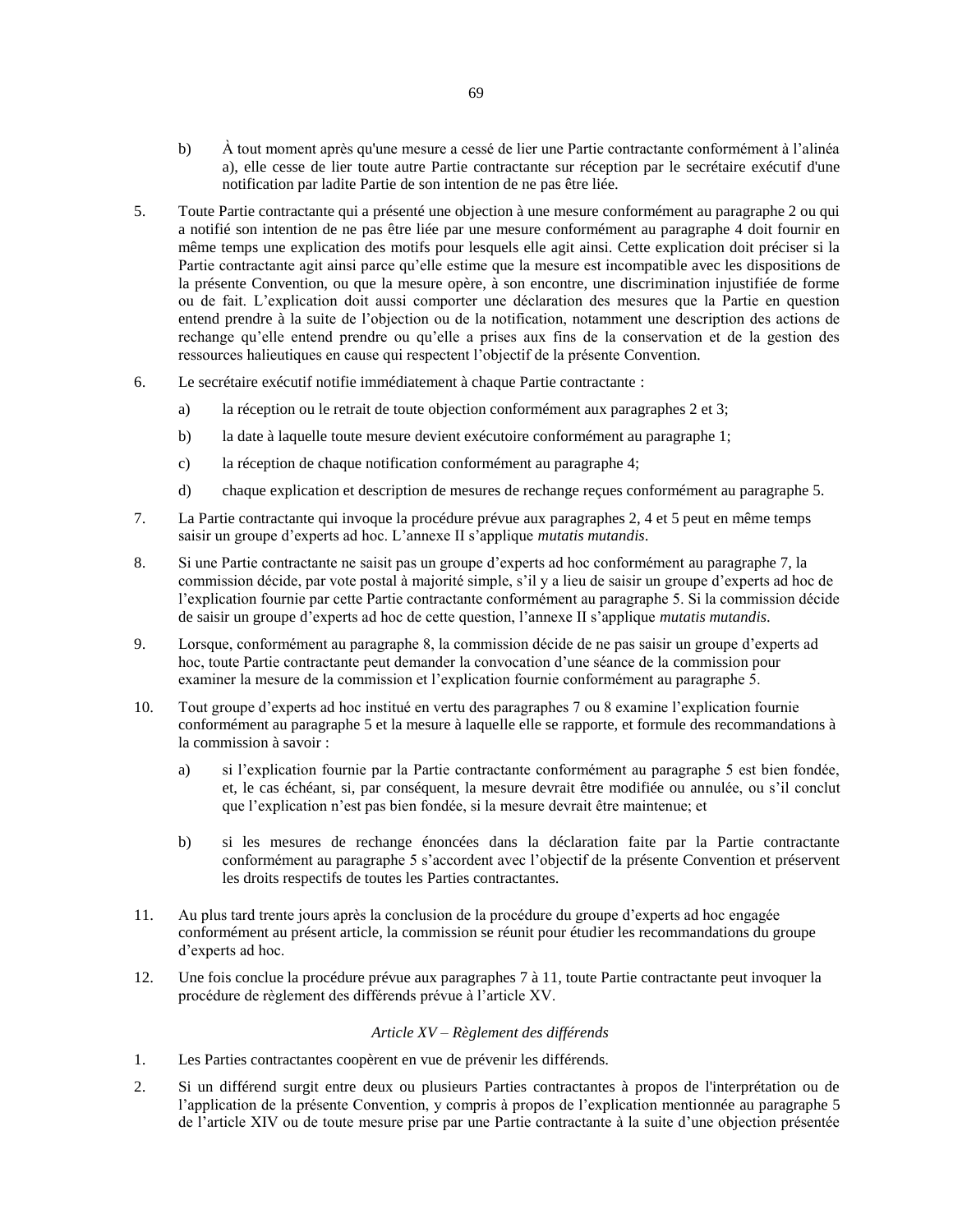en application du paragraphe 2 de l'article XIV ou de toute notification faite conformément au paragraphe 4 de l'article XIV, ces Parties contractantes, ci-après appelées « les Parties au différend », cherchent à régler leur différend par voie de négociation, d'enquête, de médiation, de conciliation, d'arbitrage, de règlement judiciaire, de procédure devant un groupe d'experts ad hoc ou par d'autres moyens pacifiques de leur choix.

- 3. Lorsqu'un différend concerne l'interprétation ou l'application d'une mesure adoptée par la commission en vertu de l'article VI, paragraphes 7 et 8, ou des questions connexes, y compris l'explication mentionnée au paragraphe 5 de l'article XIV ou toute action prise par une Partie au différend à la suite d'une objection présentée en vertu du paragraphe 2 de l'article XIV, ou toute notification faite en vertu du paragraphe 4 de l'article XIV, les Parties au différend peuvent saisir, à titre consultatif, un groupe d'experts ad hoc conformément à l'annexe II.
- 4. Lorsqu'un groupe d'experts ad hoc est saisi du différend, il s'entretient avec les Parties au différend dès que possible et s'efforce de régler rapidement le différend. Le groupe d'experts ad hoc présente un rapport aux Parties au différend, qu'il transmet aussi aux autres Parties contractantes par l'entremise du secrétaire exécutif. Le rapport expose toute recommandation que le groupe d'experts ad hoc estime indiquée pour régler le différend.
- 5. Si les Parties au différend acceptent les recommandations du groupe d'experts ad hoc, elles notifient aux autres Parties contractantes, par l'entremise du secrétaire exécutif, dans les quatorze jours suivant la réception des recommandations du groupe d'experts ad hoc, les actions qu'elles entendent prendre pour mettre en œuvre ces recommandations. Les recommandations peuvent alors être soumises à l'examen de la commission, conformément aux procédures applicables.
- 6. Lorsqu'un différend n'est pas réglé à la suite des recommandations du groupe d'experts ad hoc, toute Partie au différend peut le soumettre à des procédures obligatoires aboutissant à des décisions obligatoires prévues à la section 2 de la partie XV de la Convention de 1982 ou à la partie VIII de l'Accord de 1995.
- 7. Lorsque les Parties à un différend conviennent de saisir un groupe d'experts ad hoc du différend, elles peuvent convenir en même temps d'appliquer provisoirement la mesure en cause adoptée par la commission jusqu'à ce que le groupe d'experts ad hoc présente son rapport, à moins que les Parties n'aient réglé le différend entre-temps par d'autres moyens.
- 8. Si les Parties au différend ne s'entendent sur aucun autre moyen pacifique mentionné au paragraphe 2 pour régler leur différend, ou si elles sont incapables d'en arriver autrement à un règlement, le différend est soumis, à la demande d'une des Parties au différend, aux procédures obligatoires aboutissant à des décisions obligatoires prévues à la section 2 de la partie XV de la Convention de 1982 ou à la partie VIII de l'Accord de 1995.
- 9. Si elles font appel aux procédures obligatoires aboutissant à des décisions obligatoires, les Parties au différend, à moins qu'elles en conviennent autrement, appliquent provisoirement toute recommandation faite par le groupe d'experts ad hoc conformément au paragraphe 4, ou, le cas échéant, conformément au paragraphe 10 de l'article XIV. Elles continuent d'appliquer ces mesures provisoires ou tout arrangement ayant un effet équivalent sur lesquels elles se sont entendues jusqu'à ce qu'une cour ou un tribunal compétent saisi du différend dicte des mesures provisoires ou rende une décision, ou jusqu'à l'expiration de la mesure adoptée par la commission.
- 10. Les dispositions sur la notification prévues au paragraphe 5 s'appliquent *mutatis mutandis* aux mesures provisoires appliquées conformément au paragraphe 7 ou dictées conformément au paragraphe 9, ou à toute décision rendue par une cour ou un tribunal saisi du différend.
- 11. La cour, le tribunal ou le groupe d'experts ad hoc saisi d'un différend en vertu du présent article applique les dispositions de la présente Convention, celles de la Convention de 1982, celles de l'Accord de 1995, les normes généralement acceptées en matière de conservation et de gestion des ressources biologiques ainsi que les autres règles de droit international qui ne sont pas incompatibles avec la présente Convention, en vue d'assurer la réalisation de l'objectif de la Convention.
- 12. Aucune disposition de la présente Convention ne peut être invoquée ni interprétée de manière à empêcher une Partie à un différend, en tant qu'État Partie à la Convention de 1982, de soumettre le différend à des procédures obligatoires aboutissant à des décisions contraignantes à l'encontre d'un autre État Partie à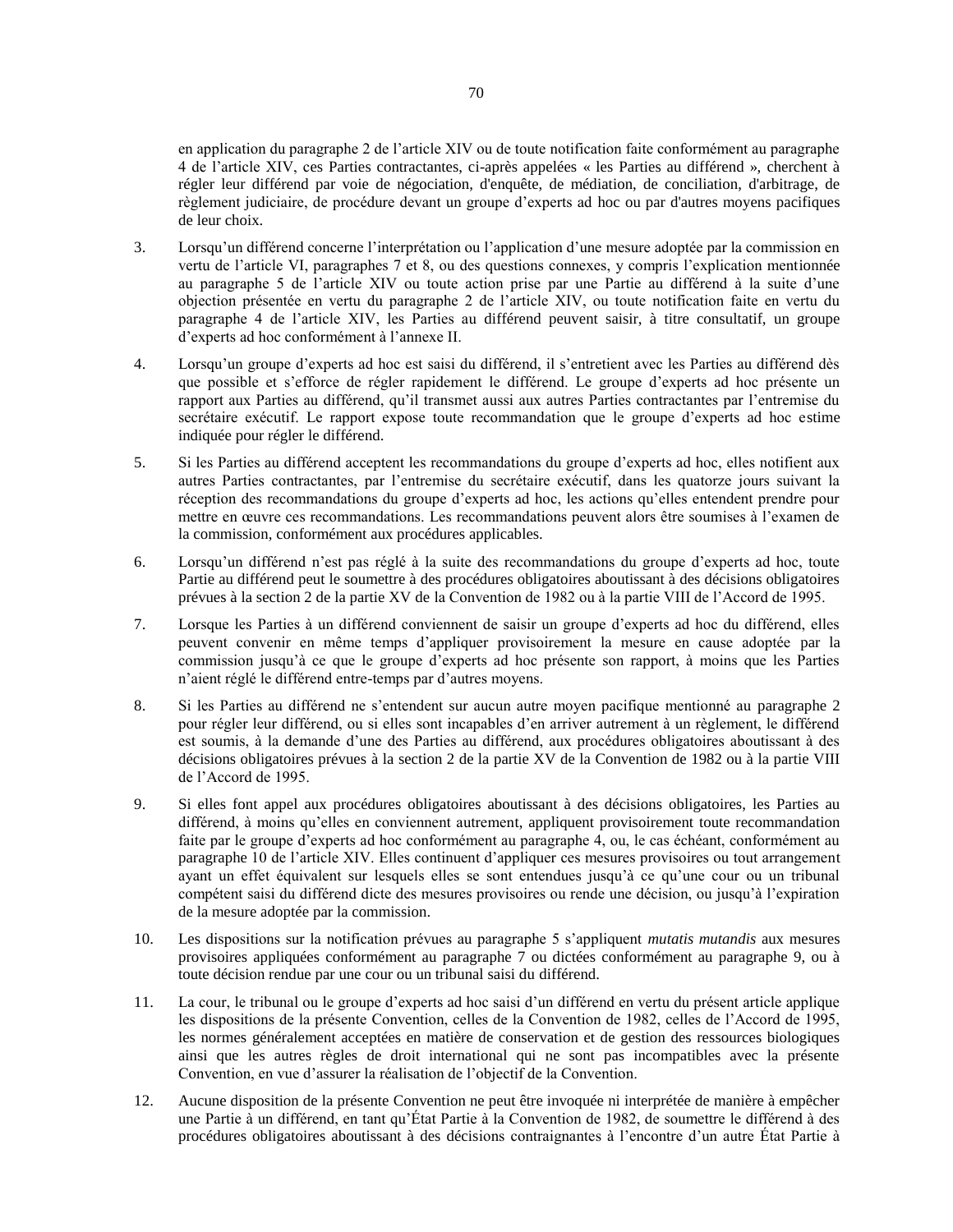cette Convention conformément à la section 2, de la partie XV de la Convention de 1982, ou, en tant qu'État Partie à l'Accord de 1995, de soumettre le différend à des procédures obligatoires aboutissant à des décisions obligatoires à l'encontre d'un autre État Partie conformément à l'article 30 de l'Accord de 1995.

### *Article XVI - Coopération avec des Parties non contractantes*

- 1. Lorsqu'un navire autorisé à battre le pavillon d'une Partie non contractante se livre à des activités de pêche dans la zone de réglementation, la commission demande à l'État du pavillon de coopérer pleinement avec l'Organisation, soit en adhérant à la Convention, soit en acceptant d'appliquer les mesures de conservation et de gestion adoptées par la commission.
- 2. Les Parties contractantes :
	- a) échangent des informations sur les activités de pêche des navires de pêche battant le pavillon de Parties non contractantes et sur toute mesure prise en réponse à ces activités de pêche;
	- b) prennent des mesures conformément à la présente Convention et au droit international en vue de dissuader les navires autorisés à battre le pavillon d'une Partie non contractante de se livrer à des activités de pêche qui compromettent l'efficacité des mesures de conservation et de gestion adoptées par la commission.
	- c) portent à l'attention des Parties non contractantes à la présente Convention les activités de pêche auxquelles se livrent leurs ressortissants ou des navires autorisés à battre leur pavillon et qui compromettent l'efficacité des mesures de conservation et de gestion adoptées par la commission.
	- d) cherchent à obtenir la coopération de toute Partie non contractante qui importe, exporte ou réexporte des produits de la pêche provenant d'activités de pêche dans la zone de la Convention.

*Article XVII – Coopération avec d'autres organisations*

#### L'Organisation :

- a) coopère, s'il y a lieu, avec l'Organisation des Nations unies pour l'alimentation et l'agriculture ainsi qu'avec d'autres agences et organisations spécialisées, sur les questions d'intérêt commun;
- b) s'attache à établir des relations de travail et peut conclure des accords à cet effet avec d'autres organisations intergouvernementales qui peuvent contribuer à ses travaux et qui ont des compétences en matière de conservation à long terme et de l'exploitation durable des ressources biologiques et leurs écosystèmes. Elle peut inviter ces organisations à déléguer des observateurs à ses réunions ou à celles de ses organes subsidiaires; elle peut également demander de participer aux réunions de ces organisations;
- c) coopère avec d'autres organisations régionales de gestion de la pêche concernées et prend en considération leurs mesures de conservation et de gestion.

### *Article XVIII – Examen*

La commission entreprend périodiquement d'examiner et d'évaluer dans quelle mesure les dispositions de la présente Convention sont bien adaptées et propose, le cas échéant, les moyens d'en renforcer le contenu et les méthodes d'application afin de mieux s'attaquer aux problèmes qui nuisent à la réalisation de l'objectif de la présente Convention.

### *Article XIX – Annexes*

Les annexes font partie intégrante de la présente Convention et, sauf disposition contraire expresse, une référence à la Convention renvoie également à ses annexes.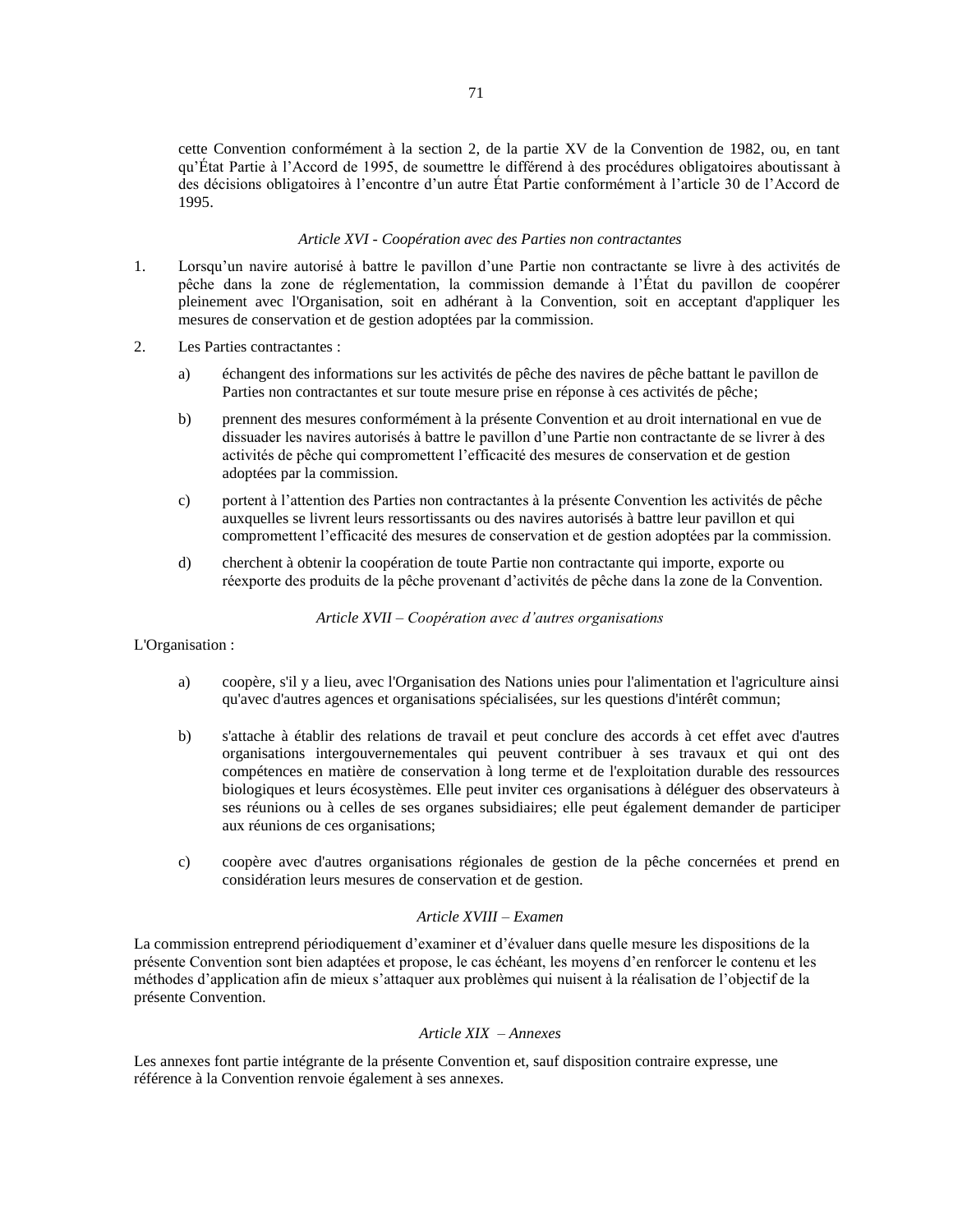### *Article XX – Bonne foi et abus de droit*

Les Parties contractantes doivent remplir de bonne foi les obligations qu'elles ont assumées aux termes de la présente Convention et exercer les droits reconnus dans la présente Convention d'une manière qui ne constitue pas un abus de droit.

### *Article XXI – Relation avec d'autres conventions et accords internationaux*

- 1. La présente Convention ne modifie en rien les droits et obligations des Parties contractantes qui découlent d'autres accords compatibles avec elle, et qui ne portent atteinte ni à la jouissance par les autres Parties contractantes des droits qu'elles tiennent de la présente Convention, ni à l'exécution de leurs obligations découlant de celle-ci.
- 2. Aucune disposition de la présente Convention ne porte atteinte aux droits, à la juridiction et aux obligations des Parties contractantes en vertu de la Convention de 1982 ou de l'Accord de 1995. La présente Convention est interprétée et appliquée dans le contexte de et d'une manière compatible avec les dispositions de la Convention de 1982 et de l'Accord de 1995.

#### *Article XXII – Amendements à la Convention*

- 1. Toute Partie contractante peut proposer des amendements à la présente Convention. La commission les étudie et leur donne suite lors d'une réunion annuelle ou d'une séance extraordinaire. Tout projet d'amendement est envoyé au secrétaire exécutif au moins quatre-vingt-dix jours avant la séance où l'on compte y donner suite, et ce dernier le transmet immédiatement à toutes les Parties contractantes.
- 2. Les projets d'amendement sont adoptés par une majorité des trois quarts de toutes les Parties contractantes. Le texte des amendements ainsi adopté est transmis par le dépositaire à chacune des Parties contractantes
- 3. Un amendement entre en vigueur pour toutes les Parties contractantes cent vingt jours après la date de transmission spécifiée dans la notification par laquelle le dépositaire accuse réception d'un avis écrit de l'approbation de l'amendement par les trois quarts de toutes les Parties contractantes, à moins qu'une autre Partie contractante ne notifie au dépositaire son objection à l'amendement dans les quatre-vingt-dix jours suivant la date de transmission spécifiée dans l'accusé de réception du dépositaire, auquel cas l'amendement n'entre en vigueur pour aucune Partie contractante. Toute Partie contractante ayant présenté une objection à un amendement peut la retirer en tout temps. Si toutes les objections concernant un amendement qui a reçu l'approbation des trois quarts de toutes les Parties contractantes sont retirées, l'amendement entre en vigueur pour toutes les Parties contractantes cent vingt jours après la date de transmission spécifiée dans la notification par laquelle le dépositaire accuse réception du dernier retrait.
- 4. Toute Partie qui adhère à la présente Convention après l'adoption d'un amendement conformément au paragraphe 2 est réputée avoir approuvé cet amendement.
- 5. Le dépositaire notifie sans délai à toutes les Parties contractantes la réception des notifications d'approbation des amendements, des notifications d'objection ou de retrait d'objection, ainsi que de l'entrée en vigueur des amendements.
- 6. Malgré les dispositions des paragraphes 1 à 5, la commission peut par un vote des deux tiers de toutes les Parties contractantes :
	- a) en tenant compte de l'avis du conseil scientifique, si elle le juge nécessaire à des fins administratives, diviser la zone de réglementation en sous-zones scientifiques et statistiques, en divisions et subdivisions de réglementation, suivant le cas. Les limites de ces sous-zones divisions et subdivisions sont définies à l'annexe I;
	- b) à la demande du conseil scientifique, si elle le juge nécessaire à des fins administratives, scientifiques ou statistiques, modifier les limites des sous-zones, des divisions et subdivisions scientifiques et statistiques définies à l'annexe I, pourvu qu'elle ait l'accord de chaque État côtier touché.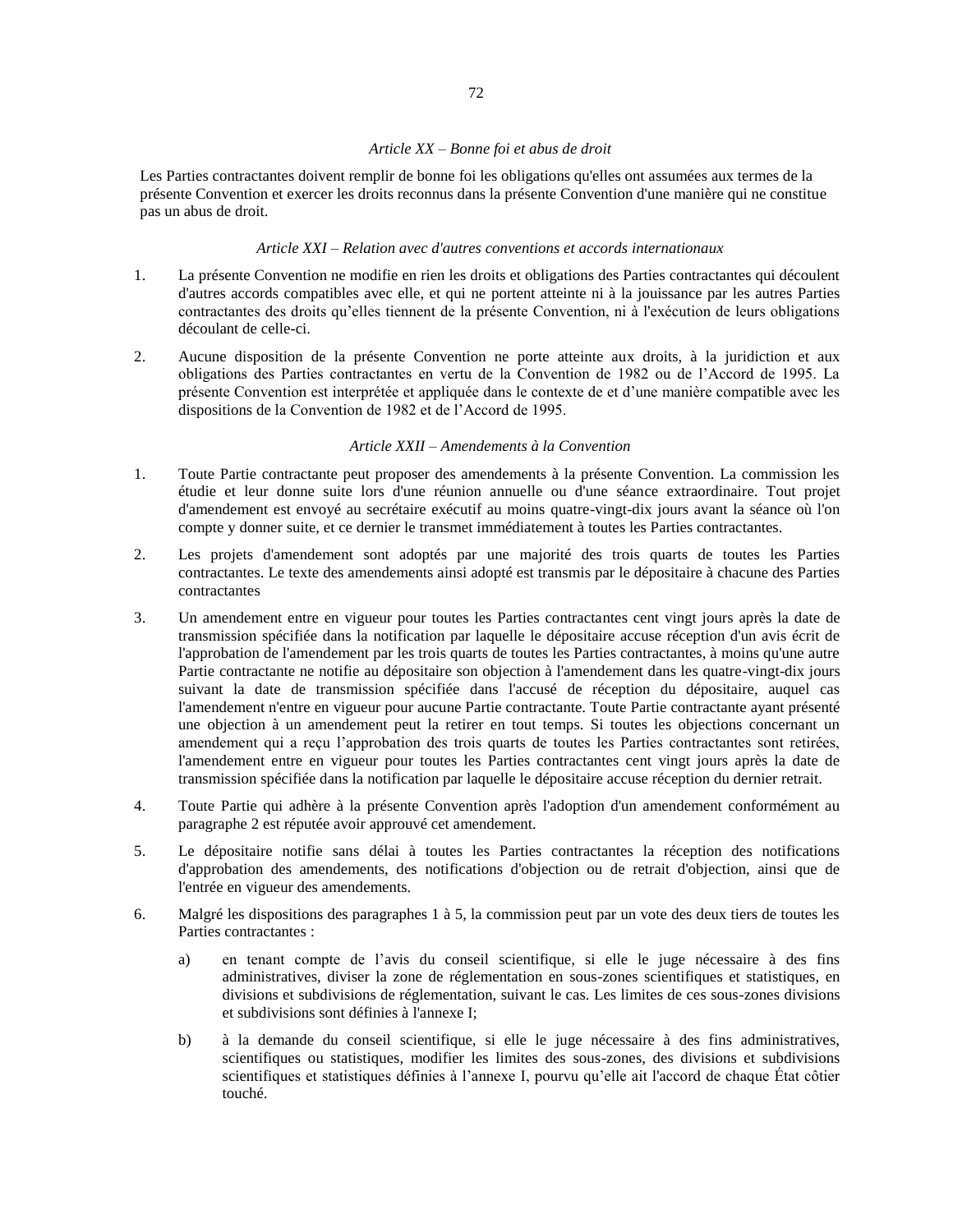### **Article 4**

Article XXII shall be renumbered as Article XXIII.

### **Article 5**

Article XXIII shall be deleted.

#### **Article 6**

Articles XXIV and XXV shall be deleted and replaced by the following new Articles:

### "*Article XXIV - Dénonciation*

- 1. Toute Partie contractante peut dénoncer la présente Convention par une notification écrite adressée au dépositaire au plus tard le 30 juin de l'année. La dénonciation prend effet le 31 décembre de la même année. Le dépositaire avise sans délai toutes les autres Parties contractantes.
- 2. Toute autre Partie contractante peut dès lors, par notification écrite adressée au dépositaire au plus tard trente jours après cette notification, dénoncer elle aussi la Convention avec effet le 31 décembre de la même année. Le dépositaire avise sans délai toutes les autres Parties contractantes, conformément au paragraphe 1.

### *Article XXV – Enregistrement*

- 1. L'original de la présente Convention sera déposé auprès du gouvernement du Canada, qui en transmet des copies conformes à tous les signataires et à toutes les Parties contractantes.
- 2. Le dépositaire enregistre la présente Convention et tout amendement à celle-ci auprès du Secrétariat des Nations Unies."

### **Article 7**

Annexes  $I - II$  shall be deleted.

### **Article 8**

Annex III shall be deleted and replaced by the following two Annexes: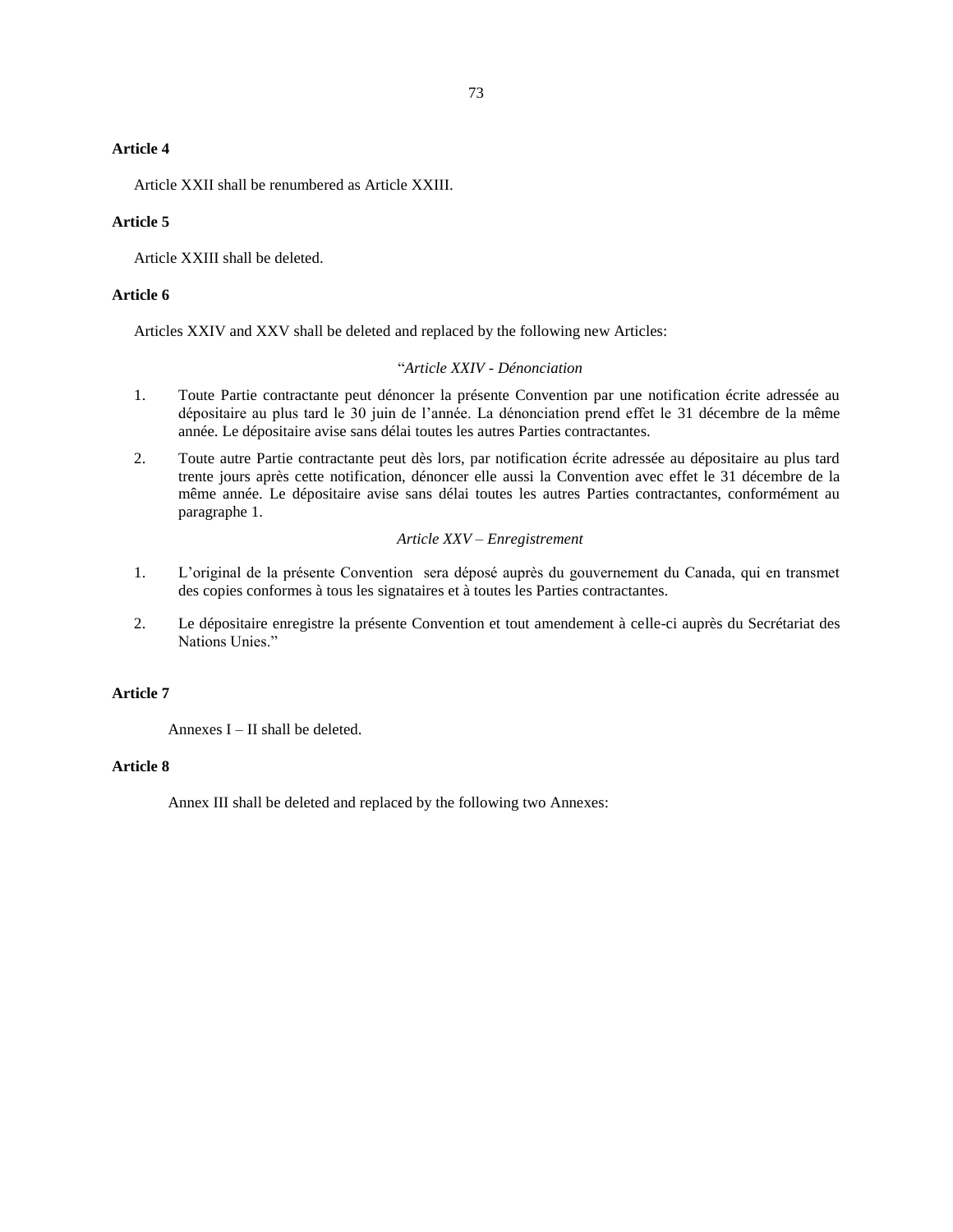## "**Annexe I de la Convention – Sous-zones, divisions et subdivisions scientifiques et statistiques**

Les Sous-zones, divisions et subdivisions scientifiques et statistiques prévues à l'article IV de cette Convention sont les suivantes.

1(a) **Sous-zone 0** 

La partie de la zone de la Convention limitée au sud par une ligne courant plein est depuis le point situé par 61° 00' N., 65° 00' O. jusqu'au point situé par 61° 00' N., 59° 00' O.; de là dans la direction du sud-est le long d'une loxodromie jusqu'au point situé par 60° 12' N., 57° 13' O.; de là, limitée à l'est par une succession de lignes géodésiques joignant les points ci-après.

| $\mathbf{N}^{\mathrm{o}}$ du<br>point | Latitude          | Longitude         | $\mathbf{N}^{\mathrm{o}}$ du<br>point | Latitude          | Longitude         | $N^{\circ}$ du<br>point | Latitude          | Longitude         |
|---------------------------------------|-------------------|-------------------|---------------------------------------|-------------------|-------------------|-------------------------|-------------------|-------------------|
| 1                                     | $60^{\circ}12,0'$ | 57°13,0'          | 40                                    | $67^{\circ}28,3'$ | 57°55,3'          | 79                      | 71°31,8'          | $62^{\circ}32.0'$ |
| $\overline{2}$                        | $61^{\circ}00,0'$ | $57^{\circ}13,1'$ | 41                                    | 67°29,1'          | $57^{\circ}56,1'$ | 80                      | 71°32,9'          | $62^{\circ}33,5'$ |
| 3                                     | 62°00,5'          | 57°21,1'          | 42                                    | 67°30,7'          | 57°57,8'          | 81                      | 71°44,7'          | $62^{\circ}49,6'$ |
| 4                                     | 62°02,3'          | 57°21,8'          | 43                                    | 67°35,3'          | 58°02,2'          | 82                      | $71^{\circ}47,3'$ | $62^{\circ}53,1'$ |
| 5                                     | $62^{\circ}03,5'$ | 57°22,2'          | 44                                    | 67°39,7'          | 58°06,2'          | 83                      | 71°52,9'          | 63°03,9'          |
| 6                                     | $62^{\circ}11,5'$ | 57°25,4'          | 45                                    | $67^{\circ}44,2'$ | 58°09,9'          | 84                      | 72°01,7'          | 63°21,1'          |
| $\tau$                                | 62°47,2'          | 57°41,0'          | 46                                    | 67°56,9'          | 58°19,8'          | 85                      | 72°06,4'          | 63°30,9'          |
| 8                                     | 63°22,8'          | 57°57,4'          | 47                                    | 68°01,8'          | 58°23,3'          | 86                      | $72^{\circ}11,0'$ | $63^{\circ}41,0'$ |
| 9                                     | 63°28,6'          | 57°59,7'          | 48                                    | 68°04,3'          | 58°25,0'          | 87                      | 72°24,8'          | $64^{\circ}13,2'$ |
| 10                                    | 63°35,0'          | $58^{\circ}02.0'$ | 49                                    | 68°06,8'          | 58°26,7'          | 88                      | 72°30,5'          | $64^{\circ}26,1'$ |
| 11                                    | 63°37,2'          | 58°01,2'          | 50                                    | 68°07,5'          | 58°27,2'          | 89                      | 72°36,3'          | 64°38,8'          |
| 12                                    | $63^{\circ}44,1'$ | 57°58,8'          | 51                                    | $68^{\circ}16,1'$ | 58°34,1'          | 90                      | 72°43,7'          | $64^{\circ}54,3'$ |
| 13                                    | 63°50,1'          | 57°57,2'          | 52                                    | 68°21,7'          | 58°39,0'          | 91                      | 72°45,7'          | 64°58,4'          |
| 14                                    | 63°52,6'          | 57°56,6'          | 53                                    | 68°25,3'          | 58°42,4'          | 92                      | 72°47,7'          | $65^{\circ}00.9'$ |
| 15                                    | 63°57,4'          | 57°53,5'          | 54                                    | 68°32,9'          | 59°01,8'          | 93                      | 72°50,8'          | $65^{\circ}07,6'$ |
| 16                                    | 64°04,3'          | 57°49,1'          | 55                                    | 68°34,0'          | 59°04,6'          | 94                      | 73°18,5'          | 66°08,3'          |
| 17                                    | 64°12,2'          | 57°48,2'          | 56                                    | 68°37,9'          | 59°14,3'          | 95                      | 73°25,9'          | 66°25,3'          |
| 18                                    | $65^{\circ}06,0'$ | $57^{\circ}44,1'$ | 57                                    | 68°38,0'          | 59°14,6'          | 96                      | 73°31,1'          | $67^{\circ}15,1'$ |
| 19                                    | 65°08,9'          | 57°43,9'          | 58                                    | 68°56,8'          | $60^{\circ}02,4'$ | 97                      | 73°36,5'          | 68°05,5'          |
| 20                                    | $65^{\circ}11,6'$ | 57°44,4'          | 59                                    | 69°00,8'          | $60^{\circ}09,0'$ | 98                      | 73°37,9'          | 68°12,3'          |
| 21                                    | $65^{\circ}14.5'$ | $57^{\circ}45.1'$ | 60                                    | $69^{\circ}06.8'$ | $60^{\circ}18.5'$ | 99                      | 73°41,7'          | 68°29,4'          |
| 22                                    | $65^{\circ}18,1'$ | 57°45,8'          | 61                                    | 69°10,3'          | $60^{\circ}23,8'$ | 100                     | 73°46,1'          | 68°48,5'          |
| 23                                    | 65°23,3'          | 57°44,9'          | 62                                    | 69°12,8'          | $60^{\circ}27.5'$ | 101                     | 73°46,7'          | 68°51,1'          |
| 24                                    | 65°34,8'          | $57^{\circ}42.3'$ | 63                                    | 69°29,4'          | $60^{\circ}51,6'$ | 102                     | 73°52,3'          | $69^{\circ}11,3'$ |
| 25                                    | 65°37,7'          | 57°41,9'          | 64                                    | 69°49,8'          | $60^{\circ}58,2'$ | 103                     | 73°57,6'          | 69°31,5'          |
| 26                                    | 65°50,9'          | 57°40,7'          | 65                                    | 69°55,3'          | $60^{\circ}59,6'$ | 104                     | 74°02,2'          | 69°50,3'          |
| 27                                    | 65°51,7'          | $57^{\circ}40,6'$ | 66                                    | 69°55,8'          | $61^{\circ}00,0'$ | 105                     | 74°02,6'          | $69^{\circ}52,0'$ |
| 28                                    | 65°57,6'          | 57°40,1'          | 67                                    | 70°01,6'          | $61^{\circ}04,2'$ | 106                     | 74°06,1'          | 70°06,6'          |
| 29                                    | 66°03,5'          | 57°39,6'          | 68                                    | 70°07,5'          | $61^{\circ}08,1'$ | 107                     | 74°07,5'          | 70°12,5'          |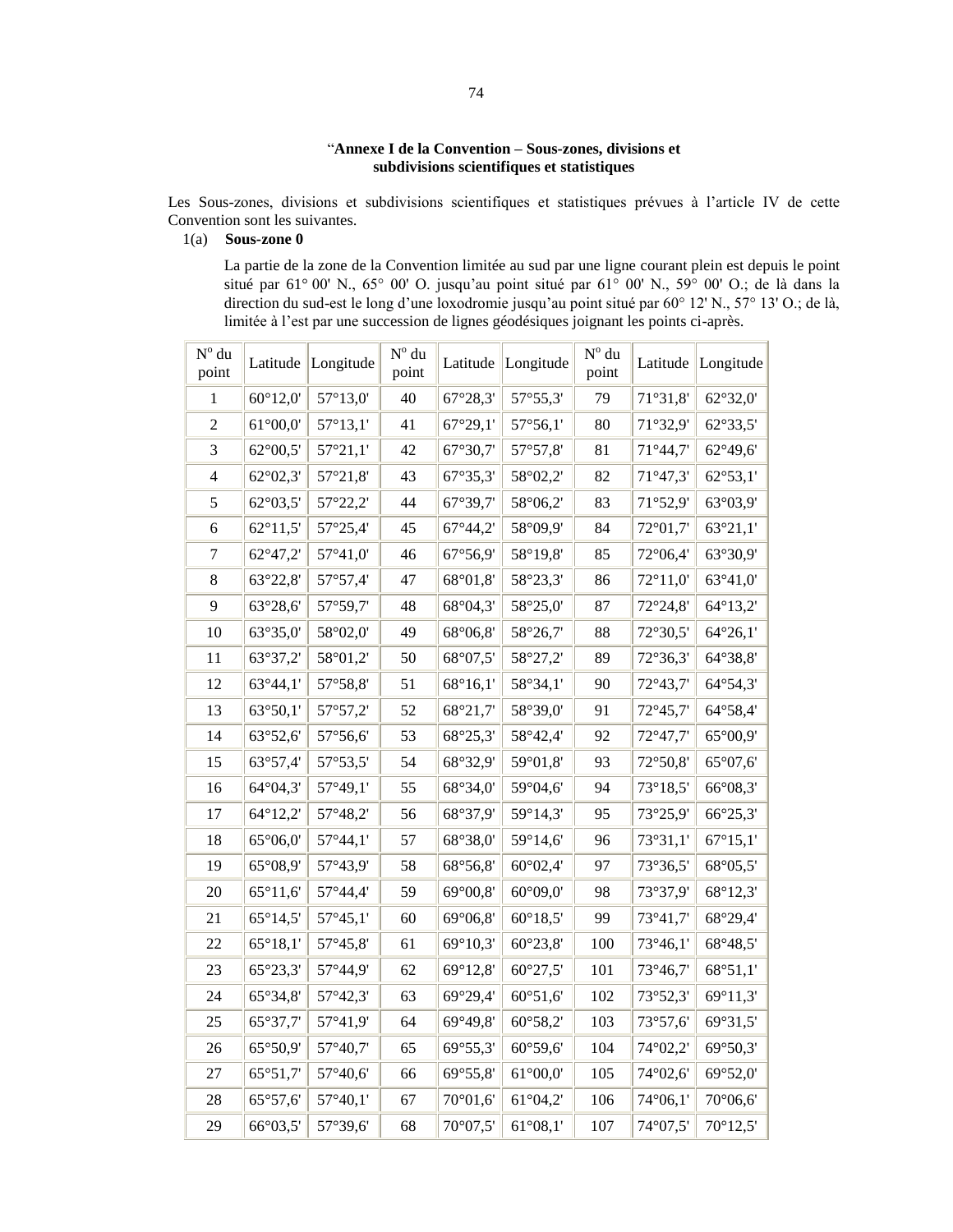| I  | ۰.<br>۰. |
|----|----------|
| ۰. | ×<br>٠   |

| 30 | 66°12,9'          | 57°38,2'          | 69 | 70°08,8'          | $61^{\circ}08.8'$ | 108 | 74°10,0'          | $70^{\circ}23,1'$ |
|----|-------------------|-------------------|----|-------------------|-------------------|-----|-------------------|-------------------|
| 31 | 66°18,8'          | 57°37,8'          | 70 | $70^{\circ}13,4'$ | $61^{\circ}10,6'$ | 109 | 74°12,5'          | 70°33,7'          |
| 32 | 66°24,6'          | 57°37,8'          | 71 | 70°33,1'          | $61^{\circ}17,4'$ | 110 | $74^{\circ}24.0'$ | $71^{\circ}25.7'$ |
| 33 | 66°30,3'          | 57°38,3'          | 72 | 70°35,6'          | $61^{\circ}20,6'$ | 111 | 74°28,6'          | $71^{\circ}45.8'$ |
| 34 | 66°36,1'          | 57°39,2'          | 73 | 70°48,2'          | 61°37,9'          | 112 | 74°44,2'          | 72°53,0'          |
| 35 | 66°37,9'          | 57°39,6'          | 74 | $70^{\circ}51,8'$ | $61^{\circ}42,7'$ | 113 | 74°50,6'          | 73°02,8'          |
| 36 | $66^{\circ}41,8'$ | $57^{\circ}40,6'$ | 75 | $71^{\circ}12,1'$ | $62^{\circ}09.1'$ | 114 | 75°00,0'          | $73^{\circ}16,3'$ |
| 37 | 66°49,5'          | 57°43,0'          | 76 | $71^{\circ}18.9'$ | $62^{\circ}17.5'$ | 115 | 75°05'            | 73°30'            |
| 38 | 67°21,6'          | 57°52,7'          | 77 | 71°25,9'          | $62^{\circ}25.5'$ |     |                   |                   |
| 39 | $67^{\circ}27.3'$ | 57°54,9'          | 78 | $71^{\circ}29.4'$ | $62^{\circ}29.3'$ |     |                   |                   |

et de là plein nord jusqu'au parallèle par 78° 10' N.; et limitée à l'ouest par une ligne commençant au point situé par 61° 00' N., 65° 00' O. et se prolongeant dans la direction du nord-ouest le long d'une loxodromie jusqu'à la côte de l'île de Baffin au promontoire East (61° 55' N., 66° 20' O.); et de là en direction du nord le long de la côte de l'île de Baffin, de l'île Bylot, de l'île Devon et de l'île d'Ellesmere en suivant le méridien par 80° O. dans les étendues d'eau entre ces île jusqu'à 78° 10' N.; et limitée au nord par le parallèle par 78° 10' N.

### 1(b) **La sous-zone 0 se compose de deux divisions**:

Division 0–A

La partie de la sous-zone gisant au nord du parallèle par 66° 15' N.;

Division 0–B

La partie de la sous-zone gisant au sud du parallèle par 66° 15' N.

### 2(a) **Sous-zone 1**

La partie de la zone de la Convention gisant à l'est de la sous-zone 0 et au nord et à l'est d'une loxodromie joignant le point situé par 60° 12' N., 57° 13' O. au point situé par 52° 15' N., 42° 00' O.

#### 2(b) **La sous-zone 1 se compose de six divisions**:

Division 1A

La partie de la sous-zone gisant au nord du parallèle par 68° 50' N. (Oasigiannguit);

#### Division 1B

La partie de la sous-zone gisant entre le parallèle par 66° 15' N. (approximativement à 5 milles marins au nord d'Umanarsugssuak) et le parallèle par 68° 50' N. (Qasigiannguit);

#### Division 1C

La partie de la sous-zone gisant entre le parallèle par 64° 15' N. (approximativement à 4 milles marins au nord de Nuuk) et le parallèle par 66° 15' N. (approximativement à 5 milles marins au nord d'Umanarsugssuak);

### Division 1D

La partie de la sous-zone gisant entre le parallèle par 62° 30' N. (glacier Paamiut) et le parallèle par 64° 15' N. (approximativement à 4 milles marins au nord de Nuuk),

#### Division 1E

La partie de la sous-zone gisant entre le parallèle par 60° 45' N. (cap Desolation) et le parallèle par 62° 30' N. (glacier Paamiut);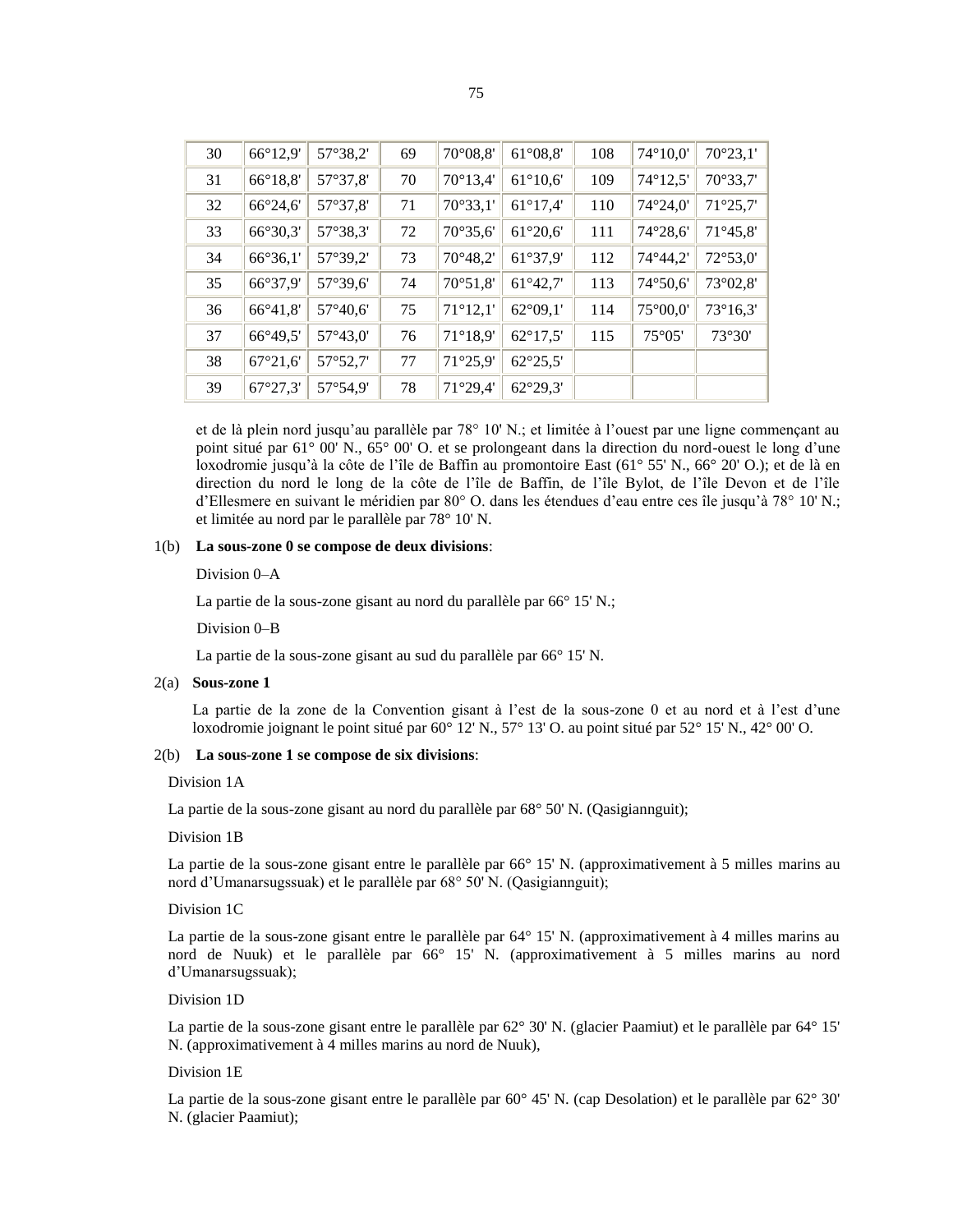Division 1FT

La partie de la sous-zone gisant au sud du parallèle par 60° 45' N. (cap Desolation).

#### 3(a) **Sous-zone 2**

La partie de la zone de la Convention gisant à l'est du méridien par 64° 30' O. dans la région du détroit d'Hudson, au sud de la sous-zone 0, au sud et à l'ouest de la sous-zone 1 et au nord du parallèle par 52° 15' N.

#### 3(b) **La sous-zone 2 se compose de trois divisions**:

Division 2G

La partie de la sous-zone gisant au nord du parallèle par 57° 40' N. (cap Mugford);

Division 2H

La partie de la sous-zone gisant entre le parallèle par 55° 20' N. (Hopedale) et le parallèle par 57° 40' N. (cap Mugford);

Division 2J

La partie de la sous-zone gisant au sud du parallèle par 55° 20' N. (Hopedale).

#### 4(a) **Sous-zone 3**

La partie de la zone de la Convention gisant au sud du parallèle par 52° 15' N. et à l'est d'une ligne courant plein nord depuis le cap Bauld sur la côte nord de Terre-Neuve jusque par 52° 15' N.; au nord du parallèle par 39° 00' N.; et à l'est et au nord d'une loxodromie commençant au point situé par 39° 00' N., 50° 00' O. et se prolongeant dans la direction du nord-ouest pour passer par le point situé par 43° 30' N., 55° 00' O. dans la direction du point situé par 47° 50' N., 60° 00' O., jusqu'à son intersection avec une ligne droite reliant le cap Ray, 47° 37,0' N., 59° 18,0' O. sur la côte de Terre-Neuve au cap North, 47° 02,0' N., 60° 25,0' O. sur l'île du Cap-Breton; de là, dans la direction du nord-est le long de ladite ligne jusqu'au cap Ray, 47° 37.0' N. 59° 18.0' O.

### 4(b) **La sous-zone 3 se compose de six divisions**:

Division 3K

La partie de la sous-zone gisant au nord du parallèle par 49° 15' N. (cap Freels, Terre-Neuve);

Division 3L

La partie de la sous-zone gisant entre la côte de Terre-Neuve, depuis le cap Freels jusqu'au cap St. Mary, et une ligne décrite comme suit : commençant au cap Freels, de là, plein est jusqu'au méridien par 46° 30' O., de là plein sud jusqu'au parallèle par 46° 00' N., de là plein ouest jusqu'au méridien par 54° 30' O., de là suivant une loxodromie jusqu'au cap St. Mary à Terre-Neuve.

### Division 3M

La partie de la sous-zone gisant au sud du parallèle par 49° 15' N. et à l'est du méridien par 46° 30' O.

Division 3N

La partie de la sous-zone gisant au sud du parallèle par 46° 00' N. et entre le méridien par 46° 30' O. et le méridien par 51° 00' O.;

#### Division 3O

La partie de la sous-zone gisant au sud du parallèle par 46° 00' N. et entre le méridien par 51° 00' O. et le méridien par 54° 30' O.;

#### Division 3P

La partie de la sous-zone gisant au sud de la côte de Terre-Neuve et à l'ouest d'une ligne reliant le cap St. Mary, à Terre-Neuve, au point situé par 46° 00' N., 54° 30' O., de là plein sud jusqu'à une limite de la souszone;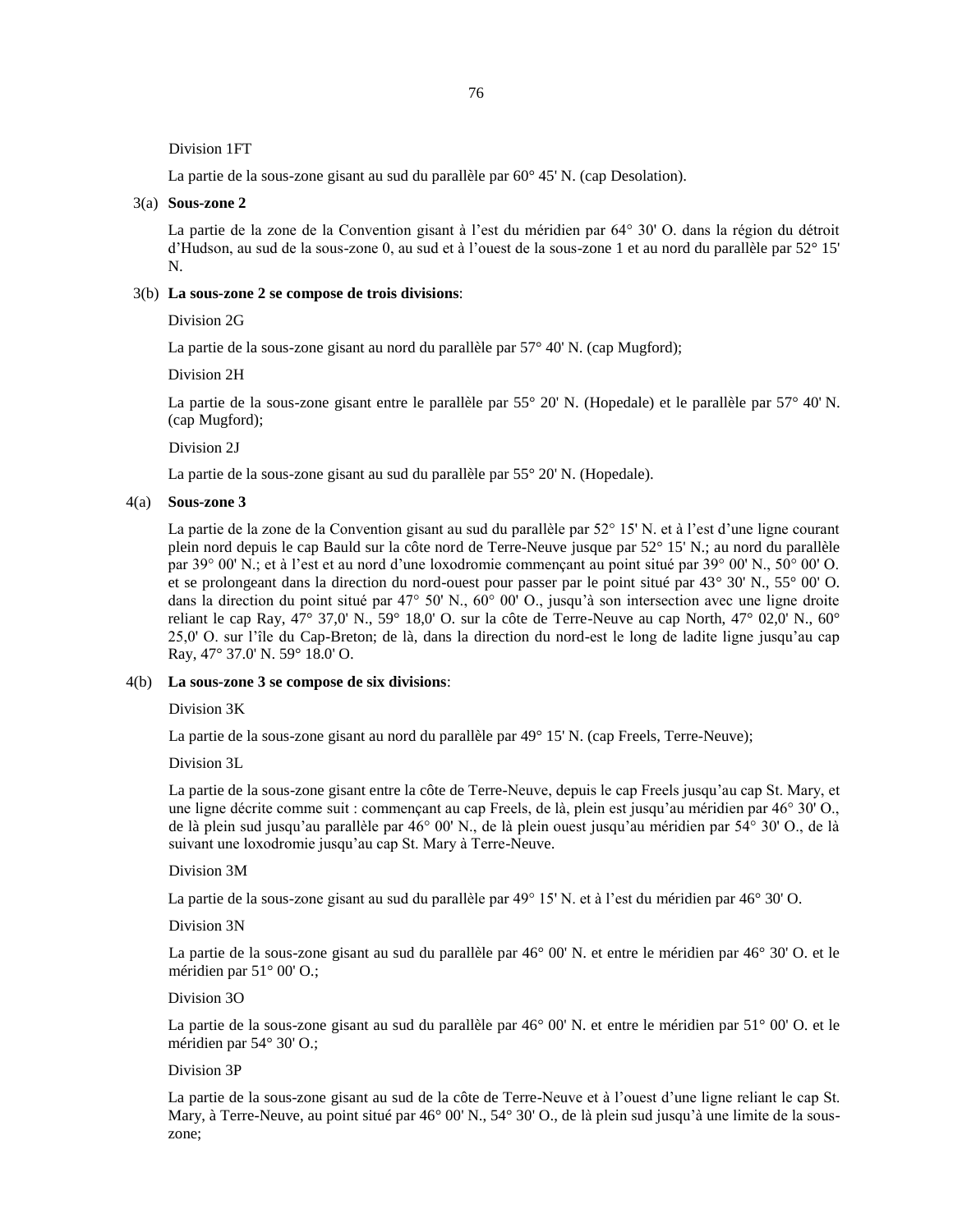La division 3P est divisée en deux subdivisions :

3Pn – Subdivision nord-ouest – La partie de la division 3P gisant au nord-ouest d'une ligne courant du point situé par 47° 30,7' N., 57° 43,2' O. à Terre-Neuve, approximativement en direction du sud-ouest jusqu'au point situé par 46° 50,7' N., 58° 49,0' O.;

3Ps – Subdivision sud-est – La partie de la division 3P gisant au sud-est de la ligne définie pour la subdivision 3Pn.

#### 5(a) **Sous-zone 4**

La partie de la zone de la Convention gisant au nord du parallèle par 39° 00' N., à l'ouest de la sous-zone 3, et à l'est d'une ligne décrite comme suit :

commençant à l'extrémité de la frontière internationale entre les États-Unis d'Amérique et le Canada dans le chenal Grand-Manan, en un point situé par 44° 46' 35,346" N., 66° 54' 11,253" O.; de là courant plein sud jusqu'au parallèle par 43° 50' N.; de là plein ouest jusqu'au méridien par 67° 24' 27,24" O.; de là suivant une ligne géodésique dans la direction du sud-ouest jusqu'au point situé par 42° 53' 14" N., 67° 44' 35" O.; de là suivant une ligne géodésique dans la direction du sud-est jusqu'au point situé par 42° 31' 08" N., 67° 28' 05" O.; de là suivant une ligne géodésique jusqu'au point situé par 42° 20' N., 67° 18' 13,15" O.;

de là plein est jusqu'au point situé par 66° 00' O.; de là suivant une loxodromie dans la direction du sud-est jusqu'au point situé par 42° 00' N., 65° 40' O. et de là plein sud jusqu'au parallèle par 39° 00' N.

#### 5(b) **La sous-zone 4 se compose de six divisions**:

#### Division 4R

La partie de la sous-zone gisant entre la côte de Terre-Neuve depuis le cap Bauld jusqu'au cap Ray et une ligne décrite comme suit : commençant au cap Bauld, de là plein nord jusqu'au parallèle par 52° 15' N., de là plein ouest jusqu'à la côte du Labrador, de là le long de la côte du Labrador jusqu'à l'extrémité de la limite entre le Labrador et le Québec, de là le long d'une loxodromie en direction du sud-ouest jusqu'au point situé par 49° 25' N., 60° 00' O., de là plein sud jusqu'au point situé par 47° 50' N., 60° 00' O., de là le long d'une loxodromie en direction du sud-est jusqu'au point où la limite de la sous-zone 3 rejoint une ligne droite tracée entre le cap North, en Nouvelle-Écosse, et le cap Ray, à Terre-Neuve, et de là jusqu'au cap Ray, à Terre-Neuve;

#### Division 4S

La partie de la sous-zone gisant entre la côte sud du Québec, depuis l'extrémité de la limite entre le Labrador et le Québec jusqu'à Pointe-des-Monts, et une ligne décrite comme suit : commençant à Pointedes-Monts, de là plein est jusqu'au point situé par 49° 25' N., 64° 40' O., de là suivant une loxodromie dans la direction de l'est-sud-est jusqu'au point situé par 47° 50' N., 60° 00' O., de là plein nord jusqu'au point situé par 49° 25' N., 60° 00' O., de là suivant une loxodromie dans la direction du nord-est jusqu'à l'extrémité de la limite entre le Labrador et le Québec;

#### Division 4T

La partie de la sous-zone gisant entre les côtes de la Nouvelle-Écosse, du Nouveau-Brunswick et du Québec, depuis le cap North jusqu'à Pointe-des-Monts, et une ligne décrite comme suit : commençant à Pointe-des-Monts, de là plein est jusqu'au point situé par 49° 25' N., 64° 40' O., de là suivant une loxodromie dans la direction du sud-est jusqu'au point situé par 47° 50' N., 60° 00' O., de là suivant une loxodromie dans la direction du sud jusqu'au cap North en Nouvelle-Écosse;

#### Division 4V

La partie de la sous-zone gisant entre la côte de la Nouvelle-Écosse, entre le cap North et Fourchu, et une ligne décrite comme suit : commençant à Fourchu, de là suivant une loxodromie dans la direction de l'est jusqu'au point situé par 45° 40' N., 60° 00' O., de là plein sud le long du méridien par 60° 00' O. jusqu'au parallèle par 44° 10' N., de là plein est jusqu'au méridien par 59° 00' O., de là plein sud jusqu'au parallèle par 39° 00' N., de là plein est jusqu'au point où la limite entre les sous-zones 3 et 4 intersecte le parallèle par 39° 00' N., de là le long de la limite entre les sous-zones 3 et 4 et d'une ligne se prolongeant dans la direction du nord-ouest jusqu'au point situé par 47° 50' N., 60° 00' O., et de là le long d'une loxodromie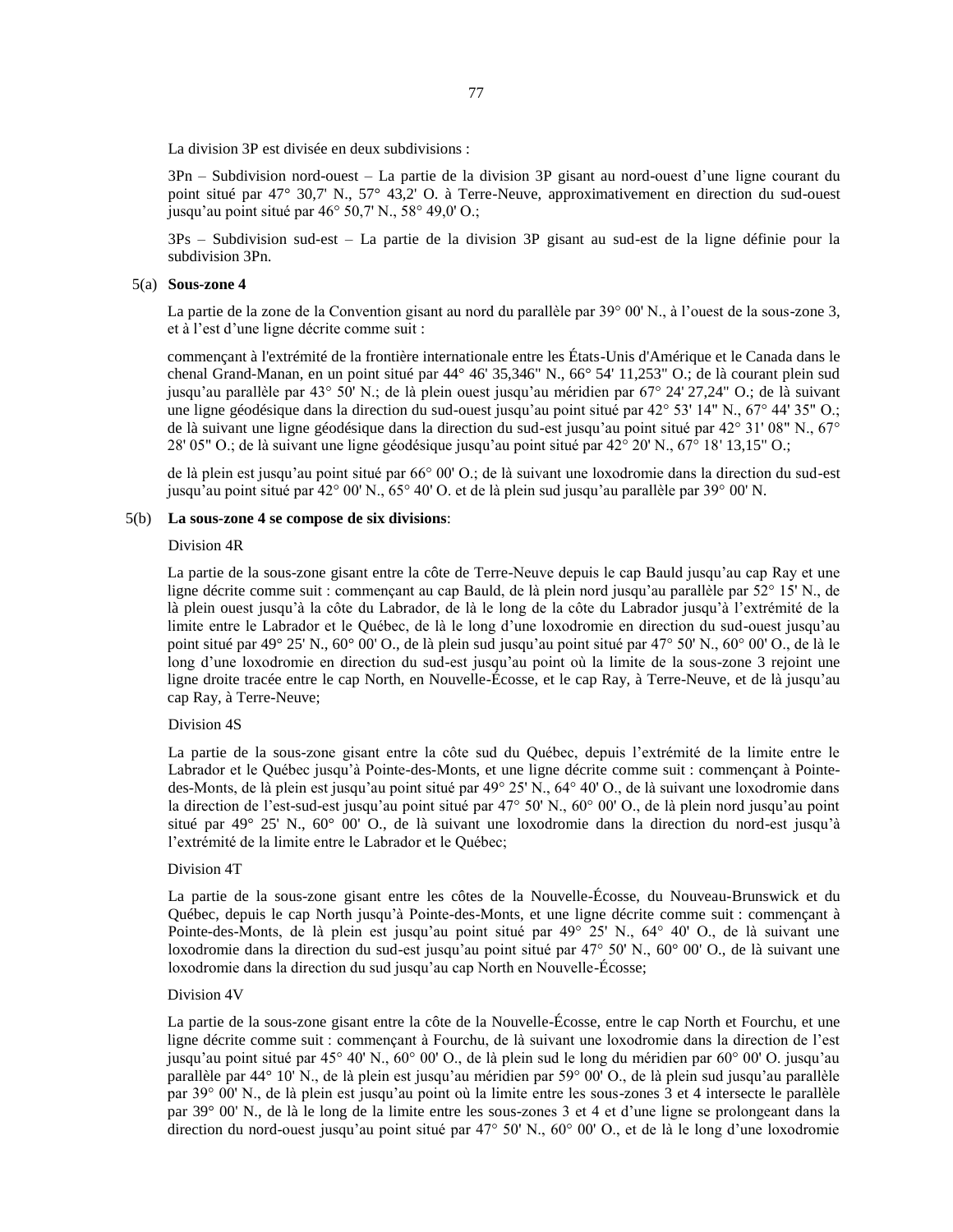78

dans la direction du sud jusqu'au cap North en Nouvelle-Écosse;

La division 4V est divisée en deux subdivisions :

 $4Vn - Subdivision nord - La partie de la division 4V gisant au nord du parallele par 45° 40' N.$ ;

4Vs – Subdivision sud – La partie de la division 4V gisant au sud du parallèle par 45° 40' N.

#### Division 4W

La partie de la sous-zone gisant entre la côte de la Nouvelle-Écosse, entre Halifax et Fourchu, et une ligne décrite comme suit : commençant à Fourchu, de là le long d'une loxodromie dans la direction de l'est jusqu'au point situé par 45° 40' N., 60° 00' O., de là plein sud le long du méridien par 60° 00' O. jusqu'au parallèle par 44° 10' N., de là plein est jusqu'au méridien par 59°00' O., de là plein sud jusqu'au parallèle par 39° 00' N., de là plein ouest jusqu'au méridien par 63° 20' O., de là plein nord jusqu'au point le long de ce méridien situé par 44° 20' N., de là le long d'une loxodromie dans la direction du nord-ouest jusqu'à Halifax en Nouvelle-Écosse;

### Division 4X

La partie de la sous-zone gisant entre la limite ouest de la sous-zone 4 et les côtes du Nouveau-Brunswick et de la Nouvelle-Écosse, depuis l'extrémité de la frontière entre le Nouveau-Brunswick et le Maine et Halifax, et une ligne décrite comme suit : commençant à Halifax, de là le long d'une loxodromie dans la direction dans la direction du sud-est jusqu'au point situé par 44° 20' N., 63° 20' O., de là plein sud jusqu'au parallèle par 39° 00' N., et de là plein ouest jusqu'au méridien par 65° 40' O.

### 6(a) **Sous-zone 5**

La partie de la zone de la Convention gisant à l'ouest de la limite ouest de la sous-zone 4, au nord du parallèle par 39° 00' N., et à l'est du méridien par 71° 40' O.

#### 6(b) **La sous-zone 5 se compose de deux divisions** :

#### Division 5Y

La partie de la sous-zone gisant entre les côtes du Maine, du New Hampshire et du Massachusetts, depuis la frontière entre le Maine et le Nouveau-Brunswick jusqu'à 70° 00' O. au cap Cod (par approximativement 42° N.), et une ligne décrite comme suit : commençant en un point au cap Cod par 70° O. (par approximativement 42° N.), de là plein nord jusqu'à 42° 20' N., de là plein est jusqu'à 67° 18' 13,15" O., à la limite des sous-zones 4 et 5, et de là le long de cette limite jusqu'à la frontière entre le Canada et les États-Unis;

#### Division 5Z

La partie de la sous-zone gisant au sud et à l'est de la division 5Y.

La division 5Z est divisée en deux subdivisions : une subdivision est et une subdivision ouest définies comme suit :

5Ze –Subdivision est– La partie de la division 5Z gisant à l'est du méridien par 70° 00' O.; 5Zw – Subdivision ouest – La partie de la division 5Z gisant à l'ouest du méridien par 70° 00' O.

#### 7(a) **Sous-zone 6**

La partie de la zone de la Convention limitée par une ligne commençant en un point sur la côte du Rhode Island situé par 71° 40' O., de là plein sud jusqu'à 39° 00' N., de là plein est jusqu'à 42° 00' O., de là plein sud jusqu'à 35° 00' N., de là plein ouest jusqu'à la côte de l'Amérique du Nord, de là vers le nord le long de la côte de l'Amérique du Nord jusqu'au point au Rhode Island situé par 71° 40' O.

### 7(b) **La sous-zone 6 se compose de huit divisions:**

#### Division 6A

La partie de la sous-zone gisant au nord du parallèle par 39° 00' N. et à l'ouest de la sous-zone 5;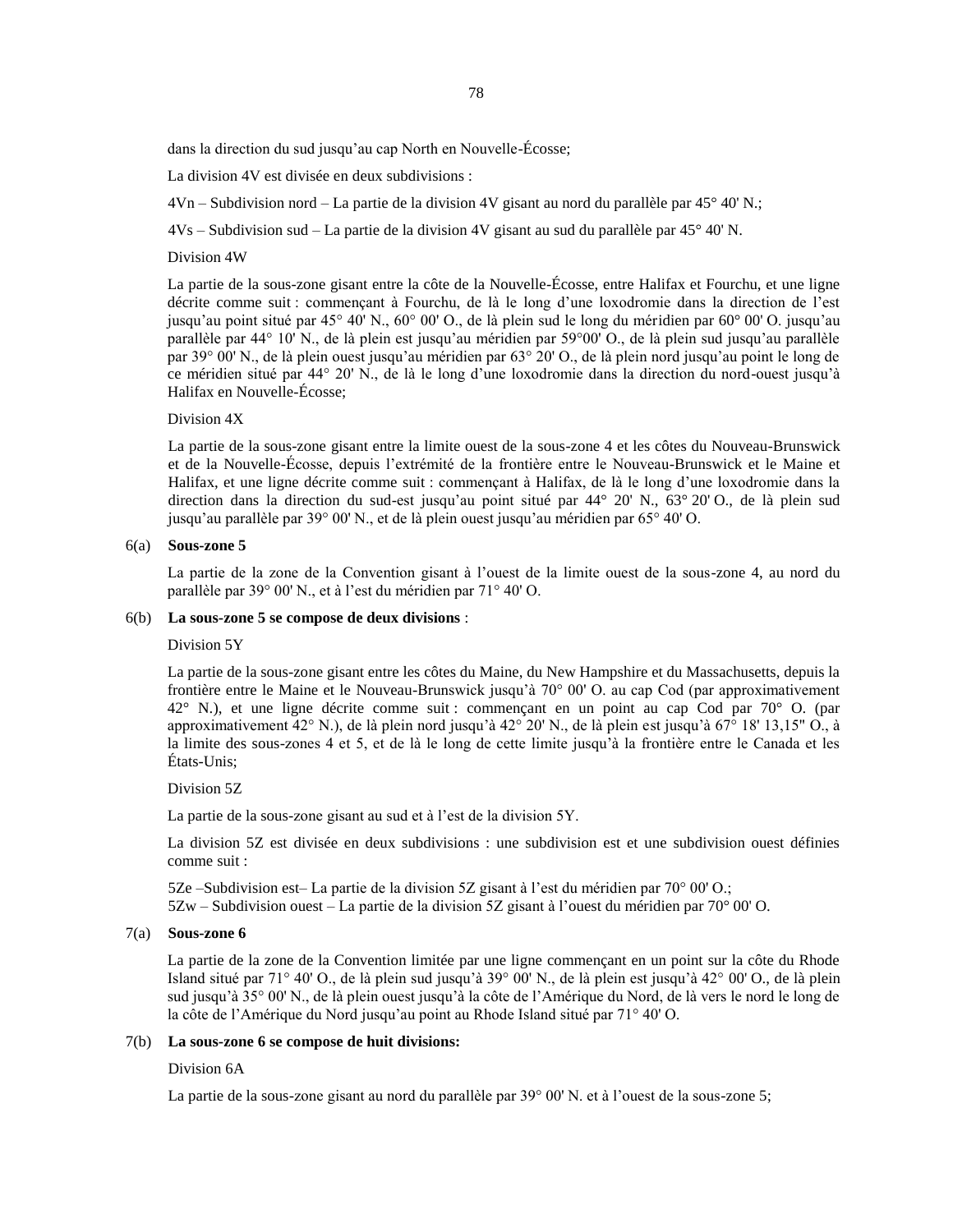Division 6B

La partie de la sous-zone gisant à l'ouest de 70° 00' O., au sud du parallèle par 39° 00' N., et au nord et à l'ouest d'une ligne courant vers l'ouest le long du parallèle par 37° 00' N. jusqu'à 76° 00' O. et de là plein sud jusqu'au cap Henry en Virginie;

Division 6C

La partie de la sous-zone gisant à l'ouest de 70° 00' O. et au sud de la subdivision 6B;

Division 6D

La partie de la sous-zone gisant à l'est des divisions 6B et 6C et à l'ouest de 65° 00' O.;

Division 6E

La partie de la sous-zone gisant à l'est de la division 6D et à l'ouest de 60° 00' O.;

Division 6F

La partie de la sous-zone gisant à l'est de la division 6E et à l'ouest de 55° 00' O.;

Division 6G

La partie de la sous-zone gisant à l'est de la division 6F et à l'ouest de 50° 00' O.;

Division 6H

La partie de la sous-zone gisant à l'est de la division 6G et à l'ouest de 42° 00' O.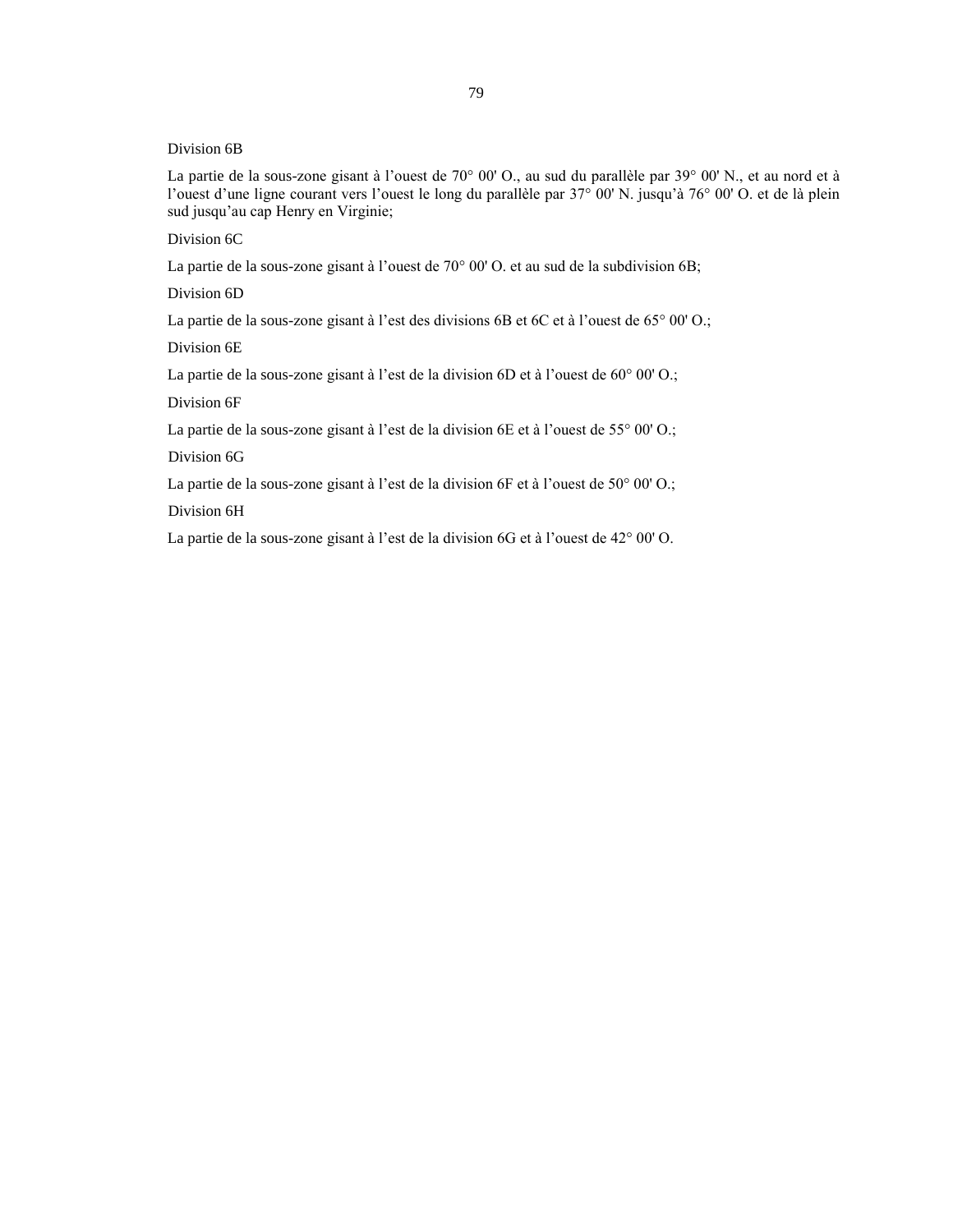### **Annexe II de la Convention – Règles de procédure des groupes d'experts ad hoc visés à l'article XV**

- 1. Le secrétaire exécutif établit et tient une liste d'experts qui sont disposés et aptes à agir comme membres de groupes d'experts ad hoc. Chaque Partie contractante peut nommer jusqu'à cinq experts dont les compétences sont établies quant aux aspects juridiques, scientifiques ou techniques des pêches visées par la Convention. La Partie contractante qui procède à une nomination fournit des renseignements sur les compétences et l'expérience pertinentes de chacune des personnes qu'elle nomme.
- 2. Les parties à un différend notifient au secrétaire exécutif leur intention de soumettre un différend à un groupe d'experts ad hoc. Cette notification est accompagnée d'une description complète de l'objet du différend ainsi que des motifs invoqués par chaque partie. Le secrétaire exécutif transmet dans les plus brefs délais une copie de la notification à toutes les Parties contractantes.
- 3. Lorsqu'une autre Partie contractante souhaite devenir partie au différend, elle peut se joindre au processus d'institution du groupe d'experts ad hoc, à moins que les parties initiales au différend ne s'y opposent. La Partie contractante qui souhaite devenir partie au différend devrait en donner notification dans les 15 jours suivant la date à laquelle elle reçoit la notification visée au paragraphe 2.
- 4. Au plus tôt 30 jours après la notification visée au paragraphe 2 et au plus tard 45 jours après celle-ci, les parties au différend notifient au secrétaire exécutif l'institution du groupe d'experts ad hoc, y compris les noms des membres du groupe d'experts ad hoc et le calendrier des travaux de ce dernier. À moins que les parties n'en conviennent autrement, les dispositions suivantes s'appliquent :
	- a) le groupe d'experts ad hoc est composé de trois membres;
	- b) les parties au différend choisissent chacune un membre et choisissent le troisième d'un commun accord;
	- c) le troisième membre préside le groupe d'experts ad hoc;
	- d) le troisième membre ne peut pas être un ressortissant d'aucune des parties au différend et ne peut pas posséder la même nationalité que les deux autres membres;
	- e) dans le cas d'un différend entre plus de deux Parties contractantes, les parties au différend qui ont les mêmes intérêts choisissent ensemble un membre. Si les parties au différend ne parviennent pas à s'entendre sur la nomination du troisième membre du groupe d'experts ad hoc, le président du Tribunal international du droit de la mer effectue la nomination, à moins que les parties au différend ne conviennent que la nomination soit effectuée par une autre personne ou par un État tiers.

Le secrétaire exécutif transmet dans les plus brefs délais une copie de la notification à toutes les Parties contractantes.

- 5. Toute Partie contractante qui n'est pas partie au différend peut assister à toutes les audiences du groupe d'experts ad hoc, soumettre des observations verbales et écrites au groupe d'experts ad hoc et recevoir les observations de chaque partie au différend.
- 6. À la demande d'une partie au différend, ou de sa propre initiative, le groupe d'experts ad hoc peut demander des renseignements et des avis techniques de toute personne ou de tout organisme qu'il estime approprié, à condition que les parties au différend y consentent.
- 7. À moins que les parties au différend n'en conviennent autrement, le groupe d'experts ad hoc présente son rapport et ses recommandations visés au paragraphe 4 de l'article XV de la Convention dans les 90 jours suivant son institution. Le rapport et les recommandations s'en tiennent à l'objet du différend et exposent les motifs sur lesquels ils se fondent. Le rapport et les recommandations sont communiqués dans les plus brefs délais, par l'entremise du secrétaire exécutif, à toutes les Parties contractantes.
- 8. Le groupe d'experts ad hoc s'efforce d'en arriver à des conclusions par consensus. Si cela s'avère impossible, les conclusions du groupe d'experts ad hoc sont adoptées à la majorité de ses membres, qui ne peuvent s'abstenir de voter.
- 9. Le groupe d'experts ad hoc peut adopter toute règle de procédure qu'il juge nécessaire pour accélérer l'instance.
- 10. Les parties au différend assument à parts égales les coûts liés au groupe d'experts ad hoc.
- 11. Dans le cas d'un groupe d'experts ad hoc institué en vertu des paragraphes 7 et 8 de l'article XIV, les parties sont réputées être la commission et la partie contractante qui a présenté une objection, et les dispositions de la présente annexe s'appliquent, à l'exception du paragraphe 3 et du paragraphe 4, alinéa e). "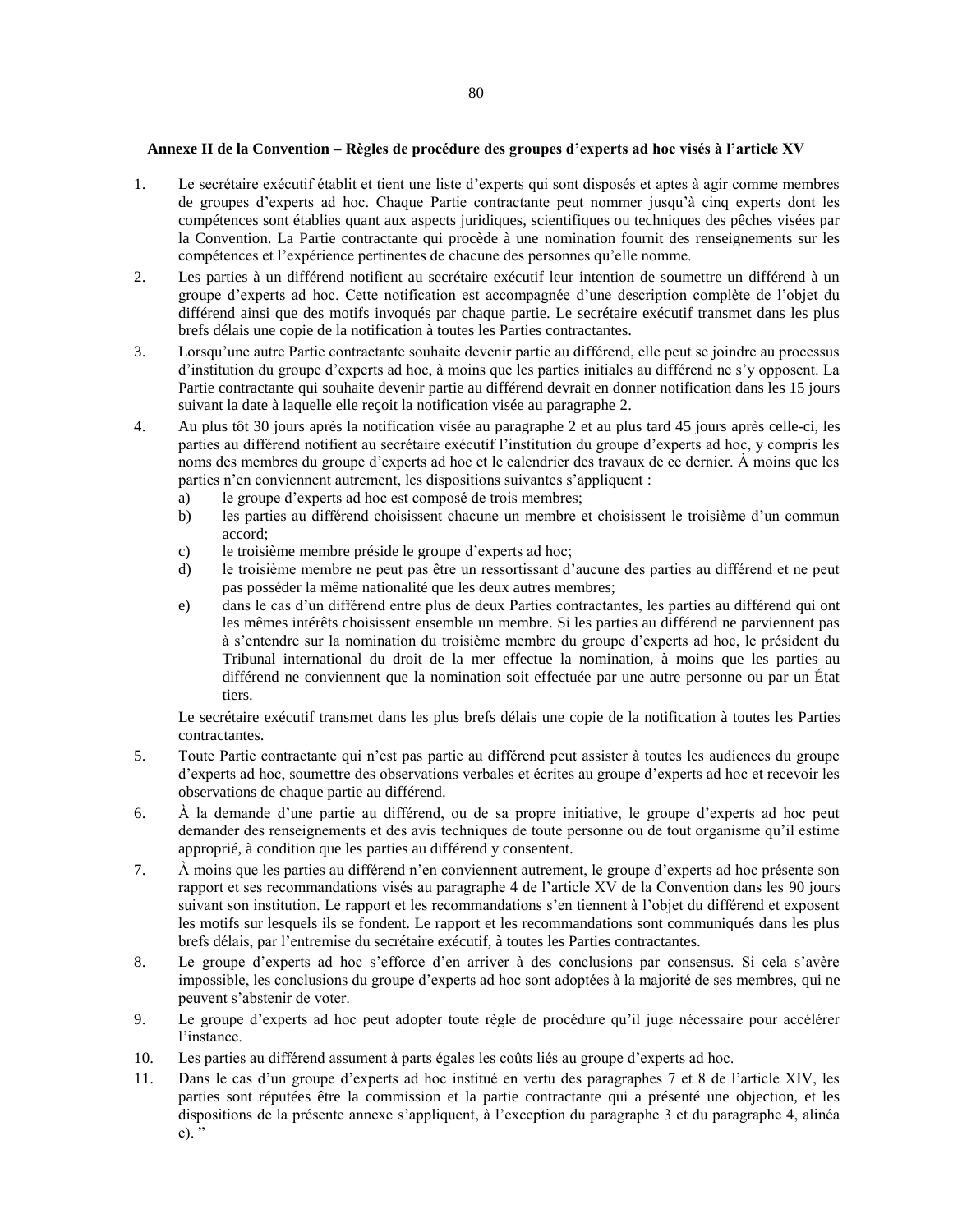## **Annex 14. Resolution on the Interpretation and Implementation of the Convention on the Future Multilateral Cooperation in the Northwest Atlantic Fisheries (GC W.P. 08/5, Rev. - ADOPTED - now GC Doc. 08/3)**

The Contracting Parties to the Convention on the Future Multilateral Cooperation in Northwest Atlantic Fisheries (hereinafter referred to as the Convention),

*Recognizing* the relevant provisions of the United Nations Convention on the Law of the Sea of 10 December 1982; the Agreement for the Implementation of the Provisions of the United Nations Convention on the Law of the Sea of 10 December 1982 relating to the Conservation and Management of Straddling Fish Stocks and Highly Migratory Fish Stocks, 1995; the Agreement to Promote Compliance with International Conservation and Management Measures by Fishing Vessels on the High Seas, 1993, and

*Taking into account* the Code of Conduct for Responsible Fisheries adopted by the 28th Session of the Conference of the Food and Agriculture Organization of the United Nations in October 1995,

*Desiring* to promote the long-term conservation and optimum utilization of the fishery resources of the Northwest Atlantic Area,

Recognizing the economic and social benefits from the sustainable use of fishery resources,

*Noting* the amendments to the Convention adopted at the 29th annual meeting of the Northwest Atlantic Fisheries Organization (NAFO),

*Declare* that in giving effect to the objective of the Convention, Contracting Parties individually and collectively, intend to:

a) adopt measures based on the best scientific evidence available to ensure that fishery resources are maintained at or restored to levels capable of producing maximum sustainable yield**;** 

b) apply the precautionary approach in accordance with Article 6 of the 1995 Agreement**;** 

c) take due account of the impact of fisheries on other species and marine ecosystems, and in doing so adopt measures to minimize harmful impacts on living marine resources and marine ecosystems;

d) take due account of the need to preserve marine biological diversity;

e) prevent or eliminate overfishing and excess fishing capacity, and ensure that levels of fishing effort do not exceed those commensurate with the sustainable use of the fishery resources;

f) ensure that complete and accurate data concerning fishing activities within the Regulatory Area are collected and shared among them in a timely manner;

g) ensure effective compliance with management measures and that sanctions for any infringements are adequate in severity; and

(h) adopt measures to prevent, deter and eliminate IUU fishing activities.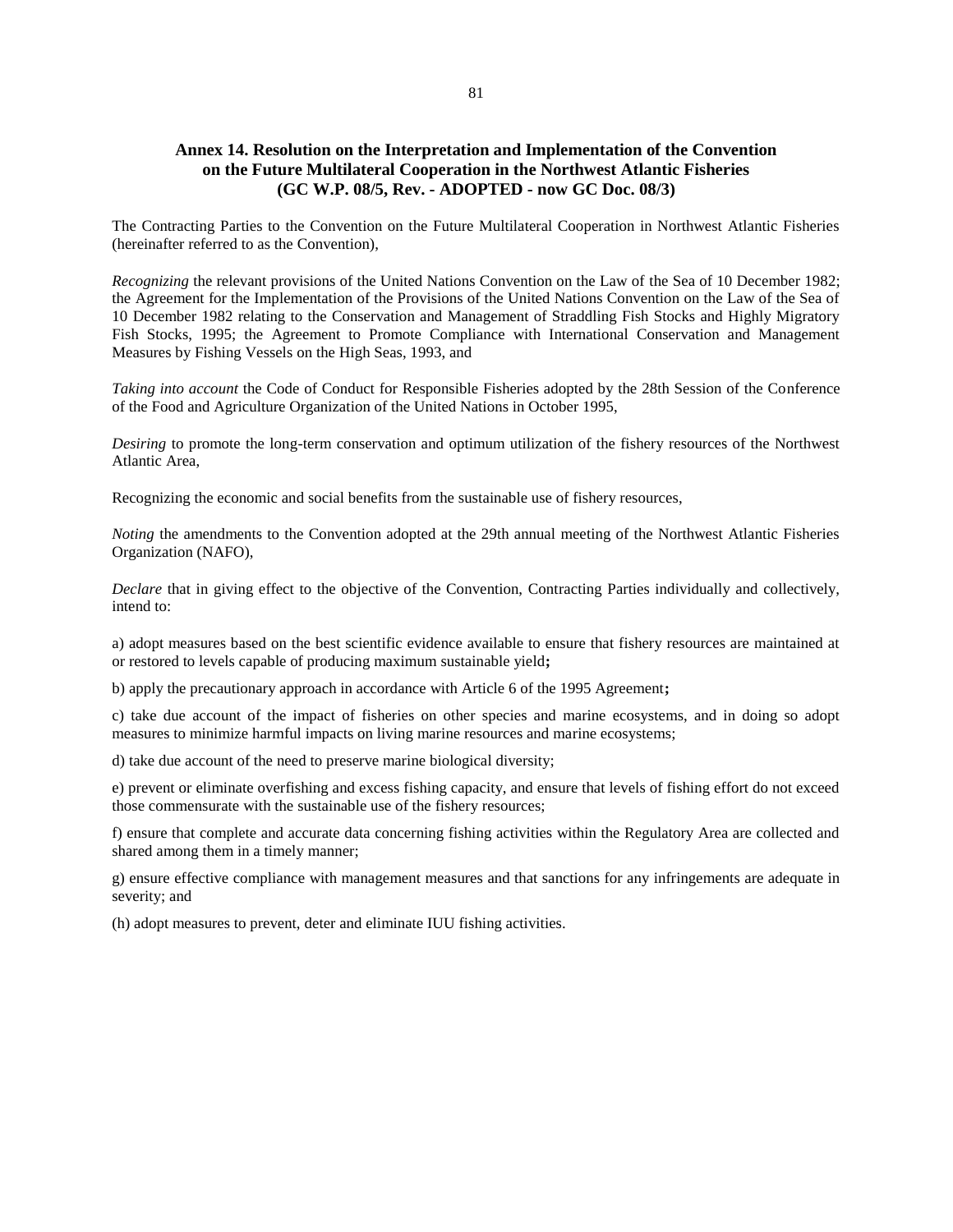### **Annex 15. 2008 Annual Meeting Press Release**

### **NAFO advances its Ecosystem Approach to Fisheries Management**

#### **FOR IMMEDIATE RELEASE**

**VIGO, SPAIN** - The Northwest Atlantic Fisheries Organization held its  $30<sup>th</sup>$  Annual Meeting from the  $22<sup>nd</sup>$  to the 26<sup>th</sup> of September, 2008. The Government of Spain hosted the meeting in Vigo, Spain. The meeting focused on the ecosystem aspects of the Northwest Atlantic, the establishment of fisheries management measures and improved monitoring and compliance.

### **NAFO takes additional action to protect vulnerable marine ecosystems (VMEs)**

Further to extensive precautionary area closures (seamounts, southern Grand Banks) in the last three years, in 2008 NAFO substantially advanced its protection of VMEs. NAFO scientists mapped areas that are likely to contain VMEs and gave advice on the impact of bottom fishing on sensitive habitats. NAFO adopted a number of measures for the international waters of the Northwest Atlantic including the requirement to stop fishing if evidence of VMEs is encountered.

#### **NAFO defines its fishing "footprint"**

This year NAFO identified existing bottom fishing areas ("footprint"), within the international waters of the Northwest Atlantic by compiling detailed information on fishing activities from 1987-2007. The areas outside the "footprint" constitute "new fishing areas" for which special exploratory fishing protocols will apply to prevent damage to yet untouched sensitive habitats. This will allow NAFO to establish ecosystem-friendly management regimes (including additional closures if necessary) for new fisheries.

#### **NAFO fishery resources show improvement**

The abundance of some straddling stocks of American plaice, redfish and cod is showing improvement. Others, such as yellowtail flounder and shrimps are already in relatively good condition. This is good news and encourages NAFO to continue with strengthening its management regime in the Northwest Atlantic.

### **NAFO enhances its monitoring and control**

At this meeting, NAFO adopted new port state measures that will contribute to a tighter control and enforcement of the NAFO fisheries. From 2004 to 2007 fishing effort in the international waters of the Northwest Atlantic diminished by sixty percent. In 2007 NAFO conducted 296 at-sea inspections of which roughly five percent resulted in a citation. This rate of citation remained fairly constant since 2003.

#### **NAFO amended Convention ready for ratification**

At this Annual Meeting Contracting Parties agreed to a French translation of the amendments to the NAFO Convention adopted last year. Now the Depositary of the NAFO Convention, Canada, can give the green light to the ratification process by NAFO members. Meanwhile NAFO adopted a resolution to implement its comitment to an ecosystem-based fisheries management approach.

```
-30-
```
#### **Additional highlights of the meeting can be found in the attached backgrounder.**

| For more information contact: | Barbara Marshall, NAFO Secretariat | www.nafo.int |
|-------------------------------|------------------------------------|--------------|
|                               | Tel: $+1-902-468-8598$             |              |
|                               | E-mail: bmarshall@nafo.int         |              |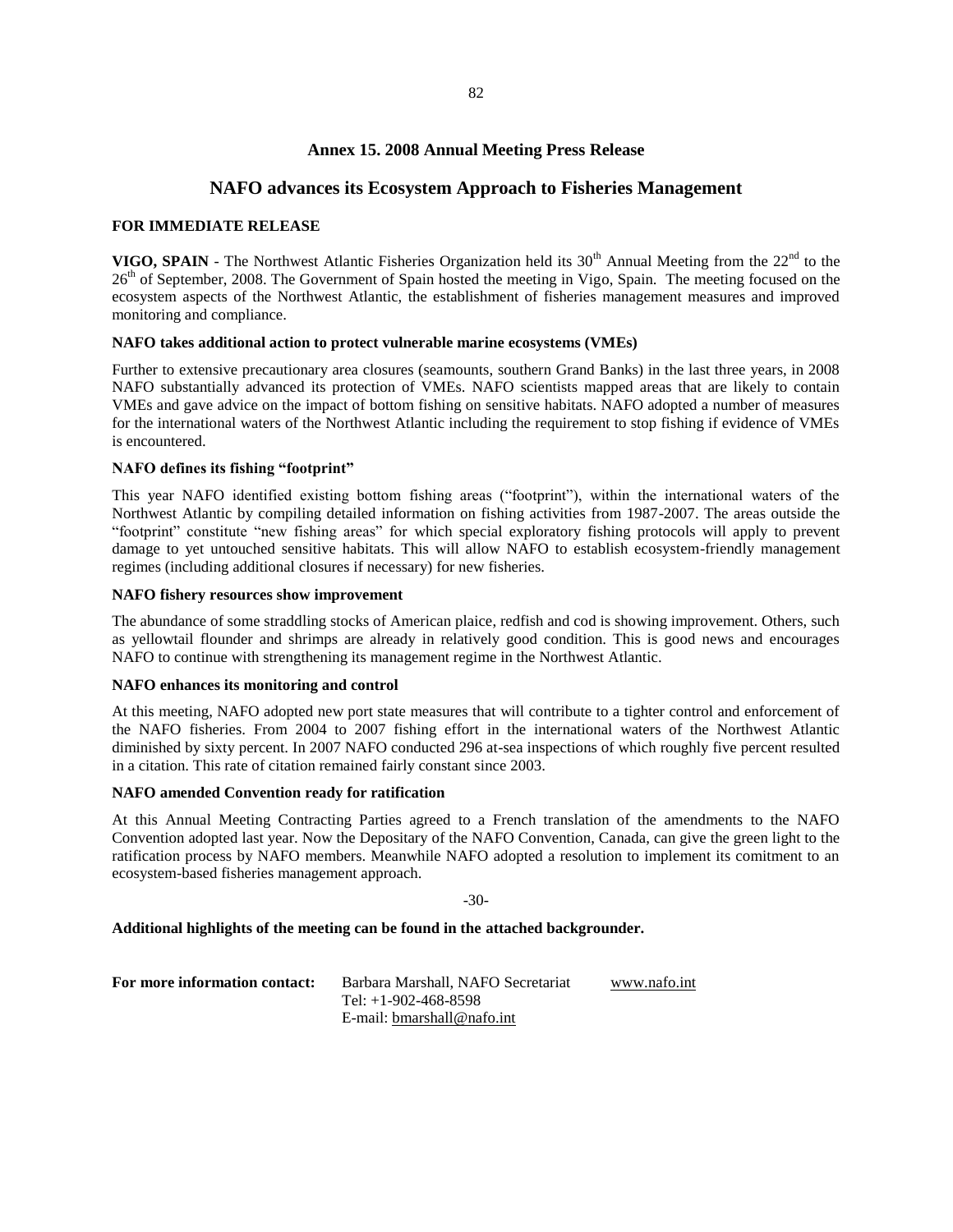### **2008 Annual Meeting Press Release 22 - 26 September 2008**

#### **Backgrounder**

The 30<sup>th</sup> NAFO Annual Meeting was hosted by the Government of Spain in Vigo, Spain. The three bodies of NAFO, General Council (chaired by Terje Lobach, Norway), Scientific Council (chaired by Don Power, Canada) and Fisheries Commission (chaired by Vladimir Shibanov, Russia) and their subsidiary bodies met for one week at the Maritime Station. The 200 delegates from NAFO member countries came together to deliberate on management measures and scientific assessment regarding the international fisheries of the Northwest Atlantic. The meeting was also attended by observers from two other regional fisheries bodies; as well as from the Ecology Action Centre (EAC) and World Wildlife Fund Canada (WWF- Canada).

Over the course of the current year, NAFO devoted considerable time to develop strategies of implementing an ecosystem approach to fisheries management. During a number of meetings NAFO addressed the identification of vulnerable marine ecosystems (VMEs) in the Northwest Atlantic and adopted necessary management measures to protect sensitive habitats including determination of the NAFO fishing "footprint", requirement to stop fishing upon encounter of a VME and exploratory fishery protocols for "new" fishing areas. These steps are in line with the commitment by States made at the UN General Assembly in 2006 (UNGA Resolution 61/105), calling on protection of VMEs. The new measures also continue with previously adopted area closures for seamounts and southern Grand Banks.

The fishing "footprint" was determined by compiling detailed geographic information on bottom fishing locations from Contracting Parties in the period of 1987-2007. Any areas outside this "footprint" are labelled as "new fishing areas".

The advice on the status of fish stocks and the ecosystem given by the Scientific Council to the Organization and Coastal States was mainly elaborated at its main meeting in June. While many stocks remain in a poor condition there were signs of improvement in some stock of Atlantic cod and redfish. Details can be found on the NAFO website at [www.nafo.int.](http://www.nafo.int/) The Fisheries Commission established TACs and quotas based on the scientific advice for the 21 fish stocks managed by NAFO.

NAFO again reviewed the compliance of fishing vessels with the NAFO conservation and management measures. The fishing effort in the NAFO Regulatory Area decreased from 10,000 fishing days in 2004 to only 4,000 fishing days in 2007. During these years NAFO conducted between 300 to 400 at-sea inspections per year and issued citations in about five percent of the cases.

In the past few years NGOs have continued to attend NAFO meetings, most notably the WWF Canada, the Ecology Action Centre and the Sierra Club of Canada.

NAFO agreed on a French translation of the amended NAFO Convention (adopted in English language in 2007). This now allows the Depositary of the NAFO Convention, Canada, to give the go ahead to other Contracting Parties to begin the ratification process through their own parliaments.

Attached is the table of NAFO Total Allowable Catches (TAC) and quotas agreed at this session.

#### **Meetings**

Prior to the Annual Meeting, the following NAFO meetings were held during 2008: (1) Scientific Council Study Group on Rebuilding Strategies for Greenland Halibut (21-23 February); (2) Fisheries Commission Intersessional, (30 April – 7 May); (3) Scientific Council Working Group on Ecosystem Approach to Fisheries Management (26-30 May); (4) Scientific Council Regular Meeting (Dartmouth, Canada, 5-19 June); Standing Committee on International Control (1-3 July); *Ad Hoc* Working Group of Fisheries Managers and Scientists (8-12 September).

The meeting was attended by over 200 delegates from twelve Contracting Parties – Canada, Cuba, Denmark (in respect of Faroe Islands and Greenland), European Union, France (in respect of St. Pierre et Miquelon), Iceland, Japan, Republic of Korea, Norway, Russia, Ukraine and United States of America.

NAFO Executive Secretary 26 September 2008, Vigo. Spain

**For more information contact:** Barbara Marshall, NAFO Secretariat Tel: +1-902-468-8598 E-mail: [bmarshall@nafo.int](mailto:bmarshall@nafo.int) [www.nafo.int](http://www.nafo.int/)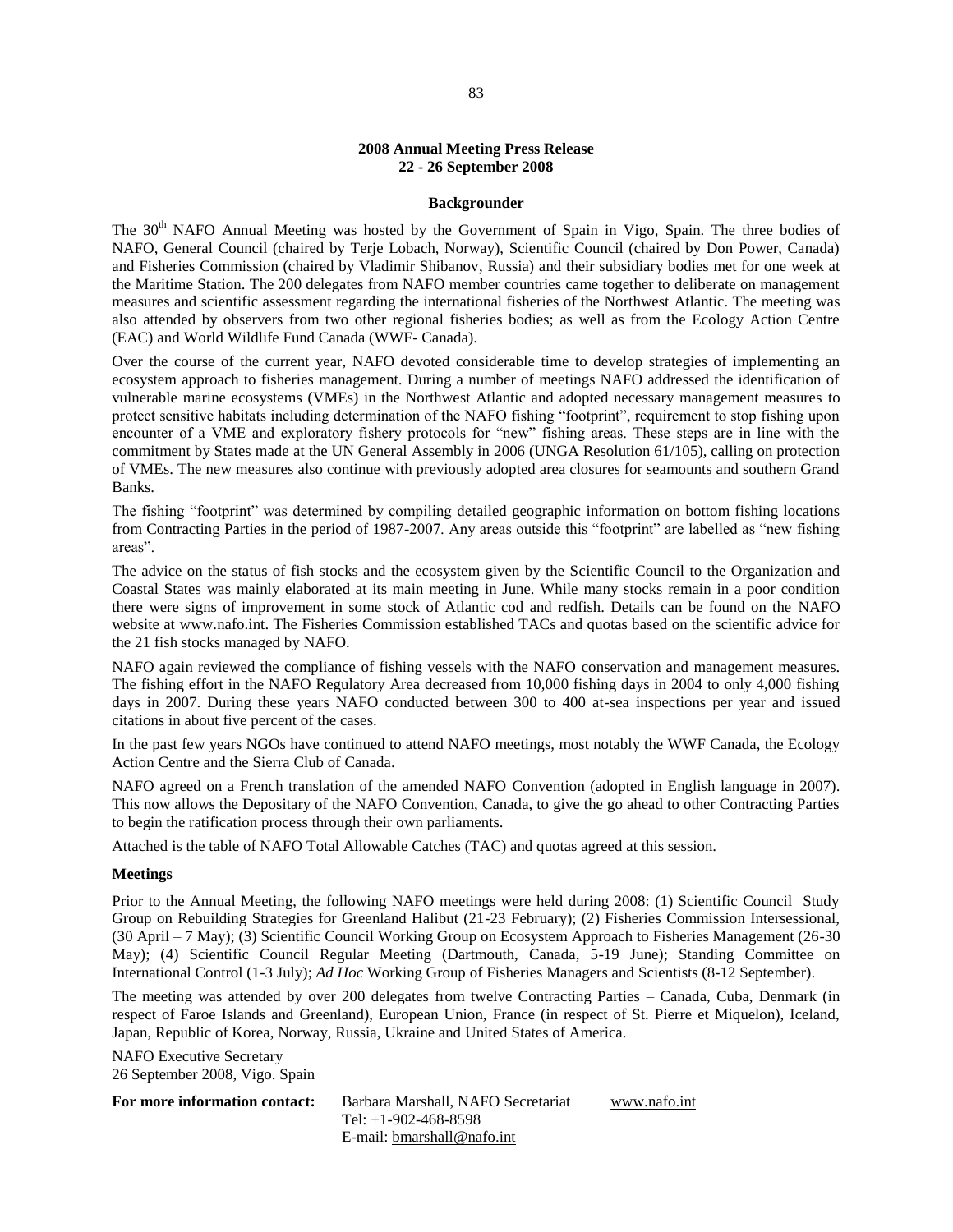CEM Annex I.A.<br>Annual Quota Table **Annual Quota Table CEM Annex I.A.** 

QUOTA TABLE. Total allowable catches (TACs) and quotas (metric tons) for 2009 of particular stocks in Subareas 1-4 of the NAFO Convention Area. The values<br>Iisted include quantities to be taken both inside and outside the 2 QUOTA TABLE. Total allowable catches (TACs) and quotas (metric tons) for 2009 of particular stocks in Subareas 1-4 of the NAFO Convention Area. The values listed include quantities to be taken both inside and outside the 200-mile fishing zone, where applicable.

| Witch                                                                                                             | <b>ONS</b>                      | $\circ$     | ı           | ı                                           | $\bar{C}$                                 | $\blacksquare$                     |                | ı           | <b>I</b>       |                | $\circ$      |             | f,                          | $\circ$         | $*20,9$                     |
|-------------------------------------------------------------------------------------------------------------------|---------------------------------|-------------|-------------|---------------------------------------------|-------------------------------------------|------------------------------------|----------------|-------------|----------------|----------------|--------------|-------------|-----------------------------|-----------------|-----------------------------|
|                                                                                                                   | ಸ                               |             |             |                                             |                                           |                                    |                |             |                |                |              |             |                             |                 | $*16,9$                     |
| Yellowtail                                                                                                        | 3LNO                            | $16575^{5}$ |             |                                             | f,                                        | 340 <sup>5</sup>                   |                |             |                |                | ı            |             | Ţ                           | $85^{5}$        | 17000 <sup>23.24</sup>      |
|                                                                                                                   | 3M                              | $\circ$     | ٠           | п                                           | $\bar{c}$                                 | ı                                  |                | п           | ٠              | п              | $\circ$      |             | f,                          | $\circ$         | $\mathbf{e}^*$              |
| American plaice                                                                                                   | 3LNO                            | $\circ$     | ı           | ı                                           | $\circ$                                   | ı                                  |                | ٠           | ı              | ı              | J,           |             | J.                          | $\circ$         | $*^{23}$                    |
|                                                                                                                   | Sub-Area 2<br>and Div.<br>1F+3K | $385^{2,4}$ | $385^{2,4}$ | $9627^{2,3}$                                | $2503^{2,15}$<br>$9627^{\underline{2.3}}$ | $385^{2,4}$                        | $9627^{2,3}$   | $385^{2,4}$ | $385^{2,4}$    | $9627^{2,3}$   | $9627^{2,3}$ | $385^{2,4}$ | $385^{2,4}$                 |                 | $12516^{10,17}$             |
| Redfish                                                                                                           | $\overline{3}$                  | 6000        |             |                                             | 7000                                      |                                    |                | 150         | 100            |                | 6500         | 150         |                             | $\overline{00}$ | 20000                       |
|                                                                                                                   | <b>N</b>                        | 500         | 1750        | 6919                                        | $7813^{12}$                               | 69 <sup>19</sup>                   | ٠              | 400         | ၉<br>69        | $\blacksquare$ | 9137         |             | 6919                        | 124             | 8500                        |
|                                                                                                                   | 3L <sub>N</sub>                 | $\circ$     | $\circ$     |                                             | $\bar{c}$                                 | ı                                  |                |             |                |                | $\circ$      |             | Ţ                           | $\circ$         | $*25$                       |
|                                                                                                                   | <b>ONS</b>                      | $\circ$     | f,          | $\blacksquare$                              | $\vec{c}$                                 | 1                                  | f,             | f,          | $\blacksquare$ | f,             | $\circ$      |             | f,                          | $\circ$         | $*16,9$                     |
| <b>Cod</b>                                                                                                        | $\mathbb{N}$                    | $\circ$     | 0           | $\circ$                                     | $\vec{c}$                                 | $\blacksquare$                     | ٠              | ٠           | $\blacksquare$ | $\circ$        | $\circ$      |             | f,                          | $\circ$         | $*22$                       |
|                                                                                                                   | ಸ                               |             |             |                                             |                                           |                                    |                |             |                |                |              |             |                             |                 | $\mathcal{O}_*$             |
| nsied include quantities to be taken tour mistue and outside the 200-mine msimig zone, where approadic<br>Species | Division/Contracting<br>Party   | Canada      | Cuba        | Denmark (Faroe<br>Islands and<br>Greenland) | European Union                            | France (St. Pierre<br>et Miquelon) | <b>Iceland</b> | Japan       | Korea          | Norway         | Russia       | Ukraine     | United States of<br>America | Others          | TOTAL<br>ALLOWABLE<br>CATCH |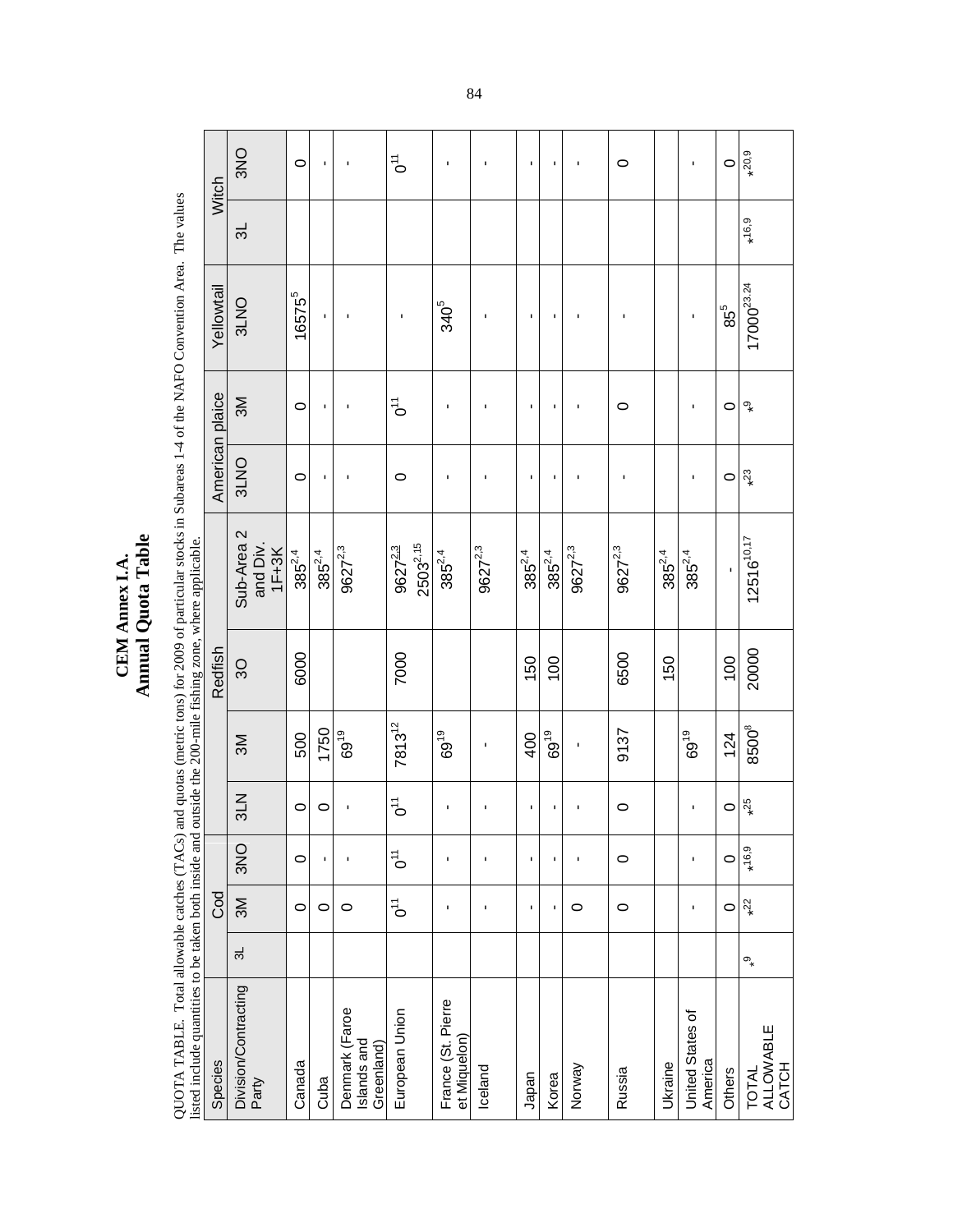|                            | <b>ONS</b>                    |               |         |                                             |                                 |                                    |                |         |       |         |         |                |                             |         | $\mathbb{Q}^*$                            |                                                                                                                                     |
|----------------------------|-------------------------------|---------------|---------|---------------------------------------------|---------------------------------|------------------------------------|----------------|---------|-------|---------|---------|----------------|-----------------------------|---------|-------------------------------------------|-------------------------------------------------------------------------------------------------------------------------------------|
| Shrimp                     | ಸ                             | 24990         | 334     | 334                                         | 167014                          | 334                                | 334            | 334     | 334   | 334     | 334     | 334            | 334                         | $\circ$ | 30000                                     |                                                                                                                                     |
| Squid (Illex) <sup>1</sup> | Sub-areas 3+4                 | 6<br>si<br>Si | 510     | ı                                           | N.S. <sup>6</sup><br>$611^{13}$ | 453                                | ı              | 510     | 453   |         | 749     |                | 453                         | 794     | $34000^{20}$                              |                                                                                                                                     |
| Greenland halibut          | <b>SLMNO</b>                  | 1778          | í.      | 206                                         | 695118                          | 194                                | $\blacksquare$ | 1215    | T,    |         | 1512    |                | ٠                           | ิ์จ     | 11856                                     | $\mu_{\alpha\alpha\alpha\gamma}^{(2)}$ and defined in Article 1, nononingle 2, of the NIAEO Consequention, movidad that the FAC for |
| <b>Skates</b>              | 3LNO                          | 2250          |         |                                             | 8500                            |                                    |                |         |       |         | 2250    |                |                             | 500     | 13500                                     | Article 11, paragraph 1.b) shall apply.                                                                                             |
| Capelin                    | <b>ONS</b>                    | $\circ$       | $\circ$ |                                             | $\vec{c}$                       |                                    | ı              | $\circ$ |       | $\circ$ | $\circ$ |                |                             |         | $*21,9$                                   | matar fra                                                                                                                           |
| White hake                 | <b>ONS</b>                    | 2500          |         |                                             | 5000                            |                                    |                |         |       |         | 500     |                |                             | 500     | 8500                                      |                                                                                                                                     |
| Species                    | Division/Contracting<br>Party | Canada        | Cuba    | Denmark (Faroe<br>Islands and<br>Greenland) | European Union                  | France (St. Pierre<br>et Miquelon) | Iceland        | Japan   | Korea | Norway  | Russia  | <b>Ukraine</b> | United States of<br>America | Others  | <b>ALLOWABLE</b><br>CATCH<br><b>TOTAL</b> | A se and lista for our des tour les inconoco<br>Ban on fishing in force - The provisions of<br>⋇                                    |

Squid is not exceeded. Transfers made to Contracting Parties conducting fisheries for squid in the Regulatory Area shall be reported to the Executive Secretary, and the report Squid is not exceeded. Transfers made to Contracting Parties conducting fisheries for squid in the Regulatory Area shall be reported to the Executive Secretary, and the report Any quota listed for squid may be increased by a transfer from any "coastal state" as defined in Article 1, paragraph 3 of the NAFO Convention, provided that the TAC for Any quota listed for squid may be increased by a transfer from any "coastal state" as defined in Article 1, paragraph 3 of the NAFO Convention, provided that the TAC for shall be made as promptly as possible. shall be made as promptly as possible.

 The Contracting Parties shall notify the Executive Secretary every second week of catches taken by its vessels from this allocation until accumulated reported catch reaches The Contracting Parties shall notify the Executive Secretary every second week of catches taken by its vessels from this allocation until accumulated reported catch reaches 50%, after which time weekly notification shall a 50%, after which time weekly notification shall apply. The Executive Secretary shall notify without delay all Contracting Parties the dates on which accumulated reported catch taken by vessels of Contracting Parties estimated equal to 50% and then 100% of that allocation. catch taken by vessels of Contracting Parties estimated equal to 50% and then 100% of that allocation.  $\overline{c}$ 

Quota to be shared by vessels from Denmark (Greenland and Faroe Islands), European Union, Iceland, Norway and Russia. Catches in the NAFO Convention Area Quota to be shared by vessels from Denmark (Greenland and Faroe Islands), European Union, Iceland, Norway and Russia. Catches in the NAFO Convention Area shall be deducted from the quotas allocated in the NEAFC Convention Area. shall be deducted from the quotas allocated in the NEAFC Convention Area. 3.

 Quota to be shared by vessels from Canada, Cuba, France (St. Pierre et Miquelon), Japan, Korea, Ukraine and USA. Quota to be shared by vessels from Canada, Cuba, France (St. Pierre et Miquelon), Japan, Korea, Ukraine and USA. 4.

 Contracting Parties shall inform the Executive Secretary before 01 December 2008 of the measures to be taken to ensure that total catches do not exceed the levels indicated. Contracting Parties shall inform the Executive Secretary before 01 December 2008 of the measures to be taken to ensure that total catches do not exceed the levels indicated. .<br>أم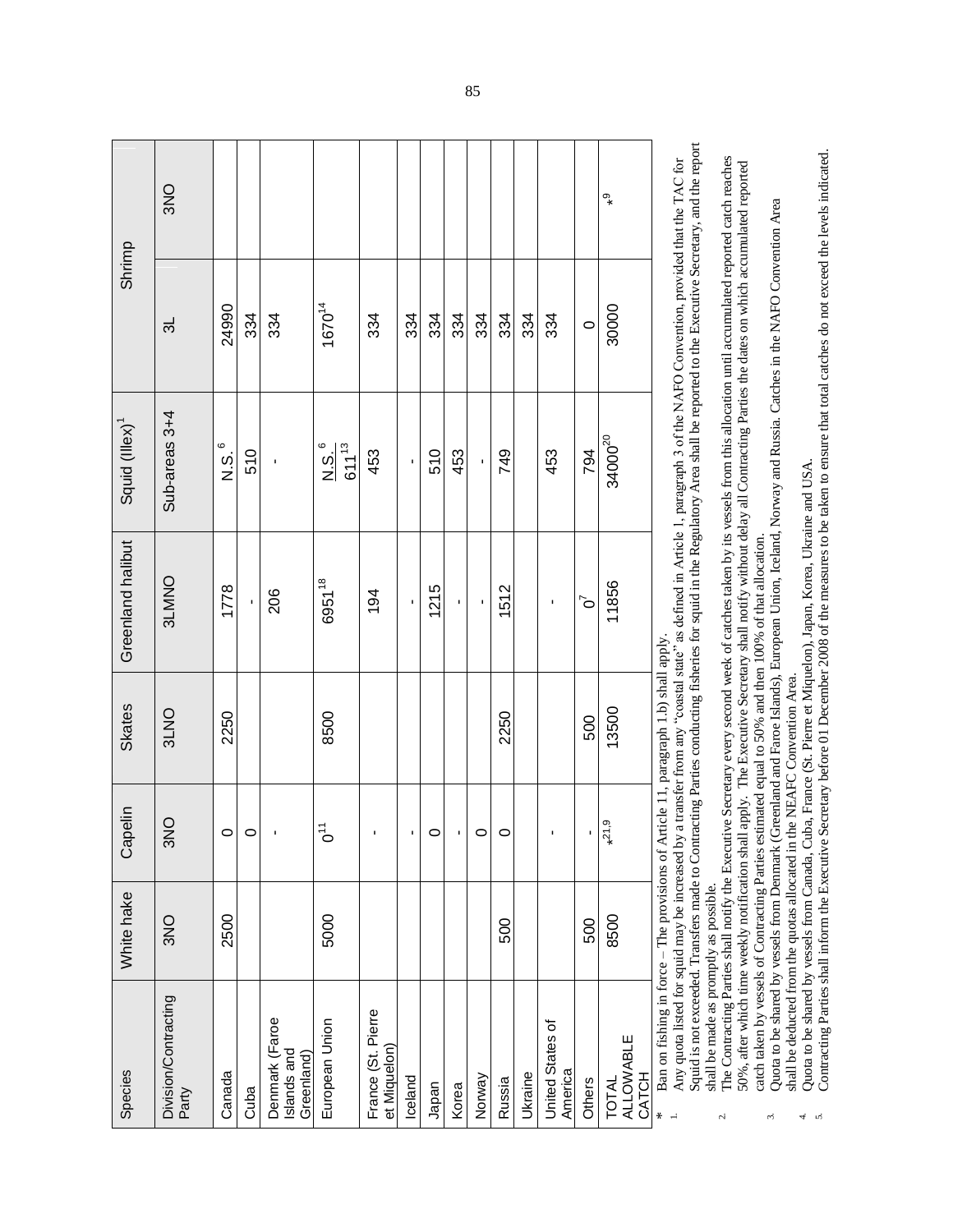| Ξ,<br>≌<br>20.<br>$\overline{z}$<br>24<br>$\Xi$<br>$\Xi$<br>4<br>5<br>91<br>$\overline{9}$<br>$\mathfrak{L}$<br>∞<br>െ<br>৩ | Following the NAFO annual meeting and prior to January 1 of the succeeding year, at the request of the USA, Canada will transfer 1000 tonnes of its 3LNO yellowtail quota<br>Each Contracting Party shall notify the Executive Secretary every second week of catches taken by its vessels from this stock until accumulated reported catch reaches 50%,<br>Including fishing entitlements of Estonia, Latvia, and Lithuania following their accession to the European Union and in accordance with sharing arrangements of the former<br>Allocations of 128 tonnes each for Estonia, Latvia and Lithuania as well as 227 tonnes for Poland out of a TAC of 34,000 tonnes, following their accession to the European<br>to an Others quota which can be accessed by those who do not hold Greenland halibut allocation. In deciding the relevant contributions of Contracting Parties to the 1,300 t<br>Others quota, the Fisheries Commission will take into account the fact that some Contracting Parties received a benefit from the 935 t quota which was reassigned in 2005.<br>yellowtail fishery as calculated in accordance with Article 11.1 (c). For 2010, the by-catch percentage will increase to 15% unless a Scientific Council projection indicates<br>The quota shares in footnotes 4 and 15 can only be fished in the NAFO Regulatory Area. If an increase in the overall TAC as defined in footnote 10 leads to an increase in<br>as yet undetermined, although their sum shall not exceed the difference between the total of allocations to other Contracting<br>the following by-catch provisions for American plaice only in the 3LNO yellowtail fishery shall apply. Contracting Parties<br>Notwithstanding the provisions of footnote 8 and without prejudice to future agreements on allocations, these quotas may be fished in their entirety by these Contracting<br>Contracting Parties of the date on which, for this stock, accumulated reported catch taken by vessels of the Contracting Parties is estimated to equal 50% and then 100%<br>In the case of the NEAFC decision which modifies the level of TAC in 2009 as compared to 2008, these figures shall be accordingly adjusted by NAFO and formalized<br>In 2005, the previous 935 t "Others" quota was assigned to three Contracting Parties. When the TAC exceeds 30,000 t the next 1,300 t beyond 30,000 will be allocated<br>ery or cause an unreasonable delay in reaching B <sub>lim</sub> , in which case the increase may be subject to a reassessment by the<br>after which time weekly notification shall apply. Not more than 4250 tons may be fished before 01 July 2009. The Executive Secretary shall notify without delay all<br>fishing for yellowtail flounder allocated under the NAFO allocation table will be restricted to an overall Am. plaice by-catch harvest limit equal to 13% of their total<br>Including allocations of 334 tonnes each for Estonia, Latvia, Lithuania and Poland out of a TAC of 30,000 tomes, following their accession to the European Union<br>Including allocations of 1571 tomes each for Estonia, Latvia and Lithuania out of a sharing of 20,000 tonnes, following their accession to the European Union.<br>Division 3M will be restricted to a cod by-catch limit of 10% by haul and an 8% limit on landings.<br>Including an allocation of 389 tomes for Estonia, Latvia, and Lithuania following their accession to the European Union.<br>Allocation of 2,234 tonnes for Lithuania and 269 tonnes to Latvia following their accession to the European Union.<br>USSR quota adopted by the Fisheries Commission at its Annual Meeting in 2003 (FC Working Paper 03/7).<br>these shares, the first 500 tonnes of that increase shall be added to the quota share referred to in footnote 4.<br>The provisions of Article 11, paragraph 1.b) of the Conservation and Enforcement Measures shall apply.<br>The allocation to these Contracting Parties are<br>Contracting Parties fishing for other species in<br>that this rate is likely to undermine stock recov<br>In lieu of Article 11.1 (a) and (b) of the CEM,<br>Parties and the TAC $(= 29.458 \text{ tons}).$<br>Applicable to 2009, 2010, and 2011.<br>Applicable to 2009 and 2010.<br>Applicable until at least 2012.<br>Fisheries Commission"<br>through a mail vote.<br>of the TAC<br>Parties.<br>Union. |
|-----------------------------------------------------------------------------------------------------------------------------|------------------------------------------------------------------------------------------------------------------------------------------------------------------------------------------------------------------------------------------------------------------------------------------------------------------------------------------------------------------------------------------------------------------------------------------------------------------------------------------------------------------------------------------------------------------------------------------------------------------------------------------------------------------------------------------------------------------------------------------------------------------------------------------------------------------------------------------------------------------------------------------------------------------------------------------------------------------------------------------------------------------------------------------------------------------------------------------------------------------------------------------------------------------------------------------------------------------------------------------------------------------------------------------------------------------------------------------------------------------------------------------------------------------------------------------------------------------------------------------------------------------------------------------------------------------------------------------------------------------------------------------------------------------------------------------------------------------------------------------------------------------------------------------------------------------------------------------------------------------------------------------------------------------------------------------------------------------------------------------------------------------------------------------------------------------------------------------------------------------------------------------------------------------------------------------------------------------------------------------------------------------------------------------------------------------------------------------------------------------------------------------------------------------------------------------------------------------------------------------------------------------------------------------------------------------------------------------------------------------------------------------------------------------------------------------------------------------------------------------------------------------------------------------------------------------------------------------------------------------------------------------------------------------------------------------------------------------------------------------------------------------------------------------------------------------------------------------------------------------------------------------------------------------------------------------------------------------------------------------------------------------------------------------------------------------------------------------------------------------------------------------------------------------------------------------------------------------------------------------------------------------------------------------------------------------------------------------------------------------------------------------------------------------------------------------------------------------------------------------------------------------------------------------------------------------------------------------------------------------------------------------------------------------------------------------------------------------------------------------------------------------------------------------------------------------------------------------------------------------------------------------------------------------------------------------------------------------------------------------------------------------------------------------------------------------------------------------------------------------------------------------------------------------------|
| 25.                                                                                                                         | imited to 10%.<br>By-catch of Redfish 3LN in other fisheries is li<br>to the USA                                                                                                                                                                                                                                                                                                                                                                                                                                                                                                                                                                                                                                                                                                                                                                                                                                                                                                                                                                                                                                                                                                                                                                                                                                                                                                                                                                                                                                                                                                                                                                                                                                                                                                                                                                                                                                                                                                                                                                                                                                                                                                                                                                                                                                                                                                                                                                                                                                                                                                                                                                                                                                                                                                                                                                                                                                                                                                                                                                                                                                                                                                                                                                                                                                                                                                                                                                                                                                                                                                                                                                                                                                                                                                                                                                                                                                                                                                                                                                                                                                                                                                                                                                                                                                                                                                                                       |
|                                                                                                                             |                                                                                                                                                                                                                                                                                                                                                                                                                                                                                                                                                                                                                                                                                                                                                                                                                                                                                                                                                                                                                                                                                                                                                                                                                                                                                                                                                                                                                                                                                                                                                                                                                                                                                                                                                                                                                                                                                                                                                                                                                                                                                                                                                                                                                                                                                                                                                                                                                                                                                                                                                                                                                                                                                                                                                                                                                                                                                                                                                                                                                                                                                                                                                                                                                                                                                                                                                                                                                                                                                                                                                                                                                                                                                                                                                                                                                                                                                                                                                                                                                                                                                                                                                                                                                                                                                                                                                                                                                        |